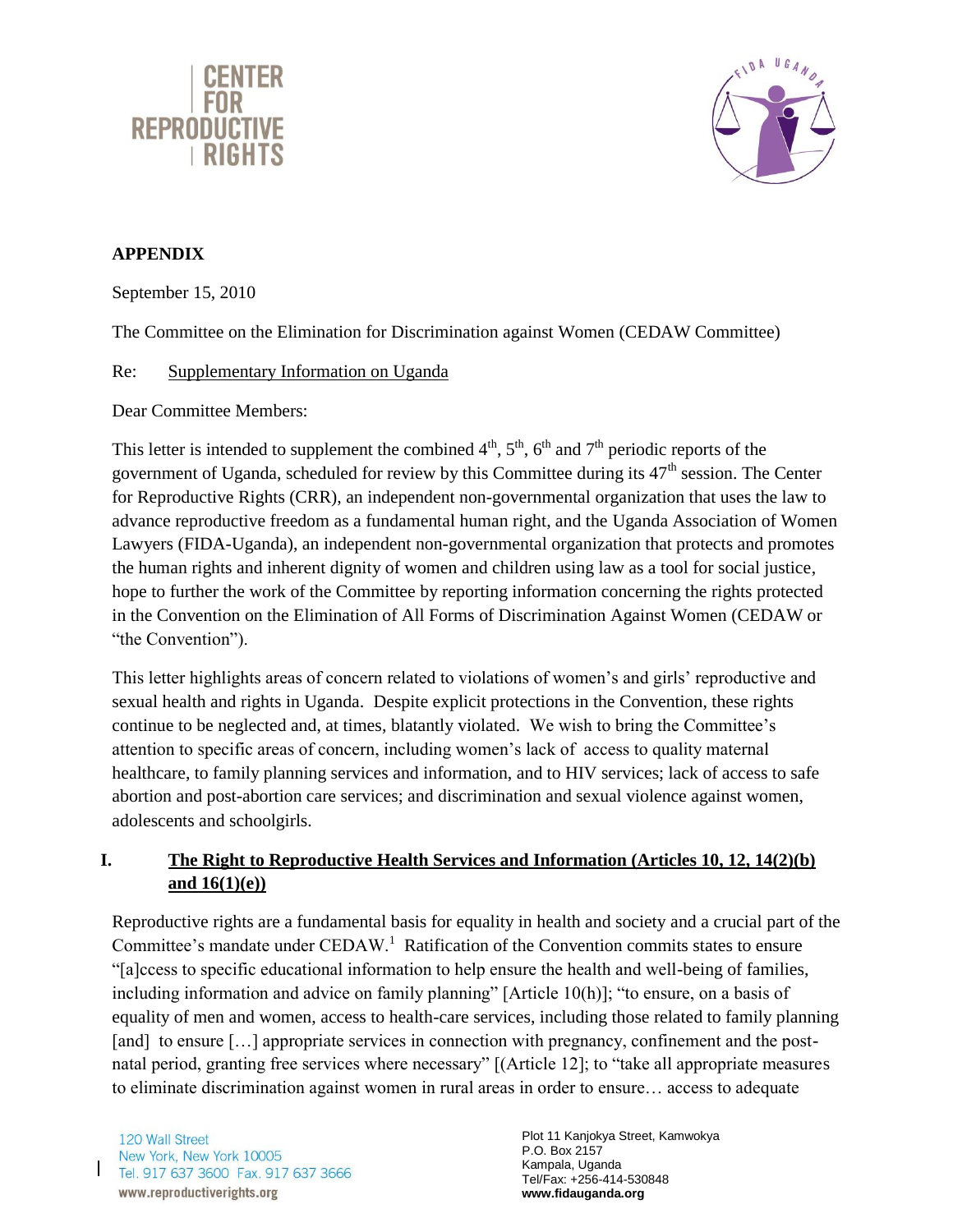health care facilities, including information, counseling, and services in family planning [(Article  $14(2)(b)$ ; and to ensure to women the "rights to decide freely and responsibly on the number and spacing of their children and to have access to the information, education and means to enable them to exercise these rights" [Article  $16(1)(e)$ ].

### **A. Maternal Mortality and Morbidity**

The CEDAW Committee has recognized that high maternal mortality<sup>2</sup> and morbidity<sup>3</sup> rates may signify violations of women's right to life and that "provide an indication ... of possible breaches of [state] duties to ensure women's access to health care."<sup>4</sup> Further, the Committee has stated "that it is the duty of States parties to ensure women's right to safe motherhood and emergency obstetric services and they should allocate to these services the maximum extent of available resources."<sup>5</sup>

#### *State of Maternal Health in Uganda*

The maternal mortality ratio in Uganda is 550 maternal deaths per 100,000 live births, according to statistical data from the UNICEF and the World Health Organization.<sup>6</sup> This figure is higher than the one provided in the Ugandan government's report and adjusts for the possible underreporting of maternal deaths in the 2006 Demographic and Health Survey for Uganda (2006 UDHS).<sup>7</sup> Under the Millennium Development Goals, Uganda has committed to reducing its maternal mortality rate to 132 deaths per 100,000 live births by 2015.<sup>8</sup> Given the current state of maternal health services in Uganda, it appears highly unlikely that the government will meet this commitment.

For every maternal death in Uganda, six women suffer severe morbidities—such as anemia, infertility, pelvic pain, incontinence and obstetric fistula<sup>9</sup>—that lead to chronic and debilitating ill health and over 100 suffer at least one form of maternal morbidity.<sup>10</sup> These devastating morbidities are caused, in part, by the majority of deliveries occurring outside of health facilities and without skilled attendance, and by delays in seeking and accessing care.<sup>11</sup> Morbidity rates are also high within health facilities, indicating the limited capacity, resources, supplies and skills available to clinics and hospitals as well as the barriers in access to care.<sup>12</sup>

The government of Uganda has repeatedly expressed its commitment to improving maternal health. With the goal of "reducling] mortality, morbidity, and fertility and the disparities therein,"<sup>13</sup> the Uganda Health Sector Strategic Plan III (HSSP III) of 2010 to 2014 is dedicated towards improving reproductive health services in primary and secondary health<sup> $14$ </sup> facilities with a focus on maternal health.<sup>15</sup> The Ugandan government also launched the Road Map for Accelerating the Reduction of Maternal and Neonatal Mortality and Morbidity in 2008, which aims to improve the Ugandan healthcare system in the areas of maternal and newborn care.<sup>16</sup> However, as the government's report states: "[m]aternal health issues are yet to receive the required level of prioritization at both the policy and implementation levels."<sup>17</sup>

The failure to prioritize maternal health issues is reflected most clearly in the government's budgetary allocations. Although the government's 2010/2011 budget allocated funds specifically to reduce maternal mortality and improve reproductive health for the first time,  $^{18}$  the allocations remain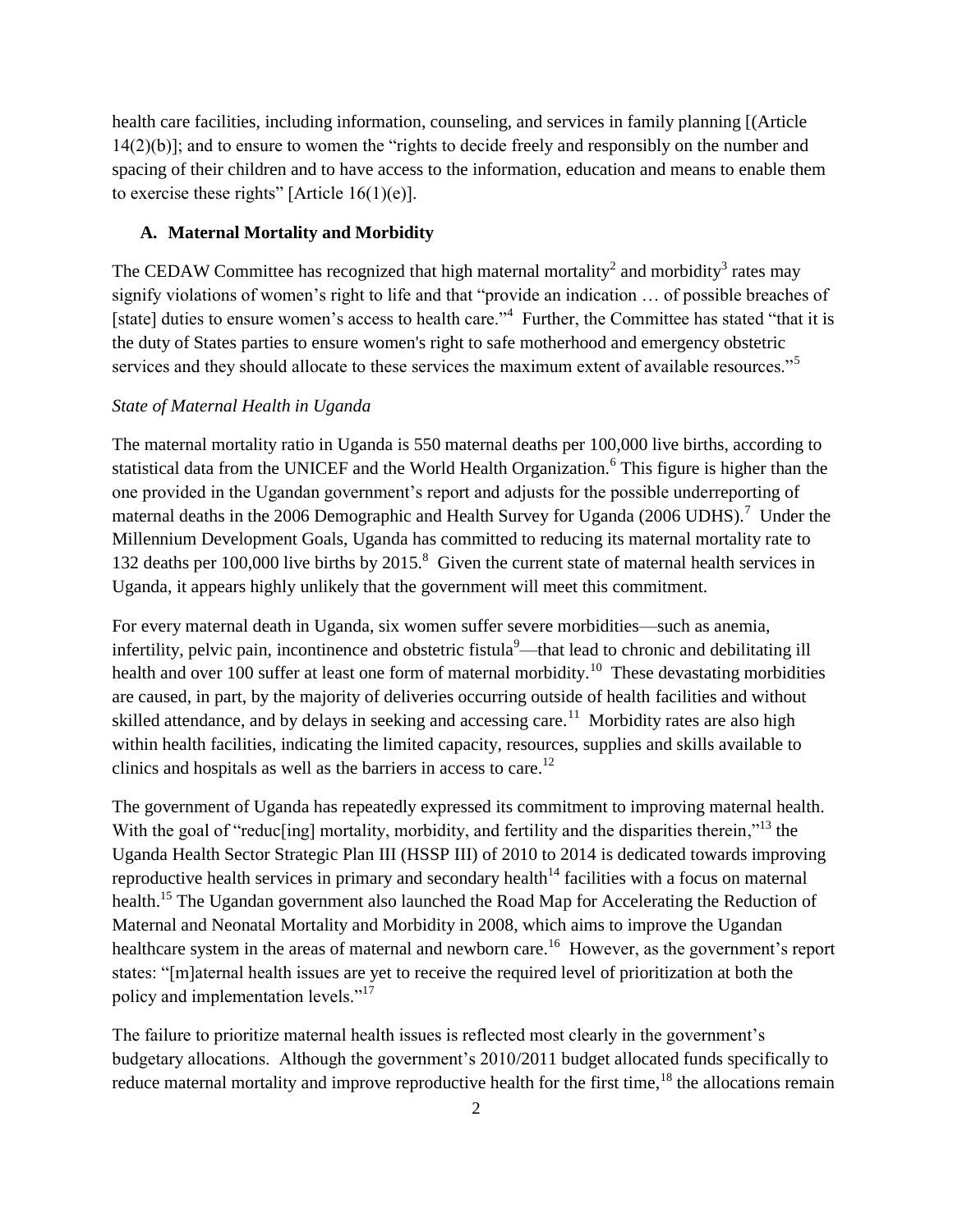insufficient to meet the current need. According to the 2010/2011 health sector budget report, there remains an "unmet (n)ational need for Reproductive Health Supplies estimated at Ushs 7.5 billion"<sup>19</sup> (over 3.3 million USD)—this represents the largest single unmet need for medicines and supplies in the 2010/2011 budget.<sup>20</sup> This unmet need stems, in part, from the recent planned withdrawal of foreign donor support for the health sector; however, the Ugandan government has failed to take appropriate steps to address the funding shortfall—the government has not moved to increase the overall budget allocation for the health sector, which has stagnated at approximately 10% of the annual budget despite Uganda's commitment to a 15% health sector target under the Abuja Declaration.<sup>21</sup> Further, according to news reports, maternal and child health receive the least funding within the health sector. $22$ 

The implementation of the Road Map for maternal and reproductive health is slated to expand in 2010 with the establishment of maternal death review committees, the addition of emergency obstetrical facilities in 50 hospitals, and supplementation of basic equipment; however, it remains to be seen what progress can be made in practice given the budgetary constraints on the health sector.<sup>23</sup> No comprehensive tracking of the implementation of the Road Map is available, with only a cursory review provided in the 2010/2011 health budget stating that just 34% of the targeted districts have received the intended allocations without any mention of specific goals or strategies for improving maternal health.<sup>24</sup>

The Committee has expressed concern when countries fail to report sufficient maternal mortality  $data<sup>25</sup>$  and recommended that states gather gender-disaggregated data to fully assess women's reproductive health needs.<sup>26</sup> Uganda has failed to structure systems to track maternal deaths and monitor women's maternal care, including antenatal and post-partum care, across the country.<sup>27</sup> The inability to track maternal healthcare data is compounded by the high proportion of women giving birth unattended (10%), attended by a relative (25%) or a traditional birth attendant (23%).<sup>28</sup> As a result, there are no mechanisms for following up with women who may need additional care and the lack of monitoring may also lead to inaccurate estimates of the prevalence of specific causes of maternal mortality and morbidity, such as complications from unsafe abortion.

#### *Antenatal Care (ANC)*

While data shows that most Ugandan women receive at least some ANC, the quality of that care is often gravely inadequate. Although 94% of Ugandan women who gave birth in the past five years had at least one antenatal care visit, the average gestational age at first ANC visit was 5.5 months.<sup>29</sup> This delay in accessing ANC can result in missed opportunities to diagnose, treat and prevent complications. Furthermore, less than half of women receive the minimum number of four ANC visits recommended under Uganda's minimum service requirements within its maternal health policy.<sup>30</sup>

The quality of these ANC visits can be far from adequate, with many women never receiving required counseling on family planning, breastfeeding, maternal nutrition, delivery plans, or identifying risk symptoms during pregnancy.<sup>31</sup> According to the 2007 Uganda Service Provision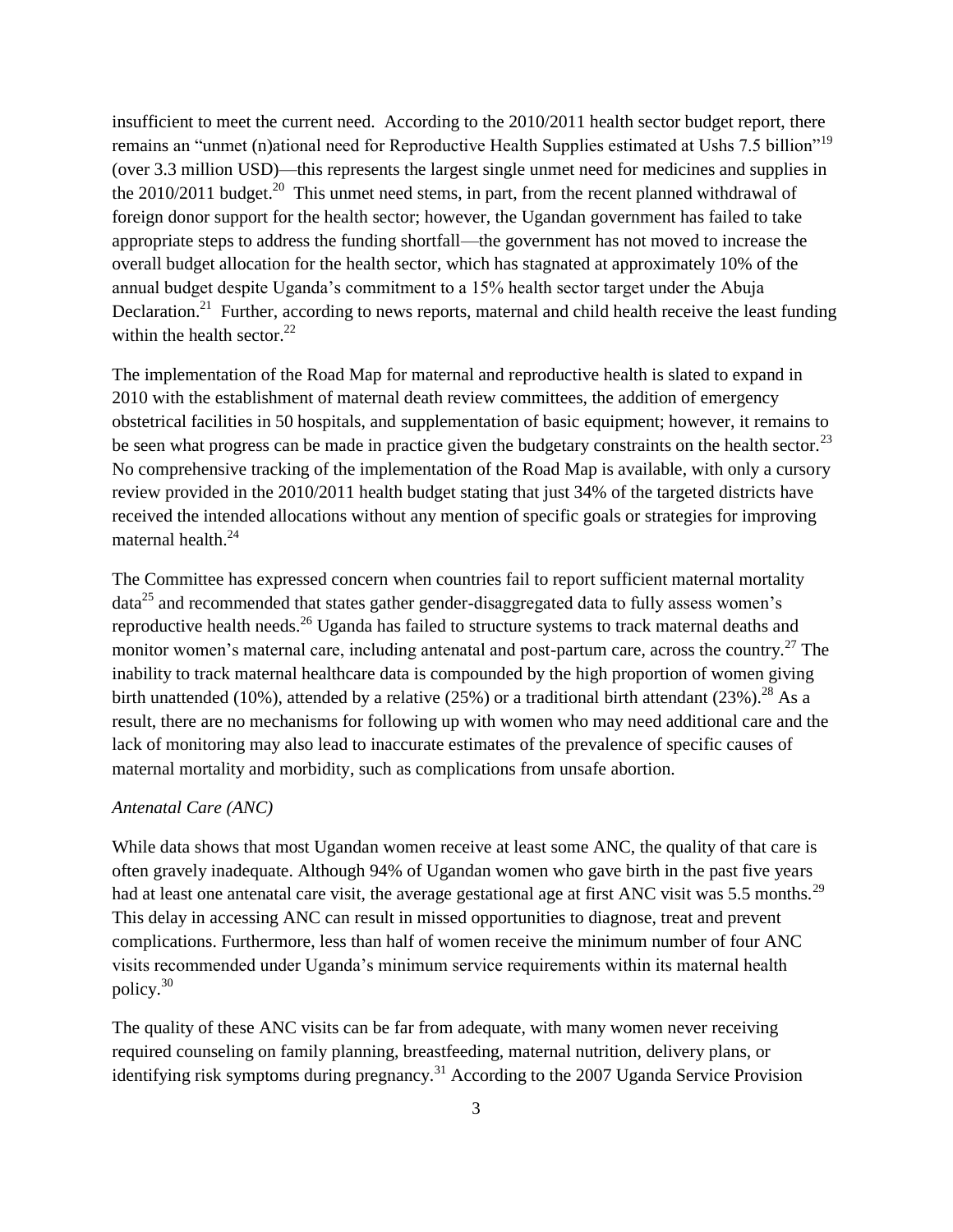Assessment Survey (2007 USPAS), just 22% of the facilities that provide ANC services in Uganda carry all of the essential supplies necessary for basic ANC services.<sup>32</sup> The majority of facilities lack the ability to diagnose common pregnancy complications and only 6% of facilities carry the minimum medications required to manage those complications.<sup>33</sup>

## *Delivery Care*

Access to, and quality of, delivery care is also a serious problem.<sup>34</sup> Although approximately half of all Uganda's health facilities offer basic delivery services, just 5% provide cesarean sections, and only one-quarter are able to provide minimum health services on a 24-hour basis.<sup>35</sup> The 2007 USPAS reveals that less than half of facilities are equipped with transportation for maternity emergencies, which creates a significant obstacle in obtaining emergency obstetric care, particularly for the 58% of women who give birth outside of a health facility.<sup>36</sup> Less than half of facilities are equipped with the essential supplies to prevent infection during delivery, including soap, running water, disinfectant, and clean latex gloves.<sup>37</sup> Just one-third of facilities carry the basic equipment for conducting normal deliveries including scissors, clamps, and a suction apparatus.<sup>38</sup> Even those facilities that do carry supplies may be unable to properly sterilize instruments, with just 10% equipped with the requisite sterilization materials.<sup>39</sup> Shortages are even more severe in the northern regions of Uganda: the government's failure to implement the Peace, Recovery and Development Plan for Northern Uganda (PRDP), which includes critical maternal healthcare objectives, reflects the ongoing marginalization and neglect of this region in terms of access to reproductive health services.<sup>40</sup>

In addition to the lack of supplies, inadequacies in the number of healthcare providers as well as the skill level of birth attendants pose a grave threat to maternal health. Approximately one half of health facilities are able to offer 24-hour delivery care by any type of trained medical provider, while just 5% have delivery protocols in place.<sup>41</sup> In northern Uganda, just 35% of births are attended by any type of trained professional, and the number of skilled deliveries is the lowest in the country.<sup>42</sup>

A recent study showed that, of the health facilities expected to be able to offer basic emergency obstetric care (EmOC), fewer than  $3\%$  could do so.<sup>43</sup> Only  $5\%$  of births occur in facilities equipped for emergency obstetric care.<sup>44</sup> One study showed that 86% of women who should have had some form of obstetrical intervention were unable to obtain it.<sup>45</sup> Of the few facilities that offer cesarean sections and other emergency procedures, just two-thirds are staffed with anesthetists.<sup>46</sup> The majority of hospitals and other health facilities are unable to provide blood transfusions, which is a critical barrier to addressing the fact that one quarter of all maternal deaths are caused by severe bleeding without remedy.<sup>47</sup>

The barriers to care in rural areas, caused by the lack of medical staff, transportation, communication and EmOC capabilities, forces women into critical health circumstances. A recent news article highlighted the plight of Salome Nakitanda, who could not afford hospital care or transportation for her eleventh childbirth, barely survived an attempt by a traditional birth attendant (TBA) to provide an emergency cesarean. When complications arose, the TBA performed a cesarean using a kitchen knife after Salome fell unconscious during labor. During the procedure, the TBA sliced through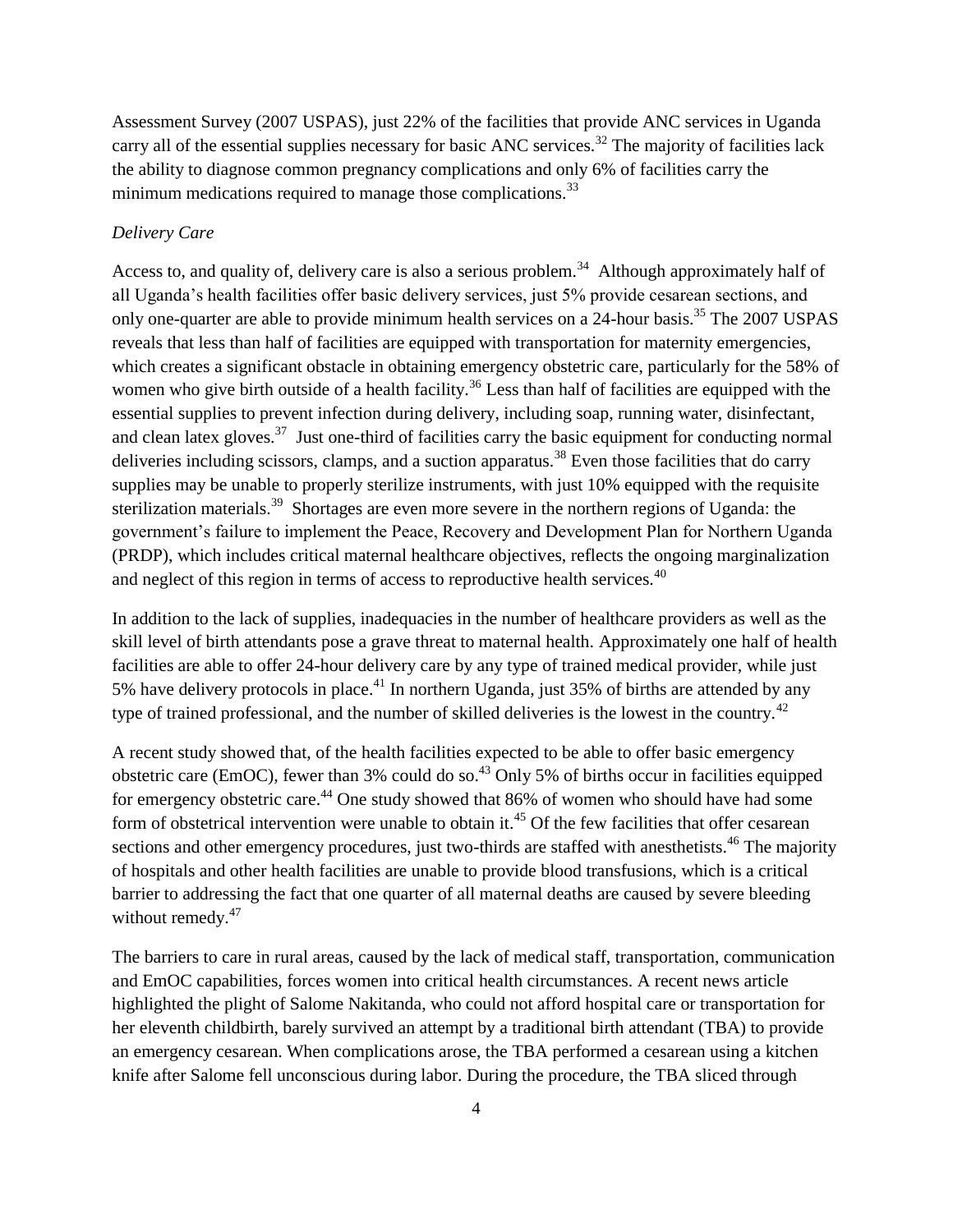Salome's uterus and bladder. Her baby died, and Salome was finally brought to the hospital where she required long-term treatment, including major reconstructive surgery.<sup>48</sup> This account illustrates the severity of preventable complications experienced by women living with minimal access to maternal healthcare.

### *Post-Partum Care (PPC)*

Post-partum care (PPC) is defined by the WHO as the management of care for mother and infant up to 42 days after delivery.<sup>49</sup> The first 24 hours after delivery is the crucial window for preserving infant and maternal mortality by providing PPC and essential newborn care, with more than onequarter of infant deaths around the world occurring within the first 24 hours of life.<sup>50</sup> Yet, according to the 2006 UDHS, about three-quarters of women overall receive no PPC whatsoever<sup>51</sup> with only 11% receiving PPC in the first few hours after birth, and 23% of women receiving PPC in the first two days after birth.<sup>52</sup> Notably, rural women across Uganda are less likely than their urban counterparts to receive any PPC.<sup>53</sup>

Obstetric fistula is a severe consequence of the lack of PPC and EmOC combined.<sup>54</sup> While data on the incidence of fistula in Uganda is poorly documented, estimates range in the number of 140,000 Ugandan women living with the condition, with a higher incidence in rural areas.<sup>55</sup> Without a coherent national policy or system for tracking obstetric fistula, the burden of treating and preventing this maternal morbidity is unmet. Only a handful of health facilities have trained professionals able to treat fistula, and prevention measures have not been implemented.<sup>56</sup>

### **B. Access to Family Planning and Information**

Access to family planning services and information is central to protecting women's and girls' rights to life and health. In the absence of contraceptive services, women may experience unwanted pregnancies, possibly resulting in death or illness due to lack of adequate healthcare, or they may seek out unsafe illegal abortions that can result in complications or death. Moreover, lack of contraceptive access affects women's right to control their fertility, the right to decide whether to have children and the number and the spacing of children, and the right to self-protection against sexually transmissible infections (STIs) including HIV/AIDS.

In spite of this, access to contraception is undermined by a number of factors, including an inadequate and inconsistent supply of contraceptives, financial barriers, and shortcomings in providing family planning information. As a result, the unmet need for family planning services in Uganda is  $41\%$ , according to the 2006 UDHS.<sup>57</sup> More recent data collected by the Guttmacher Institute shows that this unmet need for family planning skyrockets in the North, where socioeconomic disadvantage and unrest create additional barriers for women, leading to an 84% unmet need for family planning in the region. $58$ 

The overall contraceptive prevalence rate is just  $24\%$  in Uganda<sup>59</sup> and the use of modern contraceptive methods, namely hormonal birth control, injectables, and condoms, is just 15%.<sup>60</sup> According to the 2007 USPAS, one-third of births to women between the ages of 15 and 49 were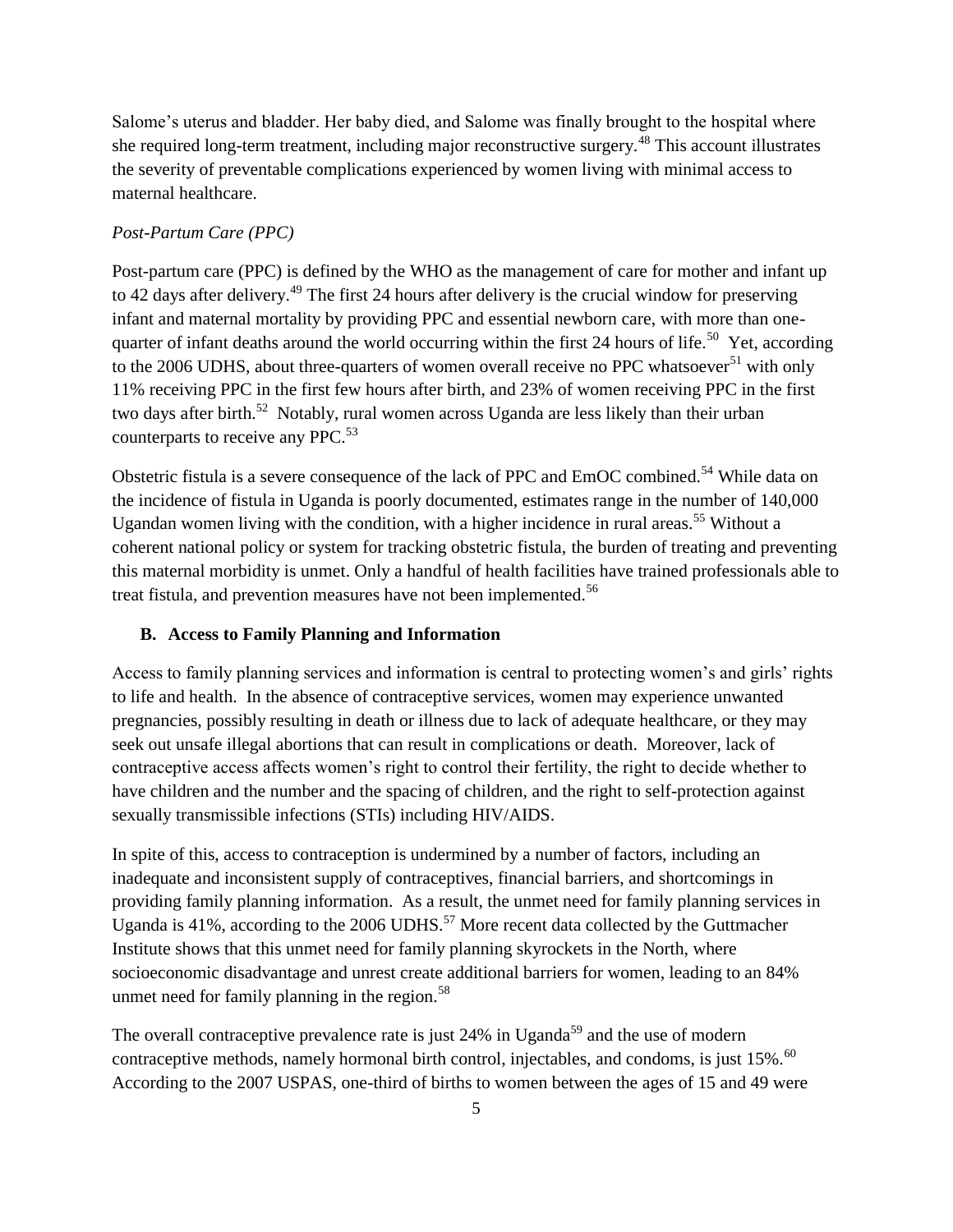mistimed, with 13% of pregnancies unwanted at the time of conception.<sup>61</sup> The shortfall in family planning services means that Ugandan women on average have two more children than the number of children they desire.<sup>62</sup> Lack of access family planning also contributes to maternal deaths by depriving women of the ability to space their children and recover from pregnancies.<sup>63</sup>

User fees, the unavailability of a preferred contraceptive method,<sup>64</sup> improper counseling services, $65$ lack of information about contraceptive methods, and absence of supplies necessary to insert certain methods,<sup>66</sup> contribute to the low contraceptive prevalence in Uganda. Supply shortages of contraceptives in public health facilities are of particular concern. Recent reports show total shortages of contraceptives, leading directly to an increase in unwanted pregnancies and childbirths.<sup>67</sup> Uganda suffers an acute shortage of condoms, with a supply of just 80-120 million condoms imported by the government yearly, falling far short of the estimated need of over 220 million.<sup>68</sup> Stockouts of long-term contraceptive methods such as injectables at government facilities are also common, preventing women from accessing their family planning method of choice.<sup>69</sup> Due to a substantial reduction in foreign donor support for the health sector and the Ugandan government's failure to allocate money to address the resulting funding gap,  $\frac{70}{10}$  Uganda continues to face a shortfall in contraceptive funding of \$3 million USD (about 6 billion Ugandan shillings).<sup>71</sup> Access to family planning supplies is particularly severe in northern Uganda, where conflict has damaged the infrastructure and destroyed basic health services in the region.<sup>72</sup>

Emergency contraception (EC) is a vital tool in protecting and promoting women's reproductive rights; it is a particularly critical component of care for survivors of sexual violence, who are typically provided EC and post-exposure prophylaxis to reduce the chances of unintended pregnancy and HIV transmission, respectively. Improved access to EC would reduce the cost of unintended pregnancy in Uganda by 75% and would significantly reduce the number of abortions and thereby the number of maternal deaths related to unsafe abortion.<sup>73</sup>

However, despite the fact that EC was officially introduced by Uganda's Ministry of Health in 1998,<sup>74</sup> EC use remains low and studies show a lack of awareness of the method.<sup>75</sup> The government's release of EC was accompanied by widespread media promotion, which provoked significant resistance by local groups, including religious groups.<sup>76</sup> Despite the media campaigns, less than half of university students surveyed in 2005 had ever heard of EC; this lack of knowledge further increased misinformation about correct usage and amplified fears of the risks of using  $EC$ .<sup>77</sup> The 2007 USPAS shows that the number of women in Uganda who have ever used EC in Uganda is close to zero, while just 18% of health facilities across Uganda report supplying  $EC^{78}$  One study suggests that EC is more likely to be available in the capital, Kampala, than in other parts of the country,<sup>79</sup> while the 2007 USPAS confirms that EC is more frequently found in hospitals than other types of health facilities.<sup>80</sup> This data indicates that women in rural areas, or areas that are not in close proximity to a hospital, are even less likely to be able to access EC.

Healthcare workers also lack accurate information about EC and may project unfavorable attitudes towards patients seeking EC, which reduce its use and acceptance.<sup>81</sup> There is insufficient training on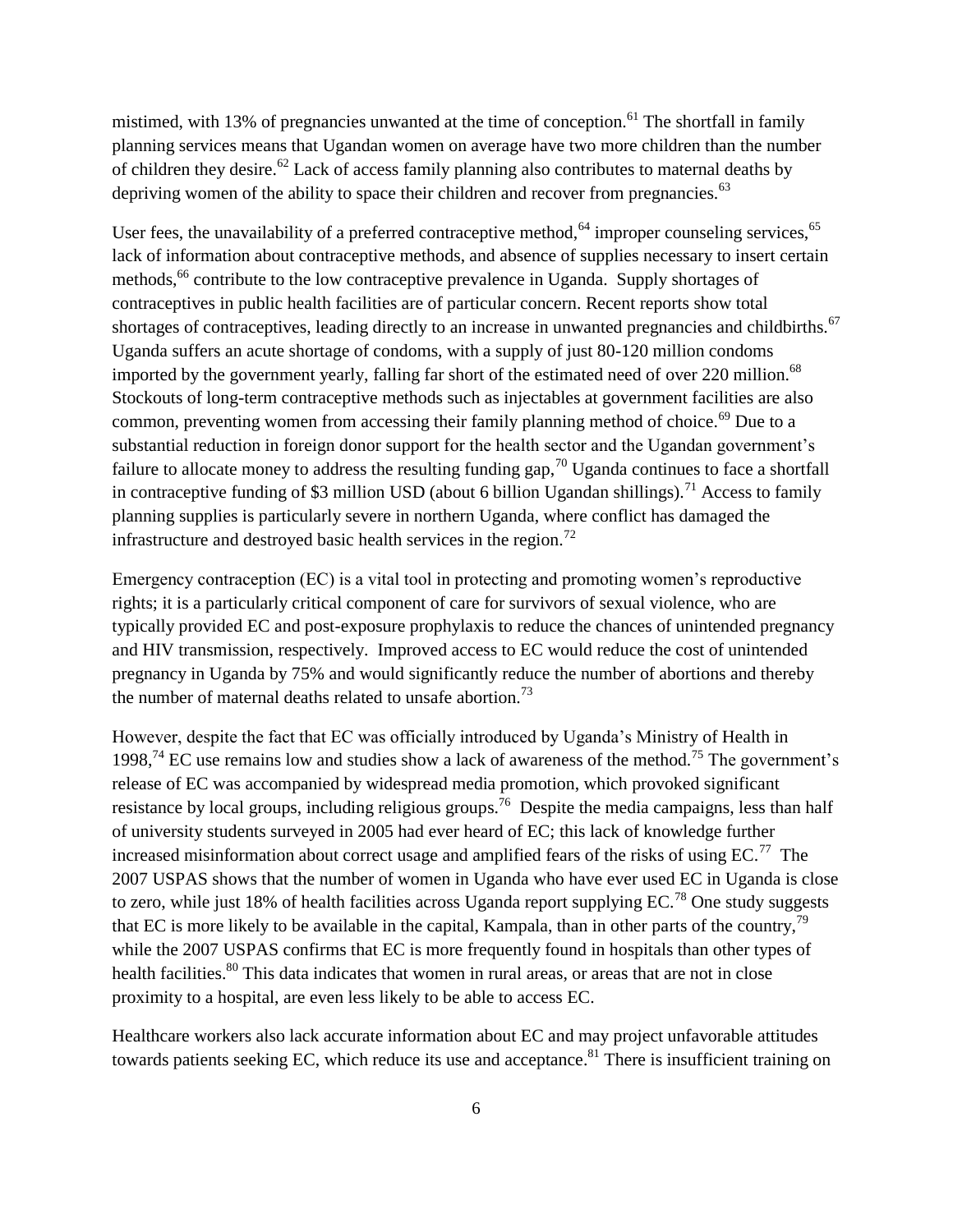the proper use of, and counseling on,  $EC^{82}$  Common misperceptions of  $EC$  include the notion that it will inhibit future fertility, encourage sexual promiscuity, and cause extreme side effects.<sup>83</sup>

In addition, EC should be available to women and girls who have survived rape, particularly in light of the widespread incidence of sexual violence in Uganda. However, women who have survived sexual violence fear the stigmatization of revealing their experience, and also may face delays in accessing EC that undermine its effectiveness, particularly in the northern regions where sexual violence is rampant and services are minimal.<sup>84</sup>

## **C. Adolescent Reproductive Health**

The CEDAW Committee has asked states to pay particular attention to "the health education of adolescents, including information and counseling on all methods of family planning,<sup>85</sup> and has specifically recommended that states parties, including Uganda, develop preventive programs to address the problem of high rates of adolescent<sup>86</sup> pregnancy,<sup>87</sup> and unsafe abortion.<sup>88</sup> The Committee has also recognized sexual abuse of girls by older men as a violation of their reproductive rights<sup>89</sup> and has expressed grave concern over violence and against girls in conflict zones,  $90$  highlighting the importance of redress for civilian victims of sexual violence during armed conflict.<sup>91</sup>

Sexual and reproductive health information and services for adolescents remain drastically inadequate in Uganda. Adolescents begin sexual activity early in Uganda compared to other Sub-Saharan African countries<sup>92</sup> and, while general awareness of HIV is widespread, a high percentage of adolescents are not aware of other sexually transmitted infections (STIs) and in-depth knowledge of how to prevent HIV and other STIs remains poor.<sup>93</sup> Adolescents lack knowledge of proper condom use and are at particular risk of engaging in poor preventive behaviors, which in turn increase the risk of transmitting HIV.<sup>94</sup> The underlying reason for risky behaviors and misinformation amongst adolescents is the failure of the Ugandan government to tailor services and programs to adolescent needs.<sup>95</sup>

Adolescent women remain at particular risk of HIV transmission. Women aged 15 to 24 are more than twice as likely as their male counterparts to have  $HIV/ALDS$ .<sup>96</sup> This disproportionate risk to women is rooted in social and cultural factors that lead to women beginning sexual activity at younger ages, often due to early marriage,  $97$  as well as the prevalence of coerced sex and age disparities between young girls who have sex with older men.<sup>98</sup> Particularly vulnerable subgroups of adolescent women include street children, sex workers, displaced persons, and orphans.<sup>99</sup> Health centers are not sufficiently targeted towards young people, $100$  and much of the sexual health information and education that empowers teenagers to protect themselves from HIV is limited to the school context, making it unavailable to young women who are 6 times more likely not to attend school than their male counterparts.<sup>101</sup> Because sex education in schools is neither comprehensive nor age-targeted, many students are unable to access information about HIV risks and prevention until after they become sexually active.<sup>102</sup>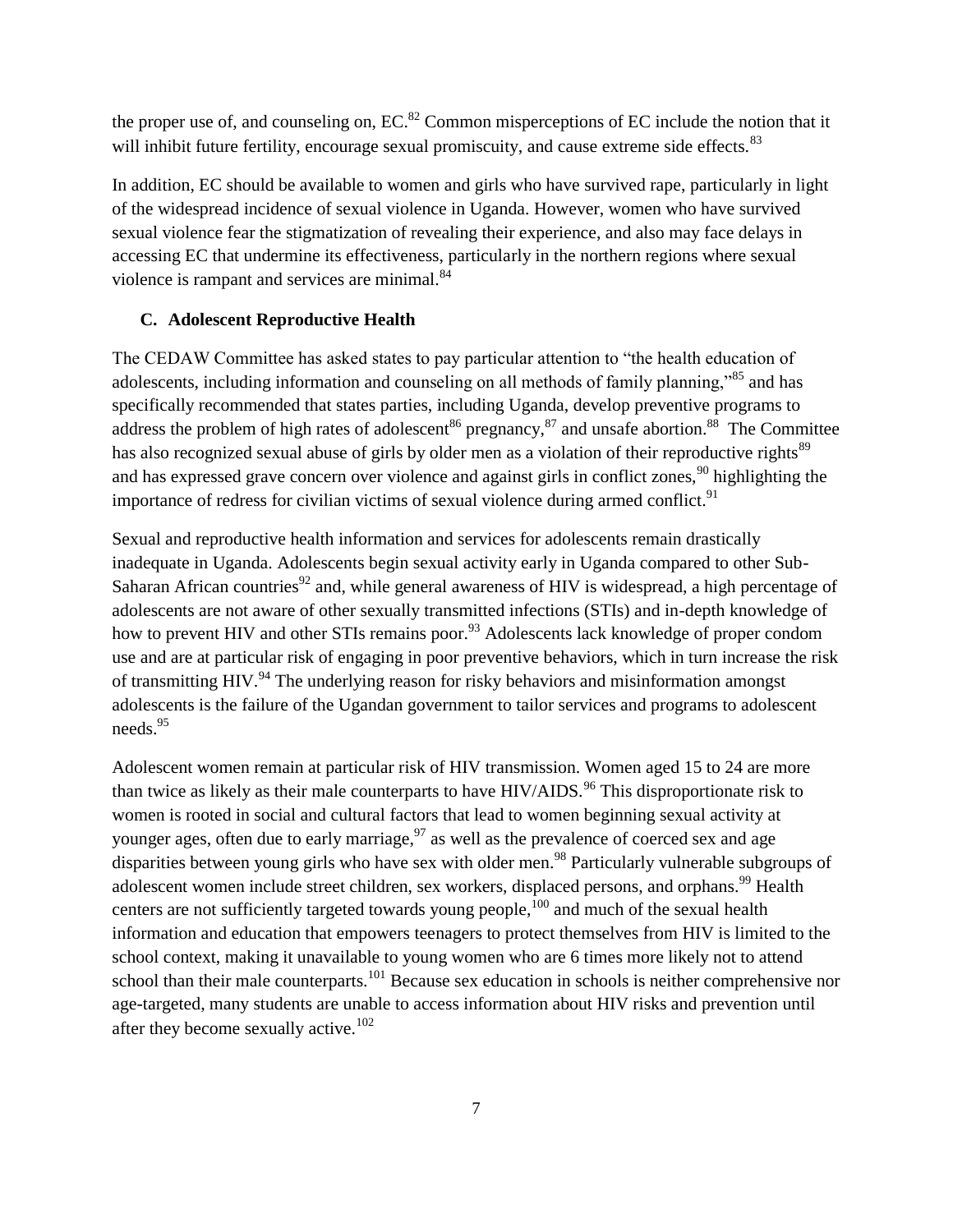The lack of critical adolescent sexual and reproductive health information and services also contributes to high rates of teenage pregnancy: Uganda's adolescent pregnancy rate is amongst the highest in the world.<sup>103</sup> Over one-quarter of young women have begun childbearing by age 17, with close to 60% of women having given birth to one or more children by age  $19$ .<sup>104</sup> The high rate of births to teenage mothers is a serious concern because of the association between young maternal age and greater risk of infant and maternal mortality and morbidity. According to the Uganda National Development Plan, the culture of early marriages amongst girls increases the rate of early pregnancies and is partly responsible for the country's high maternal mortality rate.<sup>105</sup> The median age of marriage for girls in Uganda is 17.8 years.<sup>106</sup> Early marriage is associated with higher fertility rates and a longer period of childbearing thereby exposing women to repeated maternal mortality and morbidity risks. $107$ 

High rates of teenage pregnancy may also be attributed, in part, to high rates of sexual violence against young girls and women in Uganda—particularly in schools. In Uganda, 23% of girls reported that their first sexual encounter was forced, and studies have shown a link between early coercive sex and failure to use preventive measures such as condoms for fear of violence.<sup>108</sup> A disturbing proportion of this sexual violence against girls occurs in schools. In one recent study, over 75% of Ugandan children between the ages of 8 and 18 reported some form of sexual violence or harassment, with 24% of children reporting that this violence occurs mainly in school, and 34% reporting that it occurs both at home and at school.<sup>109</sup> Further, girls are the most likely targets of sexual violence and have a higher probability of suffering ill health effects as a consequence of sexual violence, including drug use and risky sexual behavior.<sup>110</sup> A 2008 study revealed that 8% of 16 and 17 year old Ugandan girls have had sex with their teachers.<sup>111</sup> Teachers often lure girls by promising good grades or threaten them to prevent them from reporting the violence. Sexual abuse in schools also results in poor school performance, unintended teen pregnancy, absenteeism, and early  $\alpha$  drop-outs from school.<sup>112</sup> Violence against women and girls is particularly extreme in the northern districts, where thousands of girls were abducted to be used as sex slaves during the conflict, and where the lack of police officers means that there may be no legal recourse for victims of rape, defilement, assault and other forms of sexual violence.<sup>113</sup>

The lack of access to sexual and reproductive health services and information and the high rates of sexual violence mean that many Ugandan adolescents are forced to deal with unwanted pregnancies. In its 2002 Concluding Observations for Uganda, the Committee expressed its concern about the impact of adolescent pregnancy on "girls' enjoyment of the rights in the Convention, particularly in the spheres of education and health.<sup>114</sup> A 2005 report documents the continuing stigma and discrimination experienced by pregnant adolescents and its impact on their rights to health and education: pregnant young women—particularly those who are unmarried—are subject to violence by family members and may be sent away from their homes, are expelled from school, and receive "rude, abusive and threatening" treatment from healthcare workers when they attempt to seek care in connection with their pregnancy.<sup>115</sup> These experiences of stigma and discrimination push some young women to procure unsafe abortions,<sup>116</sup> placing their lives and health at serious risk. The Committee acknowledged this fact in its previous Concluding Observations for Uganda, expressing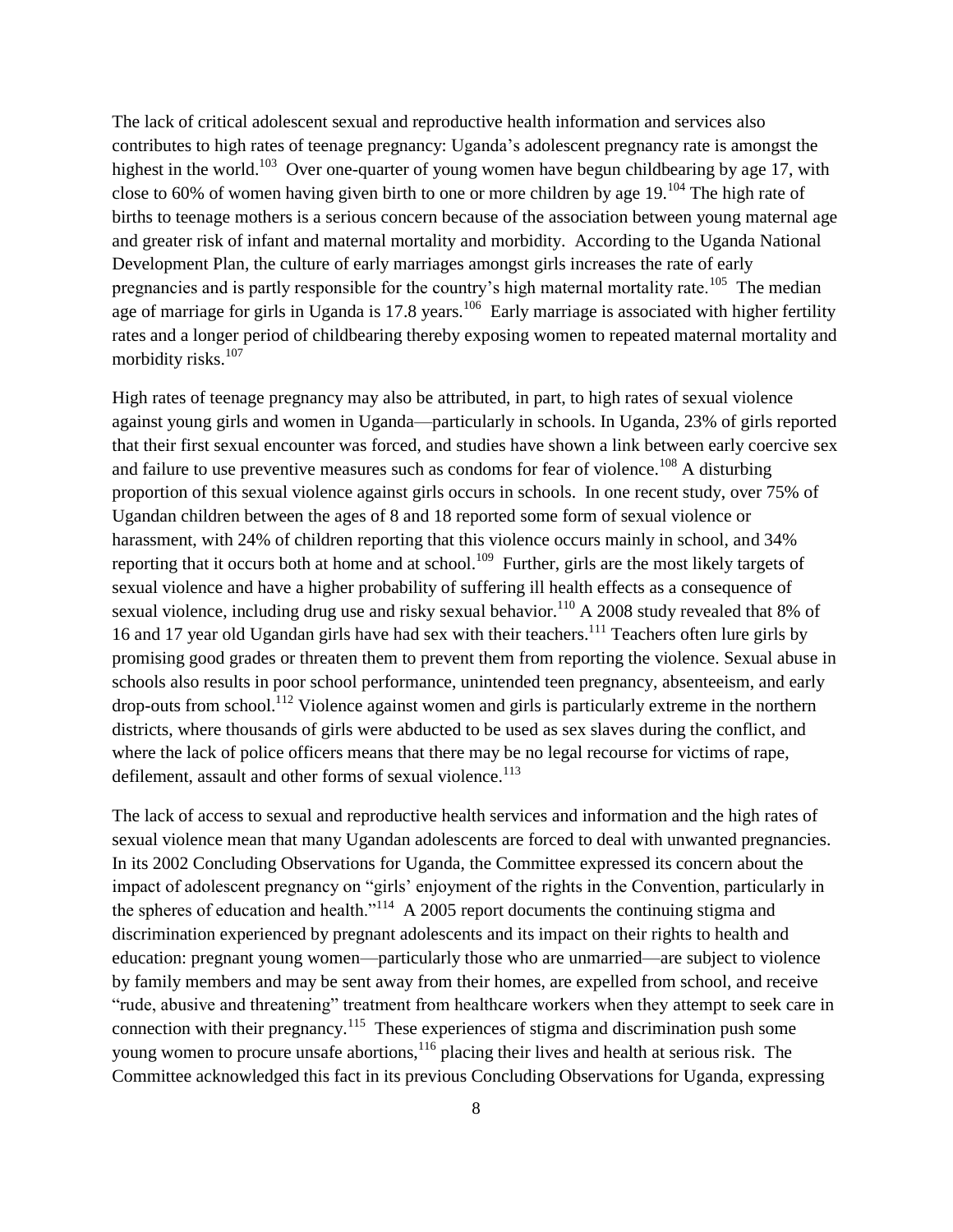concern at "the high rate of maternal mortality among teenage girls, particularly in the rural areas, frequently as a result of clandestine abortion."<sup>117</sup>

### **D. Unsafe Abortion and Post-Abortion Care**

The Committee's General Recommendation 24 states that "barriers to women's access to appropriate healthcare include laws that criminalize medical procedures only needed by women and that punish women who undergo those procedures."<sup>118</sup> The Committee has often framed restrictive abortion laws as a violation of the rights to life and health.<sup>119</sup> As such, it has asked states to review legislation that makes abortion illegal<sup>120</sup> and recommended that states remove punitive provisions for women who undergo abortion,<sup>121</sup> in line with the Committee's General Recommendation 24 and the Beijing Declaration and Platform for Action.<sup>122</sup> The Committee also explicitly calls for the removal of impediments to women's access to lifesaving health services (such as high fees, spousal authorization, or punitive provisions imposed on women who undergo abortions) be removed.<sup>123</sup>

Unsafe abortion is one of the most easily preventable causes of maternal death and disability. Unsafe abortion also causes grave morbidities, and women may experience long-term harm such as uterine perforation, chronic pelvic pain, or infertility.<sup>124</sup> Each year an estimated total of 297,000 induced abortions (both legal and illegal) are performed in Uganda with approximately 1,200 women dying each year from unsafe abortions and nearly 85,000 women treated for complications.<sup>125</sup> Although there are no official statistics on abortion or abortion complications, it is clear that unsafe abortion is a leading cause of maternal morbidity and mortality in Uganda.<sup>126</sup> A recent submission from Uganda to the All-Party Parliamentary Group on Population, Development and Reproductive Health puts the percentage of maternal deaths attributable to unsafe abortion at 26%.<sup>127</sup>

Despite Uganda's stated commitment to improving maternal health, its abortion law and policies are characterized by restrictiveness and a lack of clarity. The Penal Code classifies abortion as a felony and criminalizes abortion except to save the life of the pregnant woman.<sup>128</sup> The Ugandan constitution states that "[n]o person has the right to terminate the life of an unborn child *except as may be authorized by law*" (emphasis added).<sup>129</sup> Domestic judicial interpretation of abortion rights in Uganda has acknowledged that "unsafe abortion is an infringement of women's rights" that must be prevented and addressed, despite maintaining that abortion is illegal.<sup>130</sup> Although Uganda recently ratified the Protocol to the African Charter on Human and Peoples' Rights on the Rights of Women in Africa (Maputo Protocol), <sup>131</sup> which supplements the African Charter and provides broad protections for women's human rights, the government reserved on Article 14(1)(a), which guarantees women the right to control their fertility.<sup>132</sup> The government further reserved on Article 14(2)(c), which would have expanded access to safe abortion services to include exceptions to preserve the woman's health and in cases of rape and incest.<sup>133</sup>

Uganda's National Policy Guidelines and Service Standards for Sexual and Reproductive Health and Rights (Reproductive Health Guidelines) detail an expanded scope of circumstances permitting legal abortion, such as sexual violence and incest, and outline comprehensive abortion and post-abortion care standards.<sup>134</sup> In practice, however, doctors and other trained providers are reluctant to provide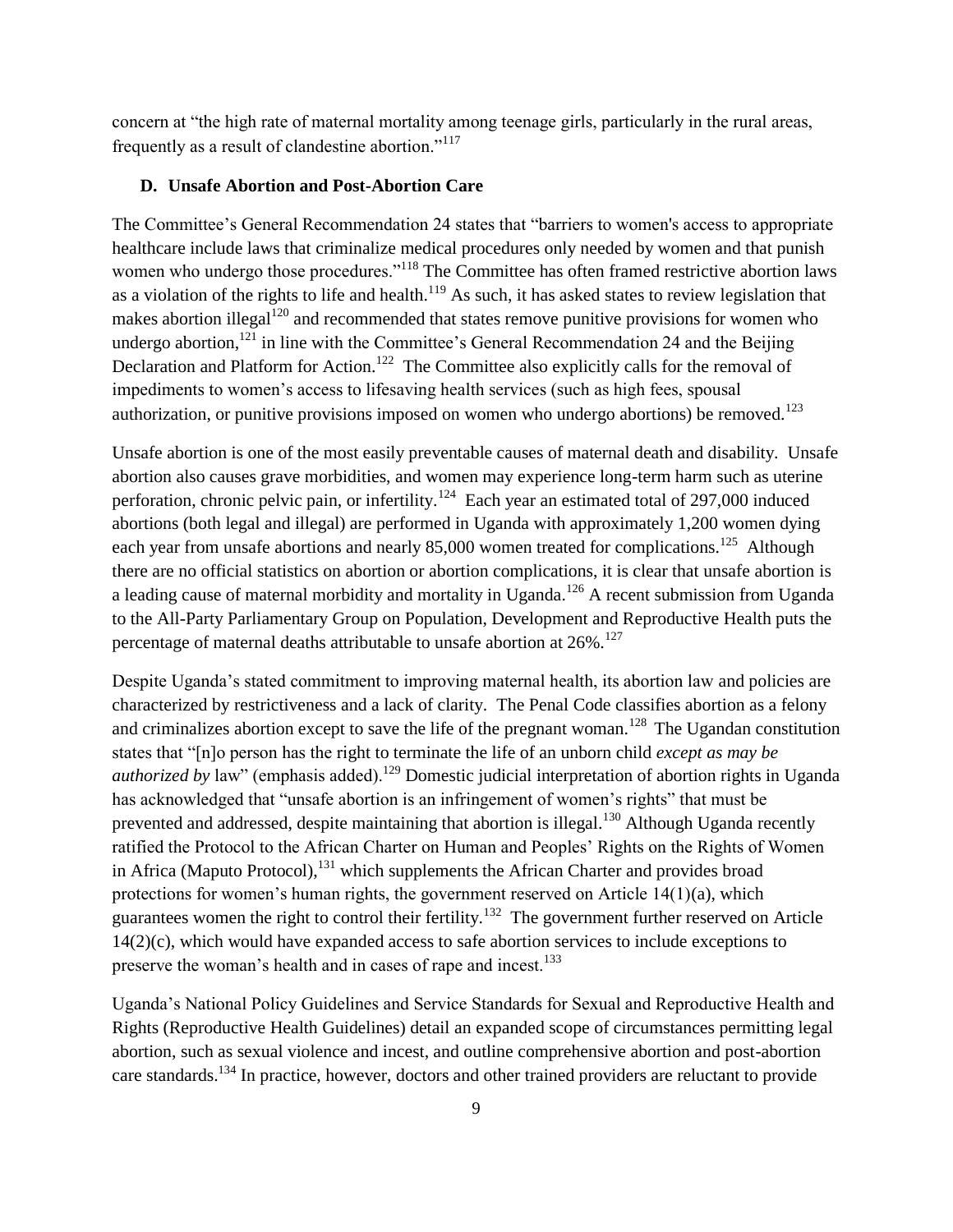the comprehensive services outlined in the Guidelines, unwilling to be potentially subject to criminal liability under the Penal Code. Doctors may even refuse to perform post-abortion care, and women are likewise afraid to seek professional abortion-related care, for fear of being reported to the police.<sup>135</sup> The stigma and fear associated with abortion affects funding allocations as well: one recent study on health spending in Uganda concluded that "highly sensitive issues, such as abortion . . . are consciously being neglected and under-funded."<sup>136</sup>

The poorer a woman is, and the more rural her location, the less likely she is to seek abortion services from a trained or licensed healthcare professional. Poorer women are more likely to have clandestine abortions, often in unsanitary conditions at the hands of untrained practitioners, greatly increasing the risk of abortion-related complications.<sup>137</sup> Less safe providers perform over half of the abortions occurring in poorer, rural areas throughout Uganda.<sup>138</sup> A survey of healthcare providers found that the percentage of abortions performed by doctors drops from 50% for non-poor urban women to 10% for poor rural women.<sup>139</sup> Girls are also less likely to be able to access and afford safe abortion services and may feel additional pressure to terminate a pregnancy because of the social stigma of pregnancy and the difficulties of continuing their education. However, even abortions performed by trained healthcare providers may still be unsafe because, as one doctor at Makerere University explained, "[m]any of our doctors have not been well trained to offer safe methods or are working under unsafe conditions."<sup>140</sup>

Uganda's health facilities are also poorly equipped to manage post-abortion care (PAC). Vacuum aspirators<sup>141</sup> and dilation and curettage  $(D\&C)^{142}$  kits—supplies critical to the provision of PAC—are available in 22% and 14%, respectively, of the health facilities offering delivery services.<sup>143</sup> Delivery service providers receive less training in PAC than almost any other area of skills training, with just 8% of providers receiving training in the year preceding the 2007 USPAS.<sup>144</sup> Private facilities are more likely than government facilities to offer appropriate PAC services, but the cost of these services makes them prohibitive for many women.<sup>145</sup> A survey of Ugandan women also suggests that women do not seek medical treatment for abortions or related complications because they fear negative reactions and judgment from healthcare providers.<sup>146</sup> Only 51% of poor rural women who suffer abortion complications seek medical assistance.<sup>147</sup> Even when women do seek post-abortion care, "the drugs, equipment, and skills are insufficient" noted an Assistant Commissioner for Reproductive Health in the Ministry of Health.<sup>148</sup> The lack of access to safe abortion services increases the burden on the Ugandan healthcare system, particularly public hospitals which treat the most severe abortion-related complications,<sup>149</sup> and places Ugandan women at risk of long-term disabilities or death.

A recent news article demonstrates the dire harm caused by restrictive abortion laws and women's lack of access to post-abortion care. In the article, a senior midwife at Jinja Regional Referral Hospital maternity wing in eastern Uganda reports that the majority of the cases treated at the maternity wing are complications from abortion because "abortion is hurriedly and secretly done" according to the midwife, they receive approximately 30 abortion cases per week.<sup>150</sup> Women who live in the county but cannot reach Jinja Hospital may turn to their local health center; however,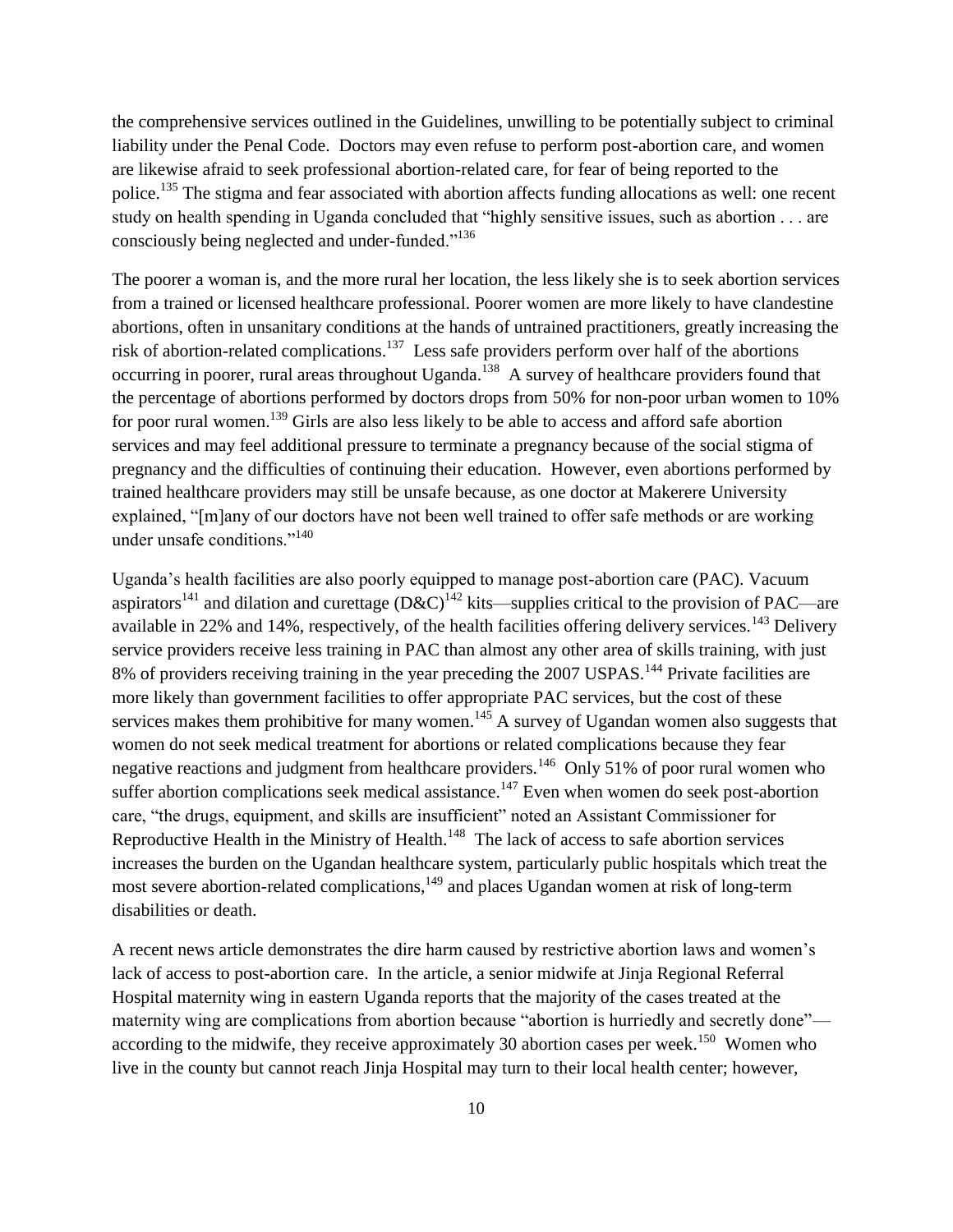many lower level health centers in the district "do not have the medical supplies or sufficiently trained health professionals to provide post-abortion care."<sup>151</sup> As a result, girls with cases of incomplete abortion who seek care locally often die because they seek assistance too late, because ambulances are scarce and taxi drivers refuse to transport them to Jinja once sepsis has caused a foul odor, and because the health centers lack critical supplies, such as "strong antibiotics for abortion cases," to treat post-abortion care patients.<sup>152</sup>

### **E. STI and HIV Services for Women**

Accurate information on prevention and treatment of sexually transmitted infections (STIs) is a key component of sexual and reproductive health. The CEDAW Committee has noted that "issues of HIV/AIDS and other sexually transmitted diseases are central to the rights of women and adolescent girls to sexual health," and has urged states to ensure "without prejudice and discrimination, the right to sexual health information, education and services for all women and girls."<sup>153</sup>

Uganda has failed to prevent discrimination against women and girls on the basis of HIV status and, in fact, has proposed legislation that would exacerbate such discrimination. Uganda has also failed to provide adequate health services and access to preventive measures, including family planning and information, to empower women against HIV/AIDS and other STIs.

## *HIV/AIDS Rates*

Despite the praise that Uganda has received as a country that successfully implemented a campaign against HIV/AIDS throughout the 1990s, Uganda still faces a severe HIV epidemic.<sup>154</sup> By 2007, a cumulative total of approximately 2.6 million people in Uganda had contracted HIV.<sup>155</sup> Of these people, approximately 1.6 million have died and roughly 1 million are living with HIV.<sup>156</sup> In addition, about 1.2 million children have been orphaned by  $AIDS$ .<sup>157</sup> The current HIV prevalence rate in Uganda is estimated to be  $6.4 \%$ , <sup>158</sup> with prevalence higher among adult women (7.5 %) as compared to men  $(5\%)$ .<sup>159</sup> Additionally, prevalence rates are higher among young women aged 15 24 (3.9 %) than young men of the same age  $(1.3 \%)$ .<sup>160</sup> While, overall, women living in urban areas have a significantly higher risk than women in rural areas, the HIV prevalence rate in the rural northern region is particularly high for women.<sup>161</sup> Sex workers are the population at highest risk, with an overall HIV prevalence of  $47.2\%$ .<sup>162</sup>

Recently, Uganda has experienced an increase in the number of new HIV cases reported,<sup>163</sup> which may be partially attributable to the government's emphasis on abstinence-based prevention programs, which are detrimental to Ugandan women.<sup>164</sup> Uganda lacks a comprehensive approach to addressing HIV/AIDS that incorporates the prevention of mother to child transmission, including through family planning, the prevention and treatment of STIs, and other innovative interventions to supplement the abstinence until marriage principles.<sup>165</sup>

An emphasis on abstinence until marriage is both flawed and dangerous since women are often forced into non-consensual sexual relations and marriage itself can actually be a risk factor for contracting HIV.<sup>166</sup> Data demonstrates that men are increasingly engaging in extramarital sex; at the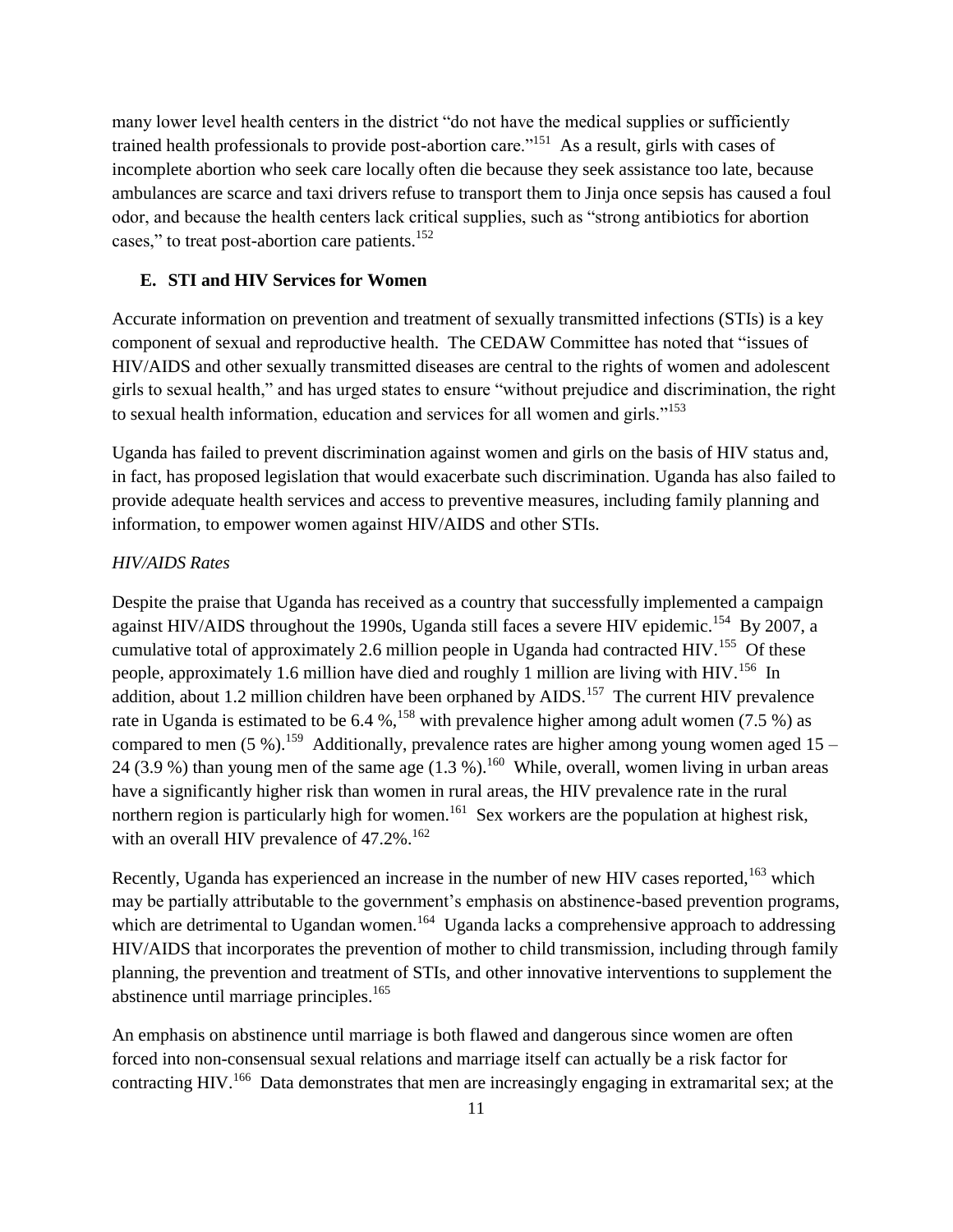same time, married individuals are "least likely to use condoms."<sup>167</sup> Significantly, most married couples are sero-discordant (meaning that one partner is HIV-positive and not the other), thus married persons are at particular risk of transmission, indicating that counseling, testing and education measures must be tailored to the needs of these couples.<sup>168</sup>

As in other countries, people living with HIV suffer stigma and discrimination in Uganda<sup>169</sup> and HIV-positive women are often victims of violence because of their HIV status.<sup>170</sup> Despite the existence of HIV/AIDS programs, which aim to fight such attitudes and to encourage those living with HIV to seek treatment and support, attitudes have been slow to change in Uganda. As a result of this persistent stigma and a fear of violence, many women fear learning and disclosing their HIV status, because if their partners accuse them of bringing HIV into the home, evict them from the home, or subject them to domestic violence.<sup>171</sup> In 2008 alone, five cases were reported of women being murdered by their husbands once they learned that their wives were HIV-positive.<sup>172</sup>

### *Harmful Implications of the HIV and AIDS Prevention and Control Bill, 2010 on Women's Health*

The Ugandan Parliament was considering a draft bill titled the "HIV and AIDS Prevention and Control Bill, 2010" [the HIV Bill], which introduced before Parliament on May 19, 2010 and tabled for the first reading.<sup>173</sup> While the bill is currently shelved due to intensive advocacy against it, the fact that such legislation progressed as far as it did is highly problematic. The Ugandan parliament introduced this legislation in response to research findings demonstrating that Uganda's HIV prevalence rate had stagnated at around 6.5% and indicating that an increasing number of infections occurred among married couples.<sup>174</sup> Several of the HIV Bill's provisions threaten to negatively impact HIV-positive women, including provisions that criminalize transmission of HIV/AIDS, permit non-consensual disclosure of one's status, and allow mandatory HIV testing without patient consent in certain circumstances. The HIV Bill provides for  $\lq$  (r) outine HIV testing" for victims of sexual offences, pregnant women, and partners of pregnant women without an informed consent requirement<sup>175</sup> and people "convicted of an offence involving prostitution" are "subjected to HIV testing for purposes of criminal proceedings and investigations."<sup>176</sup> No guidance is given in any of these circumstances on informed consent leading human rights experts to interpret these clauses as putting in place mandatory testing.<sup>177</sup>

Compulsory testing of pregnant women may discourage women from seeking healthcare, which, in turn, would undermine the Ugandan government's ability to prevent the spread of HIV and make improvements in available maternal healthcare. The International Guidelines on HIV/AIDS and Human Rights recognize that the compulsory testing of pregnant women is a coercive measure that ineffectively combats the spread of HIV and restricts the human rights of the individual<sup>178</sup> which can result in "reduced participation and increased alienation of those at risk of infection."<sup>179</sup> Even when pregnant women learn their HIV status, appropriate treatment is often not available. PMTCT treatment is only integrated into ANC and delivery services at 43% of health facilities in Uganda.<sup>180</sup> Rather than focusing on compulsory testing of pregnant women, efforts would be better directed at strengthening the delivery of maternal health and PMTCT services and increasing women's confidence in maternal health services.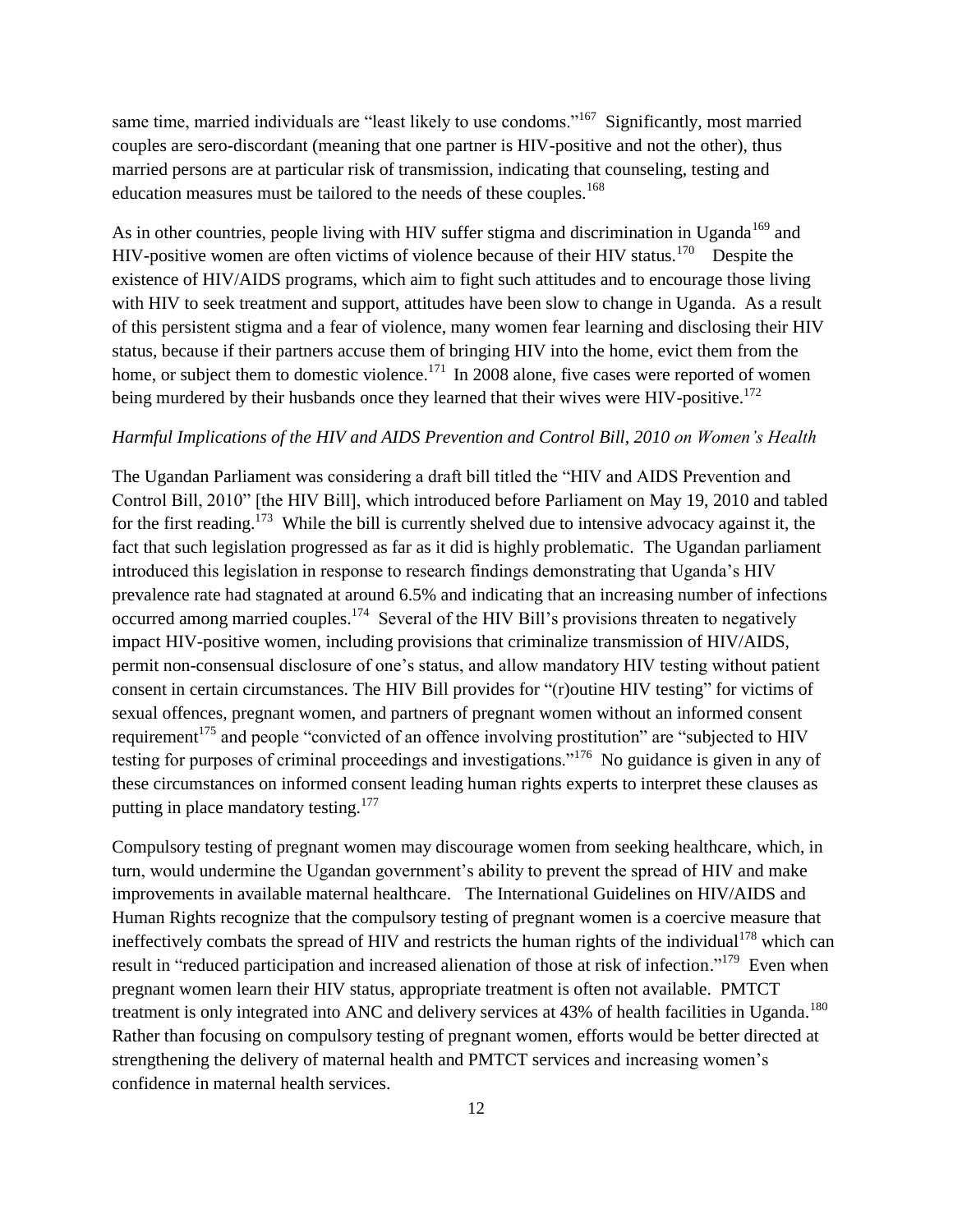Mandatory testing of sexual crimes victims risks increasing harm to these victims, as well as marginalizing women and sex workers in particular who are more likely to fall under this category.<sup>181</sup> Mandatory testing will foster discrimination in the healthcare system against these populations and increase the stigma faced by survivors of sexual violence, which creates barriers to HIV treatment and discourages the reporting of sexual crimes.

Clause 23 of the HIV Bill allows healthcare providers to release the results of an HIV/AIDS test to a patient's sexual partners without the patient's consent.<sup>182</sup> Nonconsensual disclosure of women's status exposes them to stigma, discrimination, and violence.<sup>183</sup> If women fear that healthcare providers will disclose their HIV status to their partners without their consent, they may be discouraged from seeking healthcare services, which could undermine the government's public health initiatives around HIV and reproductive health.<sup>184</sup>

Clause 41 of the HIV Bill criminalizes the intentional transmission of HIV and provides for harsh criminal penalties, exposing HIV-positive women to further risks of human rights violations.<sup>185</sup> Since women are more likely to learn of their sero-status because HIV testing is routinely provided as part of prenatal healthcare, they are more vulnerable to charges from their male partners of intentional HIV transmission. Additionally, imposing criminal penalties on the intentional transmission of HIV stigmatizes people living with HIV, who may choose to forego HIV treatment and care for fear of incurring criminal liability in the process. Thus, the criminalization of HIV transmission is ineffective in combating the spread of HIV; instead, it threatens to undermine HIV prevention efforts and exacerbate the stigma and discrimination already experienced by people living with HIV, particularly women, when they seek access to health facilities.

### *Prevalence and Treatment of Other STIs and Cervical Cancer*

The CEDAW Committee has expressed concern over rising rates of sexually transmitted infections  $(STIs),$  186 with particular concern regarding higher STI infection rates for women than men.<sup>187</sup> The Committee has also asked governments to take a human rights-based<sup>188</sup> and gender sensitive<sup>189</sup> approach against HIV and STIs, and has previously asked Uganda to implement practical prevention methods including promoting condom use.<sup>190</sup> The prevalence of STIs in Uganda is extremely high. Within the age 15-49 bracket, 49% of women and 38% of men have the herpes simplex 2 virus, 10% of men and women have Hepatitis B and 3% of men and women have syphilis.<sup>191</sup> Many are unaware that they have an STI and amongst previously untested persons who have ever been sexually active but reported no symptoms, half of women and 40% of men tested positive for herpes.<sup>192</sup>

Uganda also has amongst the highest prevalence rates and lowest survival rates for cervical cancer, the most common cause of death for Ugandan women outside the childbearing age bracket.<sup>193</sup> Only 13% of women survive cervical cancer in Uganda,<sup>194</sup> as measured by the five-year age-standardized relative survival. The main factors contributing to this excessive death rate from cervical cancer are the failure to detect cancer or precancerous cell changes at an early stage,<sup>195</sup> and poor quality and access to healthcare services.<sup>196</sup> Prior studies have also found that the great majority of cervical cancer patients in Uganda have HPV, with HPV type 16 present in 53% of women with cervical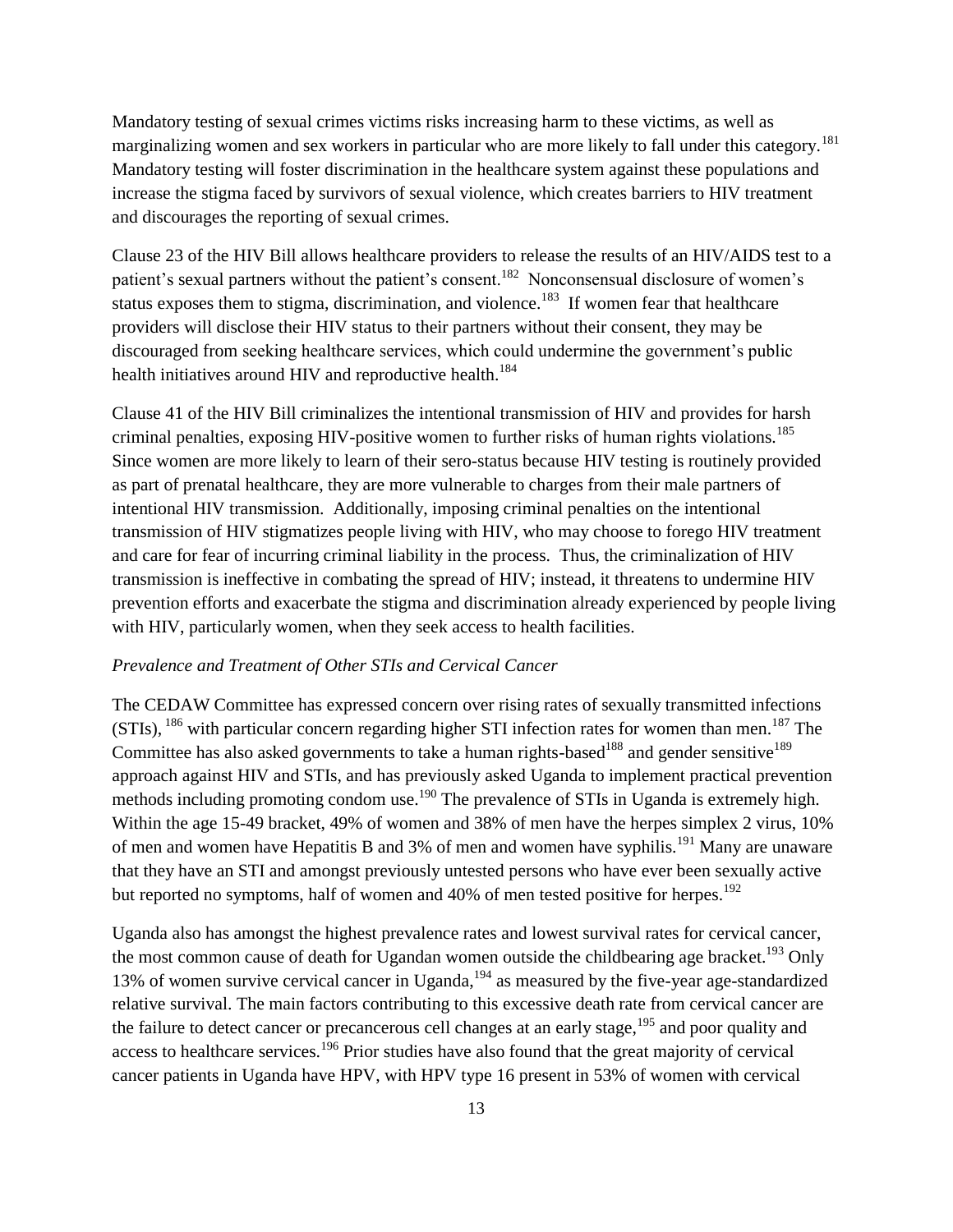cancer.<sup>197</sup> Without comprehensive vaccination programs and screening, the number of women developing and dying from cervical cancer will only increase.

## **II. The Right to Be Free from Discrimination, Including Gender-Based Violence (Articles 1, 2, 12, 14, and 16)**

The Convention defines discrimination against women as "any distinction, exclusion or restriction made on the basis of sex which has the *effect or purpose* of impairing or nullifying the recognition, enjoyment or exercise by women ... of human rights and fundamental freedoms."<sup>198</sup> Accordingly, the Committee has determined that an act "directed against a woman because she is a woman or that affects women disproportionately" constitutes gender-based discrimination.<sup>199</sup>

States are obligated under CEDAW to take steps to eliminate sex-based discrimination by both public and private actors.<sup>200</sup> This requirement of non-discrimination permeates all of Uganda's duties under CEDAW, including the obligation "to eliminate discrimination against women in the field of health care in order to ensure, on a basis of equality of men and women, access to health care services" [Article 12(1)]; the obligation "to eliminate discrimination against women in rural areas in order to ensure  $\ldots$  access to adequate health care facilities" [Article 14(2)]; and the obligation "to eliminate discrimination against women in all matters related to marriage and family relations [and to] ensure, on a basis of equality of men and women … [t]he same rights to decide freely and responsibly on the number and spacing of their children" [Article 16(1)(e)]. In addition, the CEDAW Committee has affirmed that states have an obligation under the Convention "to eliminate all forms of violence against women,‖ because discrimination against women includes gender-based violence.<sup>201</sup> Women seeking healthcare services in Uganda encounter discrimination based on their income, age [see Adolescent Reproductive Health section], gender, place of residence and occupation.

## **A. Discrimination in Healthcare**

Healthcare costs—which can include the cost of the health good or service itself, fees for transportation, food, supplies or drugs that must be purchased and brought to the facility, and informal board charges—can prevent or delay women from accessing services, and can impose additional health risks and hardship. User fees, in general, tend to hit women harder than men. Yet, user fees present a considerable barrier to women's access to maternal healthcare and family planning services in Uganda.

Across each area of maternal healthcare provision in Uganda, grave disparities of access and quality distinguish government and private health facilities. Although private facilities are more likely to carry essential medical supplies and equipment, they are also more likely to charge user fees. Where fees are charged, facilities fail to monitor and publicize fee schedules.<sup>202</sup> The ability to pay is cited by women as the greatest obstacle to their ability to access maternity care, and rural women are disproportionately impacted by user fees.  $^{203}$  In addition, although care is supposed to be free of charge in the public health sector, $204$  in practice user fees, as well as fees for medical supplies, tests,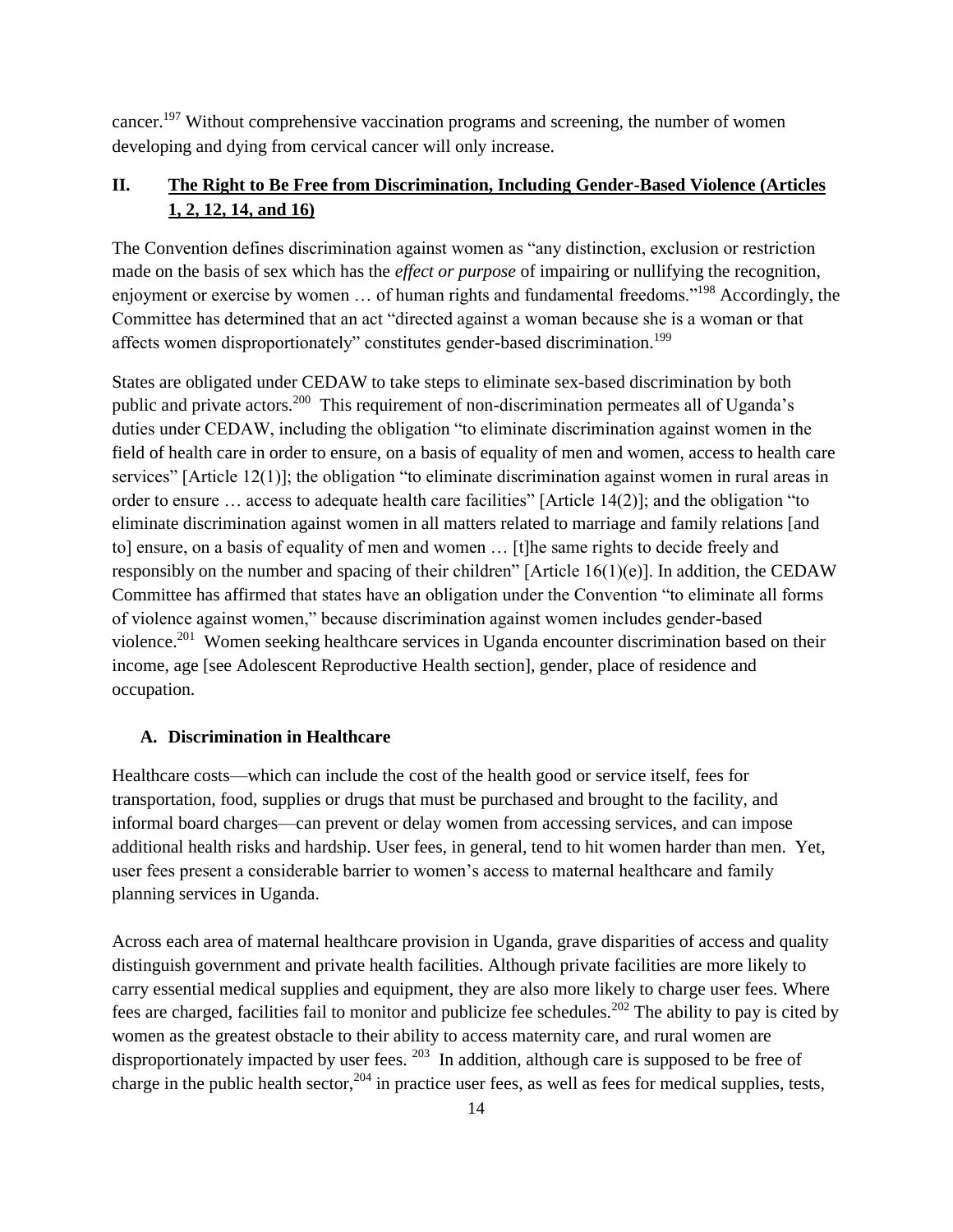registration fees and medication, are frequently levied.<sup>205</sup> As a consequence women seeking maternal healthcare<sup>206</sup> are forced to pay.<sup>207</sup>

A similar situation applies to women seeking family planning services.<sup>208</sup> The 2006 UDHS documents that contraceptives are far more likely to be free in public health facilities than in private facilities and, where fees are charged for contraceptives in the public sector, prices are typically lower than in the private sector.<sup>209</sup> However, despite the greater affordability of public sector services and goods, the greatest single source of contraceptives for Ugandans is private hospitals and clinics.<sup>210</sup> The government's failure to commit funds to family planning commodities, and the subsequent family planning supply shortages, shift the responsibility to meet women's family planning needs to the private sector, which is more likely to charge user fees.<sup>211</sup> These costs are prohibitive for many in a country where the gross national income per capita is just  $$420^{212}$  and over 75% of the population lives on less than \$2 a day.<sup>213</sup>

Women living in poverty, in rural areas, and particularly in the conflict-stricken northern regions of Uganda, face the most extreme barriers to protecting and fulfilling their reproductive and sexual health and rights.<sup>214</sup> For example, according to the 2006 UDHS, rural women are more likely than urban women to report challenges in accessing healthcare—60.2% of rural women cite distance to the health facility as a challenge, compared to 26.1% of urban women; similarly, 54% of rural women report the need for transportation as an obstacle, versus 23.9% of urban women.<sup>215</sup> In addition, some internally displaced persons camps in the north have reported the complete unavailability of medication to prevent mother-to-child transmission of HIV and shortages of antiretrovirals  $(ARVs)^{216}$ 

Sex workers also contend with additional barriers to access, and evidence shows that sex workers face the highest risk of HIV infection (47.2%) while just 58% of clients report using condoms. <sup>217</sup> Sex workers face discrimination by health workers and police alike, which discourages them from accessing essential reproductive and sexual healthcare services.<sup>218</sup>

Sexual minorities also encounter discrimination in access to healthcare--a recent report on healthcare spending in Uganda found that reproductive health services for sexual minorities are "consciously being neglected and under-funded," evidence of the discrimination and stigma faced by this marginalized population. $219$ 

Finally, gender inequities also form a major obstacle to women's access to sexual and reproductive health services in Uganda. Nearly 40% of women say that their male partner plays the primary decision-making role over their healthcare, and half of men believe it is a man's role to decide on the number of children a couple will have.<sup>220</sup> This gender inequity impacts women's ability to prevent pregnancy and the transmission of STIs and also affects women's ability to seek assistance for complications in pregnancy and childbirth.<sup>221</sup>

## **B. Gender-Based Violence and Discrimination**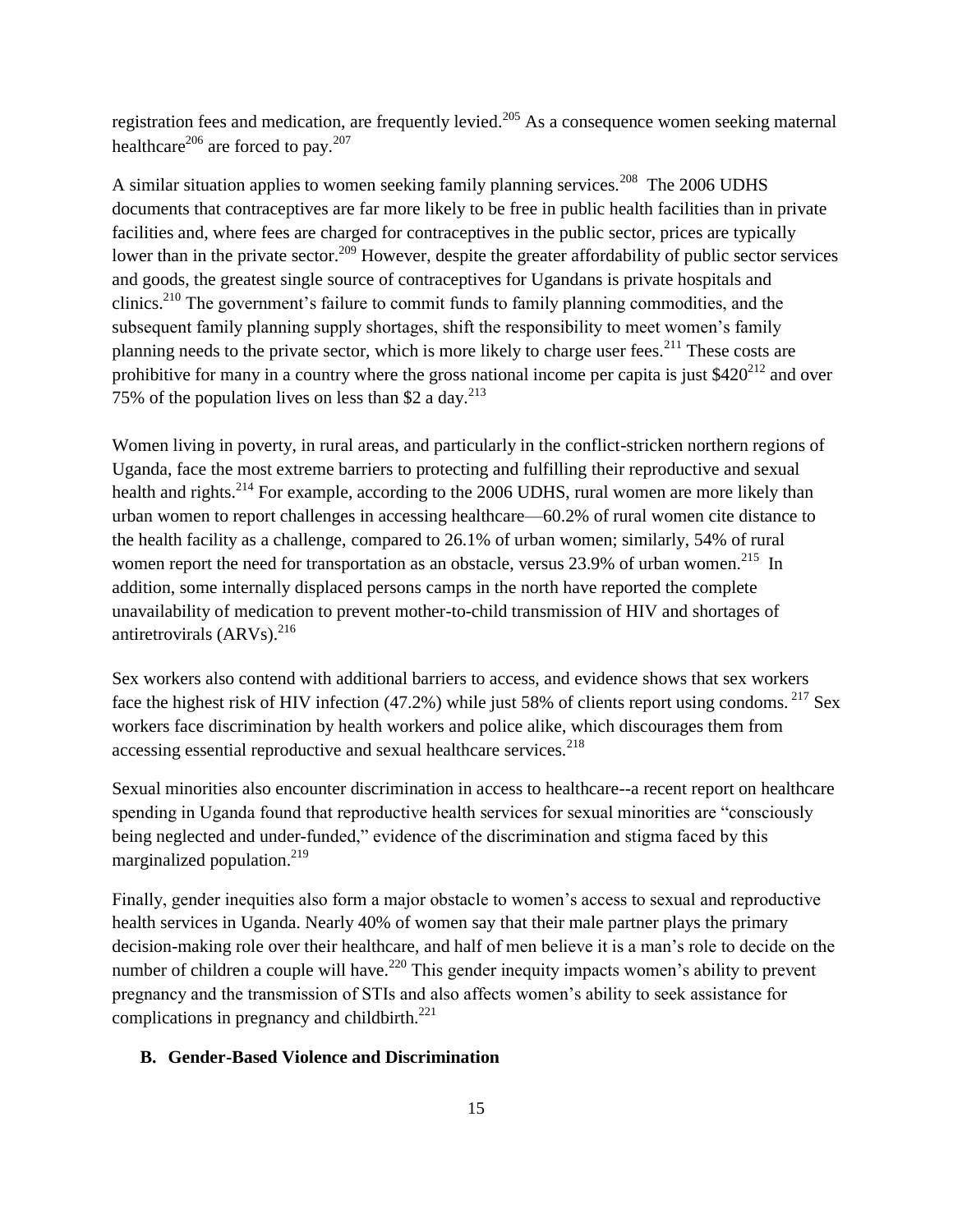The Committee has previously expressed concern about the high incidence of sexual violence against women in Uganda,<sup>222</sup> calling on Uganda to address the persistent patriarchal patterns of behavior and "the existence of stereotypes relating to the role of women," which perpetuate violence and discrimination against women.<sup>223</sup> However, gender-based violence, particularly sexual violence against women and girls, continues to be a serious and pervasive problem in Uganda.

According to the 2006 UDHS, 68% of ever-married women experienced some form of violence by their husband or intimate partner.<sup>224</sup> Death from domestic violence in Uganda has increased in recent years, with 165 cases reported to the Uganda Police in 2009, marking a 20% increase in just one year.<sup>225</sup> 60% of women suffer physical violence, with their husband or partner as the most common perpetrator.<sup>226</sup> Over half of ever-married women are subject to physical or sexual violence and women who are married and between the ages of 25 and 39 are at greatest risk of violence.<sup>227</sup> Cultural and societal views perpetuate violence against women, with 70% of women believing that physical violence against women is justifiable in at least certain circumstances. $2^{28}$ 

According to the same 2006 UDHS survey, approximately one-quarter of women aged 15 to 49 reported that the first time they engaged in sexual intercourse was against their will.<sup>229</sup> Additionally, about four in ten Ugandan women experience sexual violence during their lifetimes.<sup>230</sup> Of those women who do suffer sexual violence, approximately 66% experience such violence at the hands of a current or former husband or partner.<sup>231</sup> Yet, despite these high rates of sexual violence, the Sexual Offences Bill remains pending in Uganda's Parliament, six years after it was first introduced.<sup>232</sup>

Victims of sexual violence are exposed to the possibility of contracting HIV from their assailant. Yet, healthcare system weaknesses mean that survivors of sexual violence have difficulty accessing the post-exposure prophylaxis (PEP) necessary to prevent contracting HIV following a sexual assault.<sup>233</sup> This problem is particularly acute in remote areas of northern Uganda where doctors are reluctant to work.<sup>234</sup> As the staff member of one women's rights organization explained, "PEP could be available in health units, but when we refer the survivors there for medication, they find no one to help them. There is a shortage of doctors."<sup>235</sup> Healthcare workers have been reluctant to serve the population in northern Uganda in recent years due to active conflict, resulting in a desperate lack of reproductive and sexual health services.<sup>236</sup>

Even when victims do report rape, the Ugandan judicial system fails to pursue justice and women face indifference to these crimes and impunity for their assailants. A survey of rape and defilement cases in northern Uganda revealed that fewer than 2% of reported rape cases resulted in a conviction, and less than 6% of defilement cases resulted in a conviction.  $^{237}$  A significant number of victims cited the total lack of affordable legal assistance, coercion by perpetrators, and backlogged courts as reasons why cases were dropped.<sup>238</sup>

In addition, public attitudes about rape and sexual violence are amplified by the media, which exacerbates the stigma against women and survivors of sexual violence. For instance, in 2009, a Ugandan doctor who was raped and robbed was then publicly humiliated by the press—a news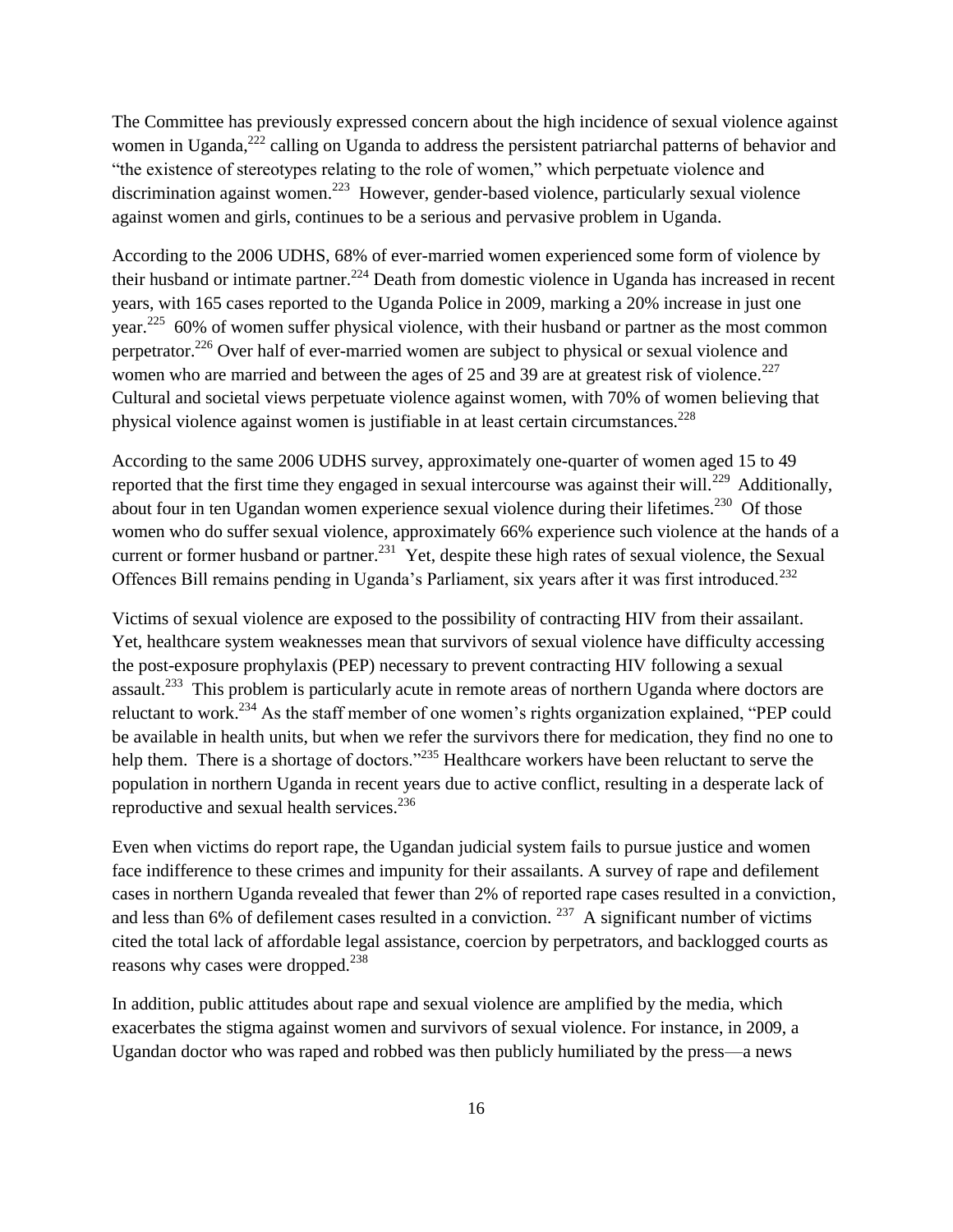source wrote an article graphically discussing her rape and disclosing her name to the public, perpetuating the stigma and discrimination she already faced.<sup>239</sup>

## **C. Harmful Traditional Practices**

### *The Status of Women and Views on Marriage*

The CEDAW Committee has issued guidelines on equality in marriage and requires states parties to apply the principles of equality and justice regardless of the particular legal system, religion, custom or tradition applicable in the country or region.<sup>240</sup> The Committee has expressed concern that custom, tradition, and the failure to enforce national constitutions and laws have resulted in instances of polygamous marriage and forced or arranged marriages.<sup>241</sup> In its General Recommendation 19, the Committee defines forced marriage as a form of violence against women and as perpetuating their subordinate role in society.<sup>242</sup>

Polygamy is legal in Uganda and women lack legal recourse to prevent their husband from marrying additional wives.<sup>243</sup> The power to make decisions regarding health, reproduction, and children remains in the hands of men.<sup>244</sup> This power imbalance poses increased health risks, including the risk of contracting HIV and other STIs, by depriving women of the power to negotiate condom use. The Marriage and Divorce Bill, which includes provisions on equality in marriage and in the family, addresses "women's right to negotiate sex on the ground of health," would go a long way towards addressing these gender inequalities.<sup>245</sup> However, despite repeated attempts by women's groups to push for the bill's passage, Parliament has repeatedly shelved the bill and delayed the legislative process for almost two decades.<sup>246</sup>

### *Early and Forced Marriage*

The CEDAW Committee has identified 18 as the appropriate legal age of marriage for both men and women<sup>247</sup> and has rejected arguments in support of an earlier marriage age for girls because of the associated health risks.<sup>248</sup> The minimum legal age for marriage in Uganda is 18 for both men and women; however, in practice, the cultural preference for early marriage is widespread, with the 2006 UDHS estimating that over 15% of girls between 15 and 19 years of age were married, widowed or divorced.<sup>249</sup>

Early marriage exposes women to increased risks of maternal mortality and morbidity. Younger mothers are at particular risk for complications such as obstetric fistula because pelvic growth is not complete.<sup>250</sup> Adolescent women are less likely to seek antenatal care and more likely to suffer complications and require cesareans; complications from pregnancy, abortion and childbirth remain the leading cause of death for women between the ages of 15 and  $19<sup>.251</sup>$  Early marriage also exposes girls to coerced sex and studies show that younger women are more susceptible to coerced sex.<sup>252</sup>

In northern Uganda, particularly in refugee camps and settlements, the practice of abducting and forcing young girls to marry and bear children has been a systematic violation of women's rights.<sup>253</sup>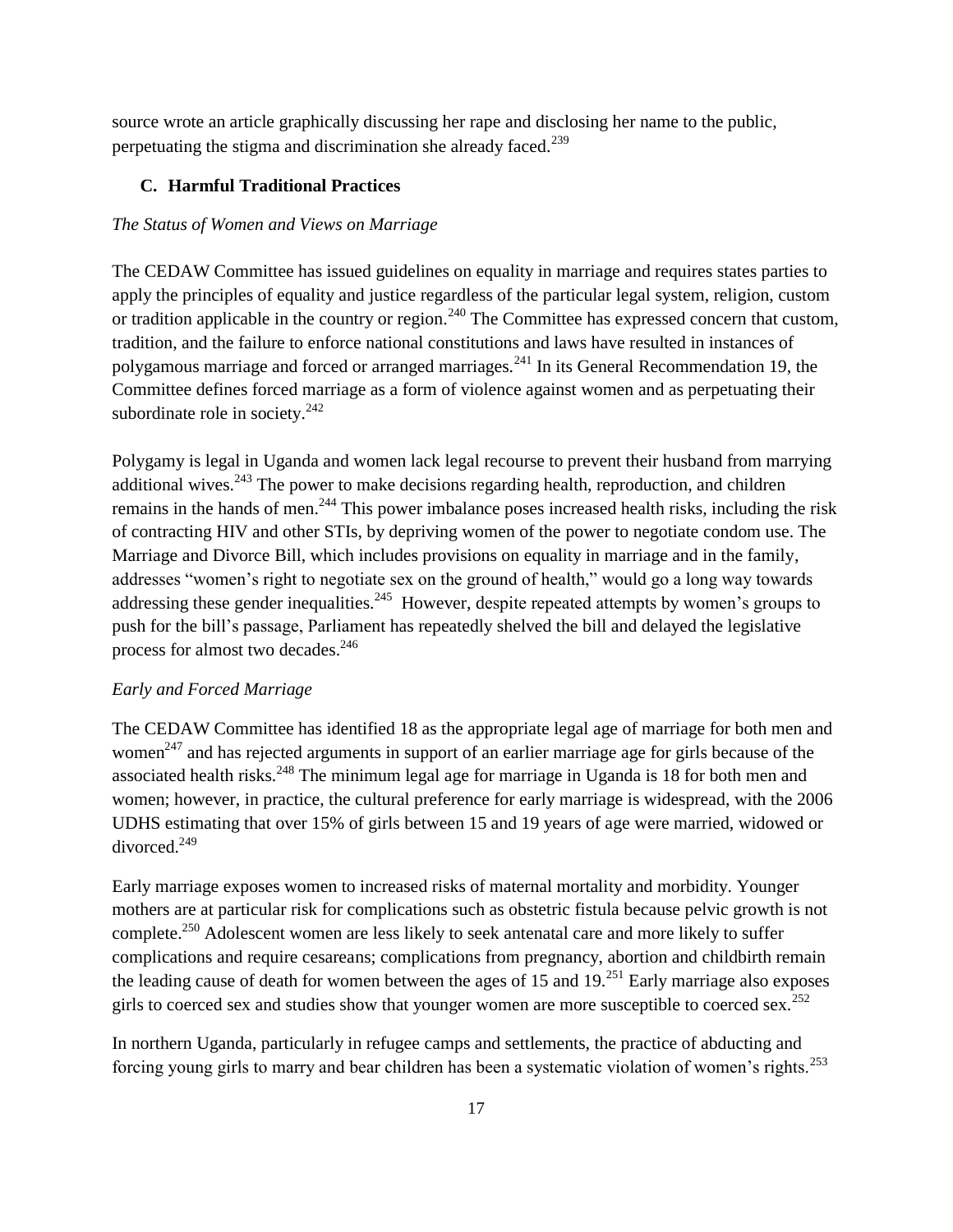Thousands of girls and young women were abducted and forced into marriage and sexual service by members of the Lord's Resistance Army during the conflict, and the practice of systematic sexual violence and forced marriage has continued since the cessation of hostilities.<sup>254</sup> Half of all forced wives gave birth to children, of which one quarter gave birth at age 18 or younger, and nearly half of LRA commanders had five or more forced wives given to them as a reward for their participation in the violence. $255$ 

The practice of early marriage is sometimes a response to cover the stigma faced by girls who have already been sexually abused. In this region, conflict has disrupted society such that rape is now utilized in some instances to force girls and adolescents into marriage<sup>256</sup> and these forms of violence against women have become normalized. Young women who were abducted, then forced into marriage and childbearing, and later return with their children, are less likely to access education by one third; they are also less likely to be employed and are likely to earn less than their counterparts who were not abducted.<sup>257</sup> These young women also face the highest rates of sexual violence in their communities and there continues to be little or no legal remedy available to these women.<sup>258</sup>

### *Female Genital Mutilation*

The CEDAW Committee has identified female genital mutilation (FGM) as a threat to women's rights to life and physical integrity as well as social and economic equality<sup>259</sup> and underscored states' responsibility to stop this form of violence against women.<sup>260</sup> The Committee has also identified the practice as discriminatory in its concluding observations to the government of Uganda.<sup>261</sup> FGM is correlated with early marriage, earlier age of first childbirth, and increased rates of HIV transmission.<sup>262</sup> FGM has been recently banned in Uganda<sup>263</sup> and also found to be inconsistent with Uganda's constitution and international treaty obligations in a recent constitutional court decision citing the deaths correlated with the practice of  $FGM<sup>264</sup>$  Despite these legal prohibitions, there is a lack of sensitization and awareness-raising to support the implementation of the law in regions of Uganda where girls are at the greatest risk of community coercion and pressure to undergo FGM.<sup>265</sup> Uganda continues to face challenges in implementing the FGM ban because of the strong social stigma still associated with not undergoing FGM—resulting in the abuse and exclusion of women who have not undergone FGM.<sup>266</sup>

## **We hope that the Committee will consider addressing the following questions to the government of Uganda:**

### *Maternal Health and Family Planning Services*

- 1. What steps is the government taking to ensure implementation of the 2008 Road Map for Accelerating the Reduction of Maternal and Neonatal Mortality and Morbidity in Uganda 2006- 2015? Has the government outlined quantifiable goals with a monitoring and evaluation system to track the implementation of the Road Map?
- 2. What steps has the government taken or does the government plan to take to ensure that all healthcare services including medication and supplies that are intended to be free of charge do not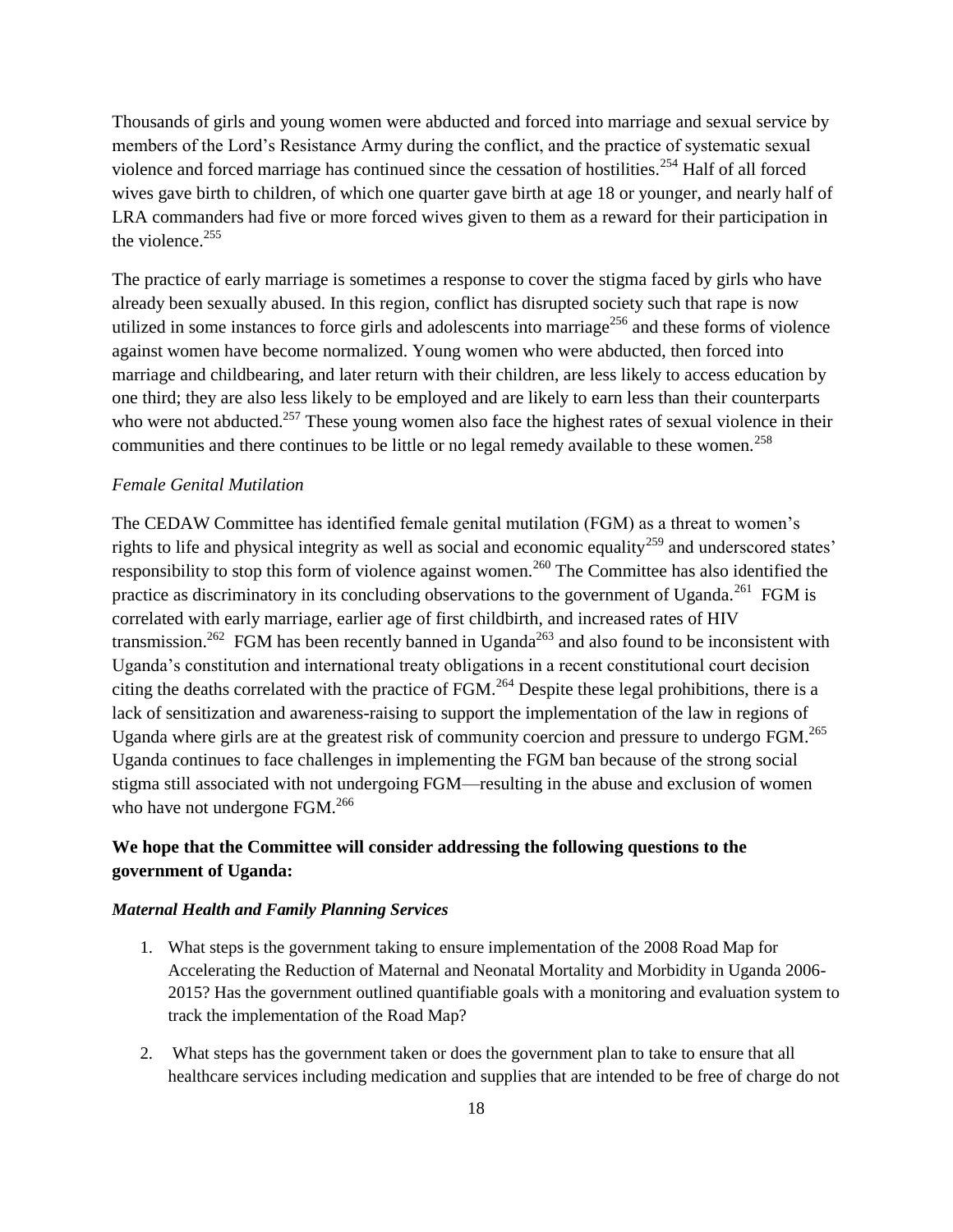incur user fees in practice? What other measures are being taken to eliminate the financial barriers faced by women seeking family planning, maternal health care and other services?

- 3. What measures are being taken to ensure sufficient supplies of family planning and contraceptive methods, particularly the long-term methods preferred by women in Uganda, to avoid the stockouts of 2010? What is the government doing to ensure its stock of condoms is sufficient to meet the national need? What steps is the government taking to improve awareness about, and the availability of, emergency contraception?
- 4. What does the government plan to do to address obstetric fistula and remedy the fact that currently there is no national policy, no tracking system, and a limited number of trained professionals able to treat obstetric fistula?
- 5. What programs has the government implemented to improve the tracking and monitoring of maternal and reproductive health care, specifically to improve the number of women receiving the recommended antenatal care and to gather information about the incidence and causes of maternal mortality and morbidity? What measures have been taken to improve data collection related to the incidence of unsafe abortion?

### *Access to Safe and Legal Abortion*

- 6. Is there any law that operationalizes the constitutional provision on abortion stating that " $[n]$ person has the right to terminate the life of an unborn child *except as may be authorized by* law"? What steps are being taken to reconcile the criminal law exception for abortion to save the life of the woman with the broader range of exceptions in the Reproductive Health Guidelines? How will the government ensure effective implementation of the provisions on access to safe abortion in these guidelines? What steps will the government take to ensure that healthcare providers are aware of, and adhering to, these guidelines?
- 7. What measures has the government taken to address the stigma and discrimination associated with unsafe abortion and to encourage women with abortion complications to seek medical care? How will the government address the lack of trained staff and equipment and the limited funding allocations for abortion-related services?
- 8. What are the Ugandan government's reasons for having reservations to the Maputo Protocol? In view of the current East African Community, does the reservation affect the harmonization of the national legislation, particularly where Tanzania ratified without reservations? Are there any plans to lift the reservations? When is the national legal framework for safe abortion going to be put in place or clarified? What measures have government put in place to ensure the rights of children who are born as a result of sexual violence and abandoned by both parents?

## *Adolescents*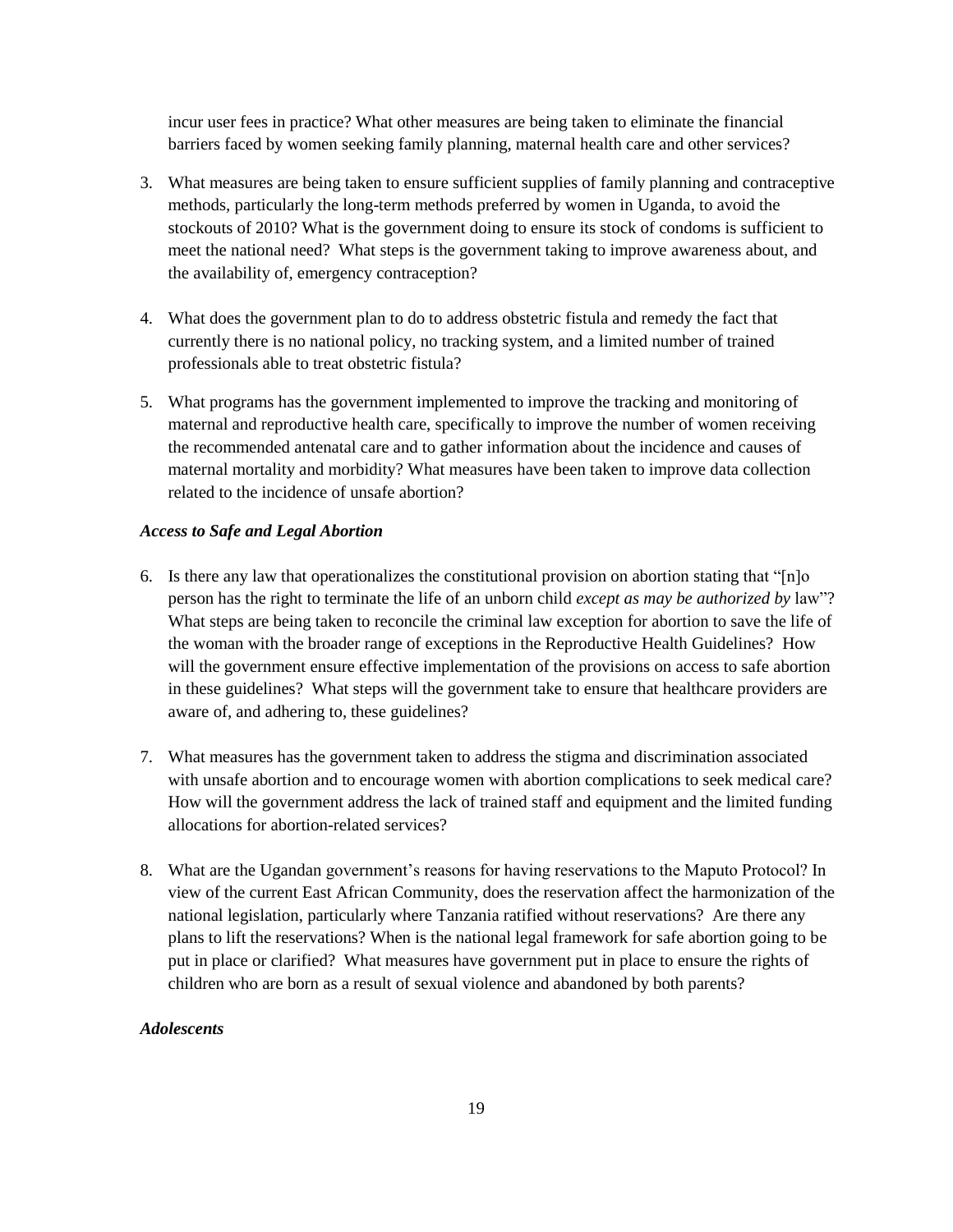- 9. What measures has the government taken to improve sexual health education, particularly for adolescents and youth? How does the government plan to ensure that youth who do not attend school receive comprehensive sexual health education?
- 10. What efforts have been taken to reduce the high rates of adolescent pregnancy? What steps have been taken to address early marriage and forced sex as underlying factors in the incidence of adolescent pregnancy in Uganda?
- 11. What measures are being taken to address the systemic problem of sexual violence and harassment in schools? Specifically, has the government taken measures to provide confidential reporting protocols to protect and encourage victims who come forward and seek legal recourse?

### *Addressing the Needs of Vulnerable Groups*

- 12. How does the government plan to address the grave disparity in access to reproductive and maternal health services for women in poverty, in rural areas and in the north?
- 13. What measures has the government taken or does the government plan to take to address the marginalization, discrimination and violence against sex workers? What efforts have been made to improve HIV/AIDS services, counseling and prevention for sex workers as the population most vulnerable to infection? What efforts have been made to reduce violence and discrimination by the police force and health care sector against sex workers, and to improve access to sexual and reproductive health care services? Has the government taken any steps to address the marginalization and discrimination against the LGBTI and disabled communities, resulting in a lack of access to services for populations already in situations of vulnerability?

### *Legal Framework and Implementation of Laws and Judicial Decisions*

- 14. Does the Parliament plan to amend the HIV and AIDS Prevention and Control Bill, 2010 to address civil society concerns and bring it into compliance with international human rights standards, including the International Guidelines on HIV/AIDS and Human Rights? Will the clauses providing for compulsory testing of pregnant women and other vulnerable persons, the criminalization of HIV transmission, and the nonconsensual disclosure of HIV-status to sexual partners be removed from the bill?
- 15. When does the government intend to pass the Marriage and Divorce Bill? Why has it been pending for so long?
- 16. How does the government plan to effectively implement the recently passed Domestic Violence Act, 2010?
- 17. What steps has the government taken to strengthen judicial recourse for women and girls who are victims of sexual violence, and encourage them to pursue justice without fear of impunity to retaliation by their attackers? For instance, has the government initiated measures to ensure free legal assistance, trainings for attorneys and judges to sensitize them regarding gender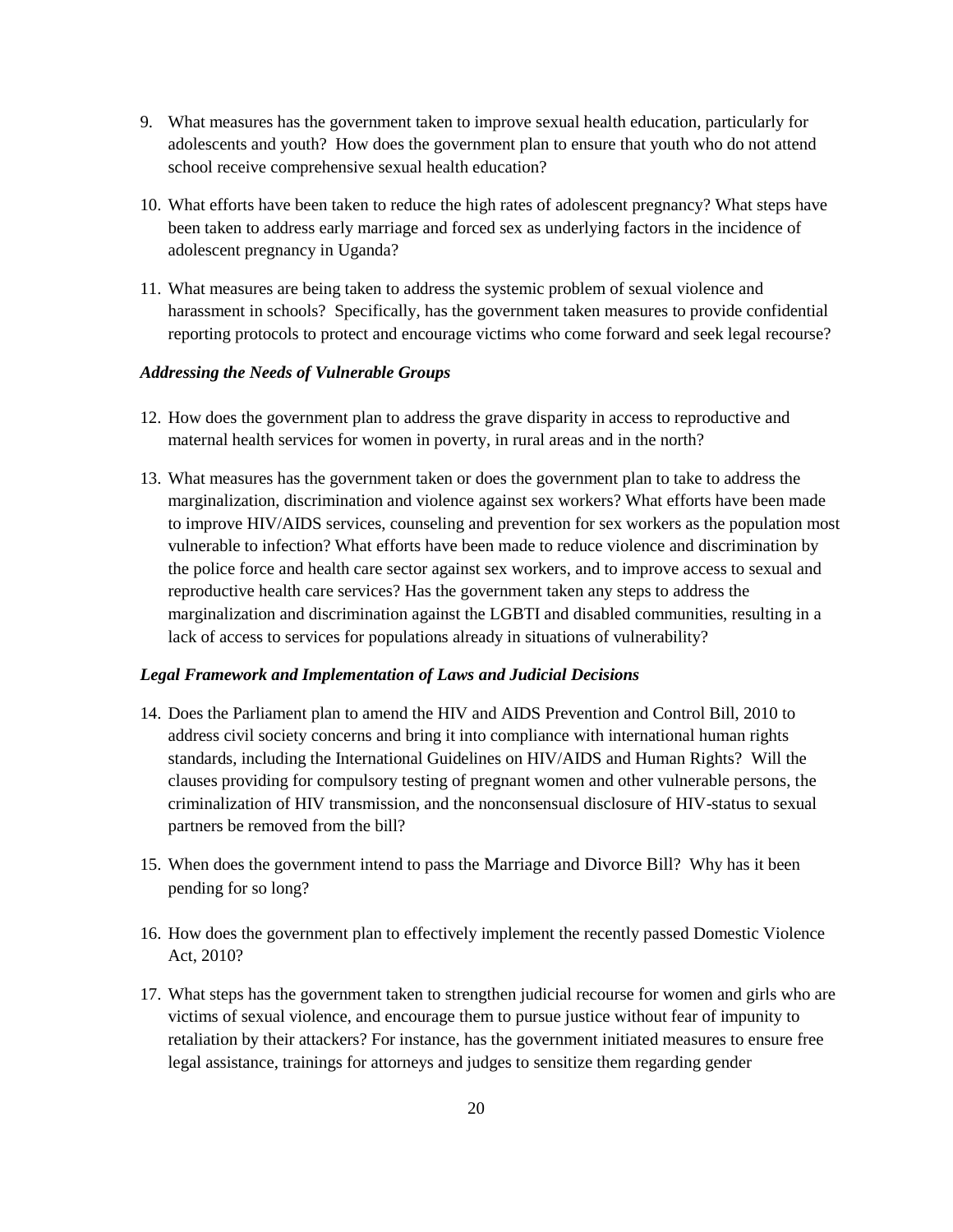discrimination and sexual violence, and benchmarks to reduce the backlogging which results in most sexual violence cases being dropped?

18. How will the government ensure effective implementation of key constitutional court decisions which protect and advance women's rights?

There remains a significant gap between the provisions of the CEDAW Convention and the reality of women's reproductive and sexual health and lives in Uganda. We hope that this information is useful during the Committee's review of Uganda's compliance with the provisions of CEDAW. If you have any questions, or would like further information, please do not hesitate to contact the undersigned.

Sincerely,

 $\overline{\phantom{a}}$ 

Elisa Statting

Elisa Slattery Maria Nassali Regional Manager, Africa Program Executive Director

Maria Nassali

Center for Reproductive Rights Uganda Association of Women Lawyers

5 *Id.* para. 27.

<sup>6</sup> Periodically, the United Nations Children's Fund (UNICEF), WHO and the United Nations Population Fund (UNFPA) evaluate the maternal mortality data reported by national authorities and make adjustments to account for the well-documented problems of underreporting and misclassification of maternal deaths. UNICEF & WHO, Statistics: Uganda,

http://www.unicef.org/infobycountry/uganda\_statistics.html#70 (accessed Aug. 11, 2010).

<sup>7</sup> UGANDA BUREAU OF STATISTICS, UGANDA DEMOGRAPHIC AND HEALTH SURVEY 2006 281 (Aug. 2007) *available at*  http://www.measuredhs.com/pubs/pdf/FR194/FR194.pdf [hereinafter UDHS 2006].

<sup>8</sup> CEDAW Committee, *Consideration of reports submitted by States parties under Article 18 of the Convention on the Elimination of All Forms of Discrimination against Women*, *combined 4th, 5th, 6th and 7th reports for Uganda*, at 133, U.N. Doc. CEDAW/C/UGA/7 (May 25, 2009) [hereinafter CEDAW Committee, Uganda reports (2009)].

<sup>9</sup> UNFPA, MATERNAL MORTALITY UPDATE 2002: A FOCUS ON EMERGENCY OBSTETRIC CARE 6 (2003), *available at*

http://www.unfpa.org/upload/lib\_pub\_file/201\_filename\_mmupdate-2002.pdf (accessed Aug. 16, 2010).

<sup>10</sup> P. P. Okong et al., *Audit of severe maternal morbidity in Uganda – implication for quality of obstetric care*, 85 ACTA OBSTET. GYNECOL. SCAND. 797-804 (2007) (This study finds that over half of patients seeking hospital care for obstetric complications experienced substandard care, while delays and other obstacles in accessing care compounded the severity of the morbidities.).  $11 \dot{1}$ *d*.

<sup>1</sup> Convention on the Elimination of All Forms of Discrimination against Women (CEDAW), *adopted* Dec. 18, 1979, G.A. Res. 34/180, 34 U.N. GOAR, Supp. No. 46, at 193, U.N. Doc. A/34/46 (1979) (*entered into force* Sept. 3, 1981) (*ratified by* Uganda Jul. 22, 1985) [hereinafter CEDAW].

<sup>2</sup> WORLD HEALTH ORGANIZATION (WHO), MATERNAL MORTALITY IN 2000: ESTIMATES DEVELOPED BY WHO, UNICEF, UNFPA 3 (2004), *available at* http://whqlibdoc.who.int/publications/2004/9241562706.pdf. (Defining maternal mortality as ―…the death of a woman while pregnant or within 42 days of termination of pregnancy, irrespective of the duration and site of the pregnancy, from any cause related to or aggravated by the pregnancy or its management but not from accidental or incidental causes.‖).

<sup>&</sup>lt;sup>3</sup> Centers for Disease Control and Prevention (CDC), Maternal and Infant Health Research: Pregnancy Complications, http://www.cdc.gov/reproductivehealth/maternalinfanthealth/PregComplications.htm#morbidity (accessed Jun. 15, 2010) (Defining maternal morbidity as "physical and psychological conditions resulting from or aggravated by pregnancy that have an adverse effect on the woman's health.").

<sup>4</sup> Committee on the Elimination of Discrimination against Women (CEDAW Committee), *General Recommendation No. 24: Women and health (art. 12)* para. 17, UN Doc. A/54/38 (Part 1) (1999) [hereinafter CEDAW Committee, *General Recommendation No. 24*].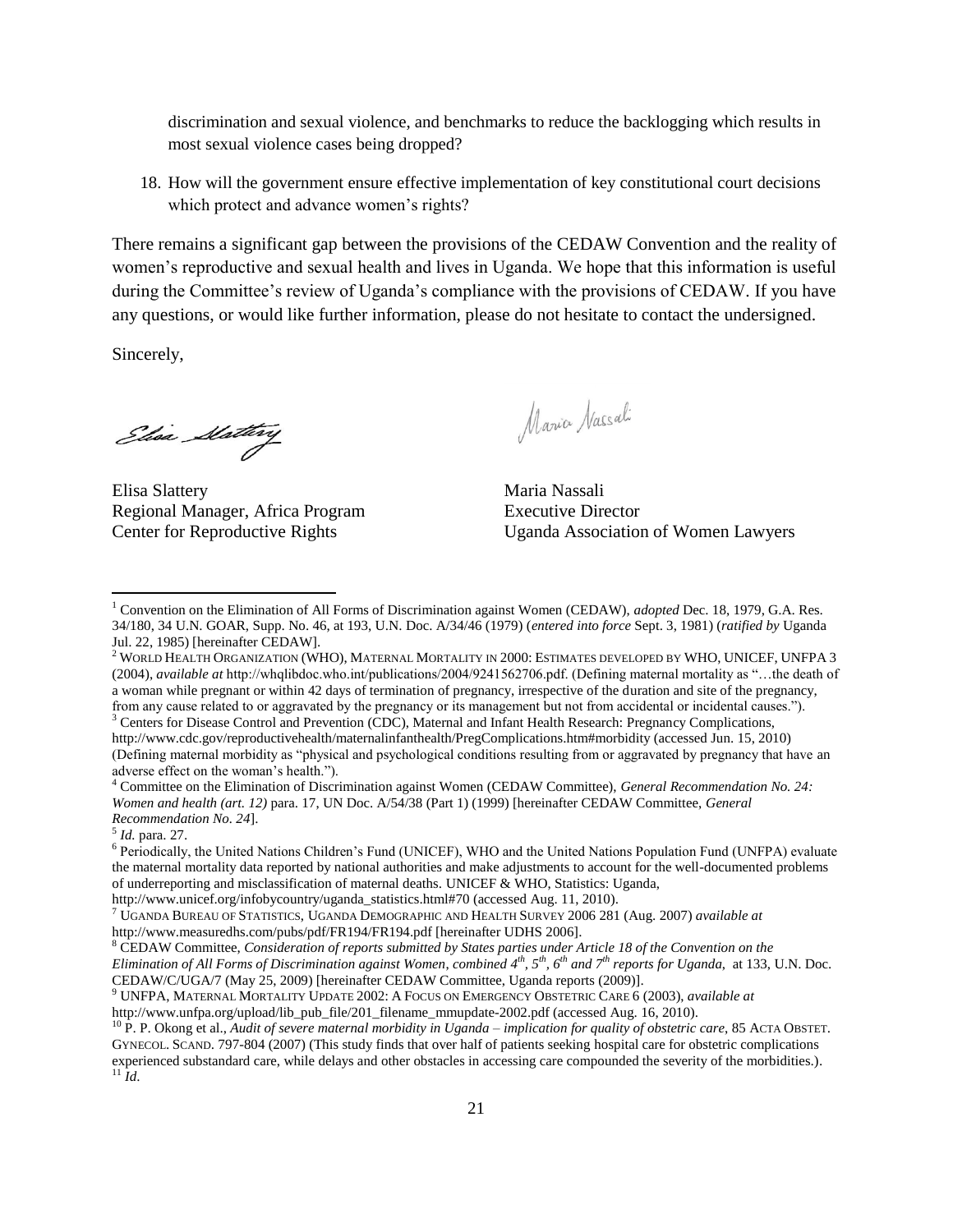<sup>14</sup> The HC-II level health facilities provide only ambulatory services, except in strategic locations where there is poor access to referral facilities and maternity services are being provided as an interim strategy. The HC-III offers continuous basic preventive, promotive, and curative care and provides support supervision of the community and HC-IIs under its jurisdiction. There are provisions for laboratory services for diagnosis, maternity care, and first referral coverage for the sub-county. REPUBLIC OF UGANDA, MINISTRY OF HEALTH, UGANDA SERVICE PROVISION ASSESSMENT SURVEY 2007 17-18 (2008), *available at*  http://pdf.usaid.gov/pdf\_docs/PNADM577.pdf [hereinafter 2007 USPAS].

<sup>15</sup> REPUBLIC OF UGANDA, MINISTRY OF HEALTH, UGANDA HEALTH SECTOR STRATEGIC PLAN III 2010/2011 TO 2014/2015 85 (2010) [hereinafter UGANDA HEALTH SECTOR STRATEGIC PLAN]; *see also* UGANDA HEALTH SECTOR STRATEGIC PLAN, at 41-42 (one of the Plan's strategic actions for promoting gender equality is to improve the quality and availability of maternal and reproductive healthcare for women and girls by targeting women in HIV services.); UGANDA HEALTH SECTOR STRATEGIC PLAN, at 80 (in addition, the 1999 National Health Policy commits to ensuring access to a "Minimum Health Care Package" which includes essential antenatal and obstetric care, family planning, adolescent reproductive health, and programs that address violence against women).

<sup>16</sup> Press Release, WHO, Uganda's First Lady Launches Road Map to Accelerate Reduction of Maternal and Neonatal Mortality and Morbidity (Nov. 24, 2008), *available at* [http://www.afro.who.int/en/uganda/press-materials/1444-ugandas-first-lady](http://www.afro.who.int/en/uganda/press-materials/1444-ugandas-first-lady-launches-road-map-to-accelerate-reduction-of-maternal-and-neonatal-mortality-and-morbidity.html)[launches-road-map-to-accelerate-reduction-of-maternal-and-neonatal-mortality-and-morbidity.html.](http://www.afro.who.int/en/uganda/press-materials/1444-ugandas-first-lady-launches-road-map-to-accelerate-reduction-of-maternal-and-neonatal-mortality-and-morbidity.html) 

<sup>17</sup> CEDAW Committee, Uganda reports (2009), *supra* note 8, at 139.

<sup>18</sup> HON. DR. STEPHEN MALLINGA, MP, MINISTRY OF HEALTH, HEALTH SECTOR MINISTERIAL POLICY STATEMENT FINANCIAL YEAR 2009/2010 (Jun. 2009), *available at* http://www.ugandaclusters.ug/dwnlds/0204Karamoja/KARA29-8-

09/Ministerial\_Policy\_for\_the\_Health\_Sector.pdf; *see also* Frederick Womakuyu, *Uganda: What do women stand to gain?*, The New Vision, Jun. 21, 2010, *available at* http://allafrica.com/stories/printable/201006220202.html (accessed Aug. 6, 2010). <sup>19</sup> REPUBLIC OF UGANDA, MINISTRY OF HEALTH, HEALTH SECTOR BUDGET FRAMEWORK 2010/2011 24, 27 (2009), *available at*  [http://www.finance.go.ug/docs/Health\\_Merged\\_N.pdf](http://www.finance.go.ug/docs/Health_Merged_N.pdf) (accessed Aug. 9, 2010) [hereinafter HEALTH SECTOR BUDGET

FRAMEWORK].

<sup>20</sup> *Id.*

<sup>21</sup> SIBYLLE KOENIG & BELINDA ATIM, GERMAN FOUNDATION FOR WORLD POPULATION (DSW) AND ACTION FOR GLOBAL HEALTH, HEALTH SPENDING IN UGANDA: THE IMPACT OF CURRENT AID STRUCTURES AND AID EFFECTIVENESS 6 (2010) [hereinafter HEALTH SPENDING IN UGANDA].

<sup>22</sup> *Id.* at 10.

<sup>23</sup> MALLINGA, *supra* note 18, at 13.

<sup>24</sup> HEALTH SECTOR BUDGET FRAMEWORK*, supra* note 19, at 47*.* 

<sup>25</sup> *See, e.g*., CEDAW Committee, *Concluding Observations: Burkina Faso,* para. 349, U.N. Doc. A/60/38 (2005); *Georgia*, para. 29, U.N. Doc. CEDAW/C/GEO/CO/3(2006); *Namibia*, para. 24, U.N. Doc. CEDAW/C/NAM/CO/3 (2007).

<sup>26</sup> *See, e.g.*, CEDAW Committee, *Concluding Observations: Chile*, para. 156 U.N. Doc. A/50/38, (1995); *Cyprus*, para. 64, U.N. Doc. A/51/38 (1996); *Czech Republic,* para. 102, U.N. Doc. A/57/38 (2002); *Iceland*, para. 88, U.N. Doc.A/51/38 (1996); *Lithuania*, para. 161, U.N. Doc. A/55/38(2000); *Luxembourg*, paras. 203, 209, 222, U.N. Doc. A/52/38/Rev.1, Part II (1997); *Maldives*, para. 143, U.N. Doc. A/56/38 (2001); *Nepal*, para. 213, U.N. Doc. CEDAW/C/NPL/CO/3 (2004); *Turkey*, para. 205, U.N. Doc. A/52/38/Rev.1 (1997).

 $27$  Facilities that provide antenatal care (ANC) do not regularly monitor care provision, with only 12 percent documenting ANC coverage. 2007 USPAS, *supra* note 14, at 118. Only 5% of facilities have a registry for monitoring post partum care. 2007 USPAS, *supra* note 14, at 118.

<sup>28</sup> 2007 USPAS, *supra* note 14, at 108.

<sup>29</sup> UDHS 2006, *supra* note 7, at 119, 121.

<sup>30</sup> *Id.* at 121.

<sup>31</sup> *Id.* at 119-123.

<sup>32</sup> 2007 USPAS, *supra* note 14, at 114. (These include including folic acid and iron supplements, blood pressure machines foetoscopes and TT vaccines.).

<sup>33</sup> *Id.* at 115. (These include anemia, pre-eclampsia and eclampsia, and STIs.).

<sup>34</sup> CEDAW, *supra* note 1, art. 12, para. 2.

<sup>35</sup> 2007 USPAS, *supra* note 14, at 26, 124.

<sup>36</sup> UDHS 2006, *supra* note 7, at 125.

<sup>37</sup> 2007 USPAS, *supra* note 14, at 127.

<sup>38</sup> *Id.* at 129.

<sup>39</sup> *Id.*

<sup>40</sup> Risdel Kasasira, *Women left out in northern Uganda recovery* process, THE DAILY MONITOR, Jun. 19, 2010, *available at* http://www.monitor.co.ug/News/National/-/688334/941812/-/view/printVersion/-/st7u2r/-/index.html (accessed August 11,

 $\overline{\phantom{a}}$ <sup>12</sup> *Id.*

<sup>&</sup>lt;sup>13</sup> REPUBLIC OF UGANDA, MINISTRY OF HEALTH, NATIONAL HEALTH POLICY 1999 para. 2.4 (1999).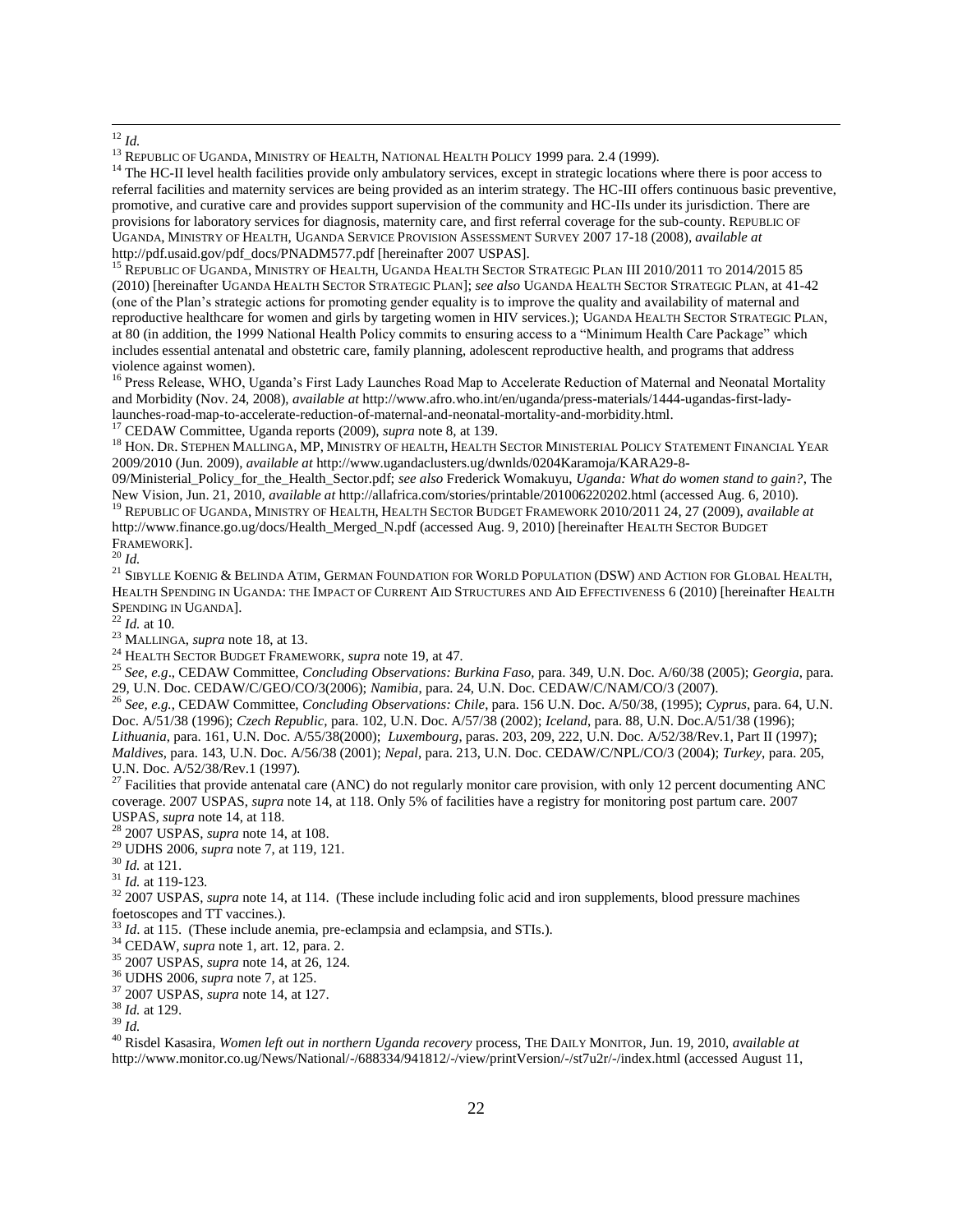2010); Michelle Brown, *The failing humanitarian response in Northern Uganda*, Refugees International, HUMANITARIAN EXCHANGE MAGAZINE ISSUE 36, Dec. 2006, *available at* http://www.odihpn.org/report.asp?id=2854 (accessed Aug. 11, 2010).

<sup>41</sup> 2007 USPAS, *supra* note 14, at 128. <sup>42</sup> WOMEN'S COMMISSION FOR REFUGEE WOMEN AND CHILDREN & UNFPA, WE WANT BIRTH CONTROL: REPRODUCTIVE HEALTH

FINDINGS IN NORTHERN UGANDA 11 (Jun. 2007), *available at* 

http://www.unhcr.org/refworld/country,,WCR,,UGA,456d621e2,48aa831a0,0.html (accessed Aug. 11, 2010) [hereinafter WOMEN'S COMMISSION FOR REFUGEE WOMEN AND CHILDREN & UNFPA, WE WANT BIRTH CONTROL].

<sup>43</sup> A.K. Mbonye et al., *Declining maternal mortality ratio in Uganda: Priority interventions to achieve the Millennium Development Goal*, 98 INT'L J. OF GYNECOL. & OBSTET. 285, 289 (2007).

<sup>44</sup> V. Orinda et al., *A sector-wide approach to emergency obstetric care in Uganda*, 91 INT'L J. OF GYNECOL. & OBSTET. 285, 289 (2005).

<sup>45</sup> A.K. Mbonye et al., *Emergency obstetric care as the priority intervention to reduce maternal mortality in Uganda, 96 INT'L J.* OF GYNECOL. & OBSTET. 220, 224 (2007).

<sup>46</sup> 2007 USPAS, *supra* note 14, at 131.

<sup>47</sup> *Id.* at 131-132; WHO, THE WORLD HEALTH REPORT 2005: MAKE EVERY MOTHER AND CHILD COUNT 62 (2005), *available at*  http://www.who.int/whr/2005/whr2005\_en.pdf*.*

<sup>48</sup> Steve Mugiri, *Should Uganda ban traditional birth attendants?*, The Katine Chronicles Blog, THE GUARDIAN, Mar. 30, 2010, *available at* http://www.guardian.co.uk/katine/katine-chronicles-blog/2010/mar/30/traditional-birth-attendants-ban/print (accessed Jun. 11, 2010).

<sup>49</sup> WHO, INTEGRATED MANAGEMENT OG PREGNANCY AND CHILDBIRTH, PREGNANCY, CHILDBIRTH, POSTPARTUM AND NEWBORN CARE: A GUIDE FOR ESSENTIAL PRACTICE 176 (2006), *available at* 

http://www.who.int/reproductivehealth/publications/maternal\_perinatal\_health/924159084X/en/index.html [hereinafter WHO, PREGNANCY, CHILDBIRTH, POSTPARTUM AND NEWBORN CARE: A GUIDE FOR ESSENTIAL PRACTICE].

<sup>50</sup> May Post MD, *Key Elements of Postpartum Care at the Community Level Based on WHO Guidelines*, CATALYST Consortium, *available at* [http://www.pathfind.org/site/PageServer?pagename=Pubs\\_Catalyst](http://www.pathfind.org/site/PageServer?pagename=Pubs_Catalyst) (Accessed Jun. 3, 2010) *see also* WHO, PREGNANCY, CHILDBIRTH, POSTPARTUM AND NEWBORN CARE: A GUIDE FOR ESSENTIAL PRACTICE, *supra* note 50; ELIZABETH LEAHY MADSEN ET AL., POPULATION ACTION INTERNATIONAL, MATERNAL HEALTH SUPPLIES IN UGANDA, 41 (2010), *available at* http://populationaction.org/Publications/Reports/Maternal\_Health\_Supplies\_in\_Uganda/maternal-health-uganda.pdf. <sup>51</sup> UDHS 2006, *supra* 7, at 130.

<sup>52</sup> *Id*.

 $\overline{\phantom{a}}$ 

<sup>53</sup> *Id.*

 $\frac{1}{4}$ *Id.* at 135.

<sup>55</sup> Joseph Malinga & Liz Ford, *Health minister blames unskilled medics for high maternal death rate in Uganda,* The Katine Chronicles Blog, THE GUARDIAN, May 17, 2010, *available at* http://www.guardian.co.uk/katine/2010/may/17/obstetric-fistulauganda/print (accessed Jun. 2, 2010); *see also* William Murk, *Experiences with Obstetric Fistula in Rural Uganda*, 82 YALE J. OF BIOLOGY AND MEDICINE 79-82 (2009).

<sup>56</sup> ANDREEA A. CREANGA, MD ET AL., AN EVALUATION OF THE UNITED NATIONS POPULATION FUND/UGANDA'S OBSTETRIC FISTULA PROGRAM 6-7 (*submitted to* UNFPA March 25, 2008), *available at* 

http://web2.unfpa.org/public/about/oversight/evaluations/docDownload.unfpa;jsessionid=A99ABE9B89E6999866C0F42960DB AB34?docId=14 (accessed Jun. 3, 2010).

<sup>57</sup> 2006 UDHS, *supra* note 7, at 259, tbl. 40.6.

<sup>58</sup> ALAN GUTTMACHER INSTITUTE (AGI), IN BRIEF NO. 4, BENEFITS OF MEETING THE CONTRACEPTIVE NEEDS OF UGANDAN WOMEN 3 (2009), *available* at http://www.guttmacher.org/pubs/IB\_Contraceptive-Needs-Uganda.pdf (accessed August 5, 2010). (The methods used by the Guttmacher Institute to calculate unmet family planning needs differ from the UDHS methods by including women based on their childbearing intentions, as well as counting traditional contraceptive methods under the unmet need based on their proven high failure rates).

<sup>59</sup> 2007 USPAS, *supra* note 14, at 88.

<sup>60</sup> *Id*.

<sup>61</sup> *Id*.

<sup>62</sup> UDHS 2006, *supra* note 7, at 107; ELENA PRADA ET AL., AGI OCCASIONAL REPORT NO. 17, ABORTION AND POSTABORTION CARE IN UGANDA: A REPORT FROM HEALTH CARE PROFESSIONALS AND HEALTH FACILITIES 9 (rev. 2005) [hereinafter ABORTION AND POSTABORTION CARE IN UGANDA].

<sup>63</sup> Anthony K. Mbonye, *Risk Factors Associated with Maternal Deaths in Health Units in Uganda*, 5 AFRICAN J. OF REPRO. HLTH. 47, 52 (Dec. 2001).

<sup>64</sup> According to the 2007 USPAS, while the majority of facilities that provide contraceptive methods had them in stock on the day of the survey, "less than half of facilities in the Kampala and West Nile regions had each method they provide available on the day of the survey." 2007 USPAS, *supra* note 14, at 92.

<sup>65</sup> While the vast majority of women surveyed by the UDHS 2006 had heard about family planning on television, video, film, radio or in a newspaper or magazine, women living in rural areas and women who have no education were less likely to be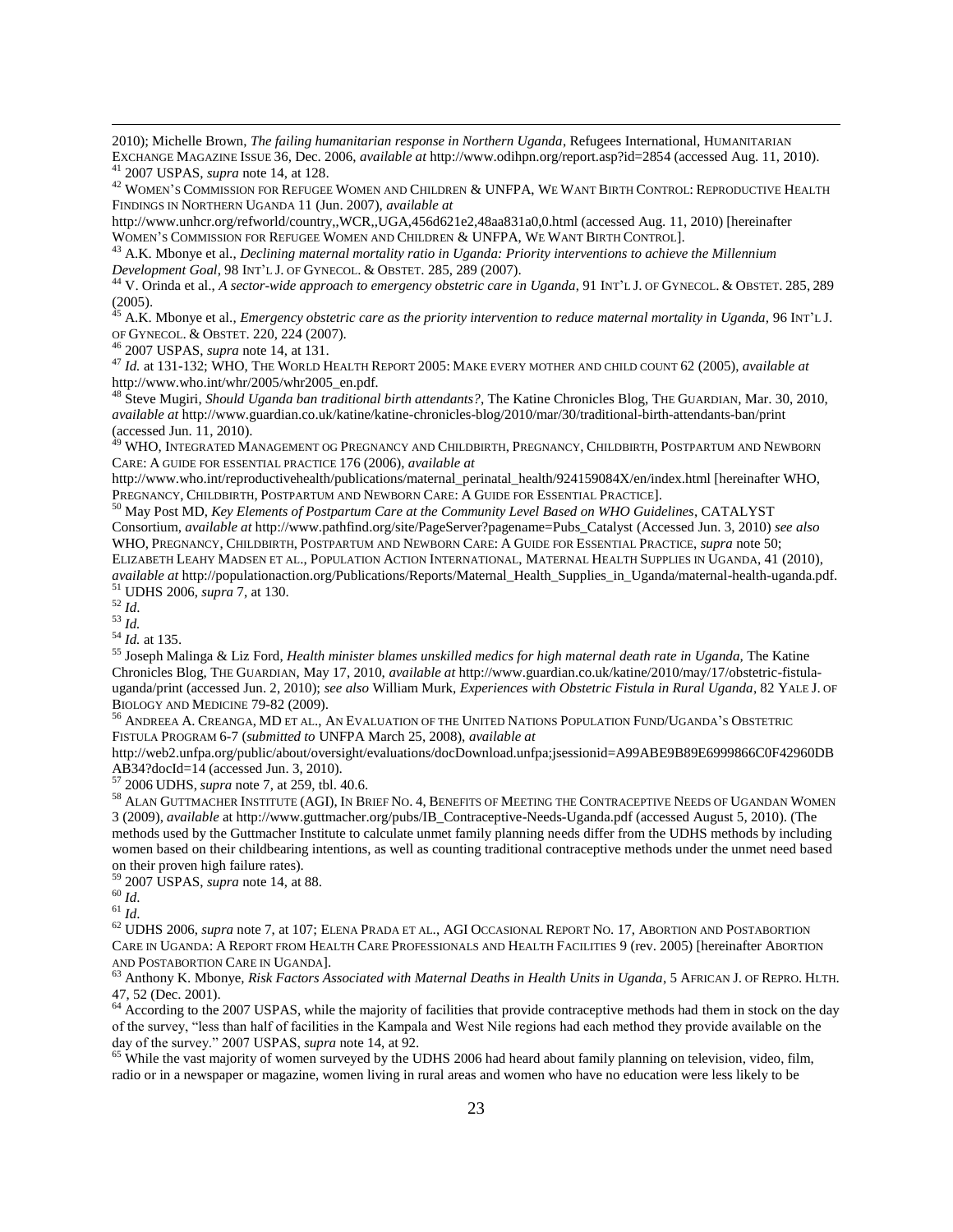exposed to family planning messages, and only four percent of women who were not users of family planning and were targeted by family planning outreach programs were reached by field workers to discuss family planning. Furthermore, "only 12 % of nonusers visited a health facility and were spoken to about family planning. Altogether, 86 % of nonusers were not contacted about family planning through either of these two mechanisms in the 12 months preceding the survey. UDHS 2006, *supra* note 7, at 80-81.

<sup>66</sup> According to the 2007 USPAS, only nine percent of facilities that provide intra-uterine devices (IUD) as a method of contraception had all the associated equipment available for removal and insertion, and satisfied the USPAS criteria, which include "all infection control items, visual privacy, an examination bed/table, an examination light, and the method." 2007 USPAS, *supra* note 14, at 97.

<sup>67</sup> Dradenya Amazia, *Uganda: Moyo Lacks Contraceptives*, The New Vision, May 27, 2010, *available at*

http://allafrica.com/stories/201005280375.html (accessed Jun. 9, 2010); *See also* Frederick Womakuyu, *Uganda: No Contraceptives for Bududa IDPs*, The New Vision, Apr. 14 2010, *available at* 

http://allafrica.com/stories/printable/201004150202.html (accessed Jun. 14, 2010); Joel Ogwang, *Uganda: Condom Shortage Worries Health Experts*, The New Vision, Jun. 13 2010, *available at* http://allafrica.com/stories/printable/201006141094.html (accessed Jun. 15, 2010).

<sup>68</sup> Ogwang, *supra* note 67.

<sup>69</sup> Chris Kiwawulo & Irene Nabusoba, *Uganda: Family Planning – Uganda Runs Out of Contraceptives*, The New Vision, Mar. 21, 2010, *available at* <http://allafrica.com/stories/printable/201003221274.html> (accessed Aug. 9, 2010).

<sup>70</sup> HEALTH SECTOR BUDGET FRAMEWORK, *supra* note 20.

<sup>71</sup> Ogwang, *supra* note 67; *see also* HEALTH SECTOR BUDGET FRAMEWORK, *supra* note 19, at 24; Yasiin Mugerwa, *Uganda: Tight Health Budget Sparks Drugs Alarm*, THE MONITOR, Aug. 3 2010, *available at* http://allafrica.com/stories/201008030313.html (accessed Aug. 9, 2010).

<sup>72</sup> WOMEN'S COMMISSION FOR REFUGEE WOMEN AND CHILDREN & UNFPA, WE WANT BIRTH CONTROL, *supra* note 42, at 6. <sup>73</sup> INTERNATIONAL CONSORTIUM FOR EMERGENCY CONTRACEPTION, PATH TOOLKIT: RESOURCES FOR EMERGENCY

CONTRACEPTIVE PILL PLANNING, MODULE B: COST CONSIDERATIONS B4-B5 (2004), *available at*

http://www.cecinfo.org/publications/PDFs/resources/Toolkit\_ModuleB\_CostConsiderations.pdf (accessed Aug. 11, 2010). <sup>74</sup> Josaphat K. Byamugisha et al., *Emergency Contraception and Fertility Awareness among University Students in Kampala, Uganda*, 6 AFR. HLTH. SCIENCES No. 4, 194, 195 (2006).

 $\overline{75}$  *Id.* 

 $\overline{\phantom{a}}$ 

<sup>76</sup> Josaphat K. Byamugisha, Emergency Contraception Among Young People in Uganda: User and provider perspectives (2007) (thesis for doctoral degree, Makerere University and the Karolinksa Intitut), *available at* http://diss.kib.ki.se/2007/978-91-7357- 433-4/thesis.pdf (accessed Aug. 9, 2010).

<sup>77</sup> *Id.* at 196.

<sup>78</sup> 2007 USPAS, *supra* note 14, at 90, tbl A-5.2.1; tbl A-5.2.2.

<sup>79</sup> Byamugisha, *supra* note 76, at 21.

<sup>80</sup> 2007 USPAS, *supra* note 14, at 90; tbl A-5.2.1; tbl A-5.2.2.

<sup>81</sup> Josaphat K. Byamugisha et al., *Knowledge, attitudes and prescribing pattern of emergency contraceptives by health care workers in Kampala, Uganda* 86 ACTA OBSTET. GYNECOL. SCAND. 9 1111-1116 (2007).

<sup>82</sup> Byamugisha, *supra* note 76, at 52-56.

<sup>83</sup>*Id.* at 48

<sup>84</sup> Jennifer Schmidt, *Sexual and Reproductive Health Challenges in Post-Conflict Northern Uganda*, 2 POLIS J. 31 (Winter 2009), *available at* http://www.polis.leeds.ac.uk/assets/files/students/student-journal/ma-winter-09/jennifer-schmidt-winter-09.pdf (accessed Aug. 11, 2010).

<sup>85</sup> CEDAW Committee, *General Recommendation No. 24*, *supra* note 4, para. 23.

<sup>86</sup> The WHO defines an adolescent as between 10 and 19 years of age. *See* WHO, *10 facts on adolescent and child health* (September 2008), *available at* http://www.who.int/features/factfiles/adolescent\_health/en/index.html (accessed Aug. 6, 2010). <sup>87</sup> *See, e.g.*, CEDAW Committee, *Concluding Observations: Barbados*, para. 250, U.N. Doc. A/57/38 (2002); *Ecuador*, para. 318, U.N. Doc. A/58/38 (2003); *Estonia*, para. 100, U.N. Doc. A/57/38 (2002); *Mozambique*, para. 37, U.N. Doc. CEDAW/C/MOZ/CO/2 (2007); *Saint Kitts and Nevis,* paras. 101-02, U.N. Doc. A/57/38 (2002); *Uganda*, para. 148, U.N. Doc. A/57/38 (2002).

<sup>88</sup> CEDAW Committee, *Concluding Observations: Uganda*, para. 148, U.N. Doc. A/57/38 (2002).

<sup>89</sup> *See* CEDAW Committee, *Concluding Observations: Nicaragua*, paras. 298-299, U.N. Doc. A/56/38 (2001).

<sup>90</sup> *See, e.g.*, CEDAW Committee, *Concluding Observations*: *Algeria*, para. 77, U.N. Doc. A/54/38 (1999); *Bosnia and* 

*Herzegovina*, paras. 38-39, U.N. Doc. CEDAW/C/BIH/CO/3 (2006); *Burundi*, para. 49, U.N. Doc. A/56/38 (2001); *Colombia*,

para. 371, U.N. Doc. A/54/38 (1999); *Croatia*, paras. 585–586, U.N. Doc. A/53/38 (1995); *Democratic Republic of the Congo*,

paras. 209, 217, U.N. Doc. A/55/38 (2000); *India*, para. 71, U.N. Doc. A/55/38 (2000); *Mexico*, para. 14, U.N. Doc.

CEDAW/C/MEX/CO/6 (2006); *Peru*, para. 36, U.N. Doc. A/53/38/Rev.1 (1998); *Philippines*, paras. 29-30, U.N. Doc

CEDAW/C/PHI/CO/6 (2006); *Rwanda*, para. 321, U.N. Doc. A/51/38 (1996); *Yugoslavia*, para. 775, U.N. Doc. A/49/38 (1994).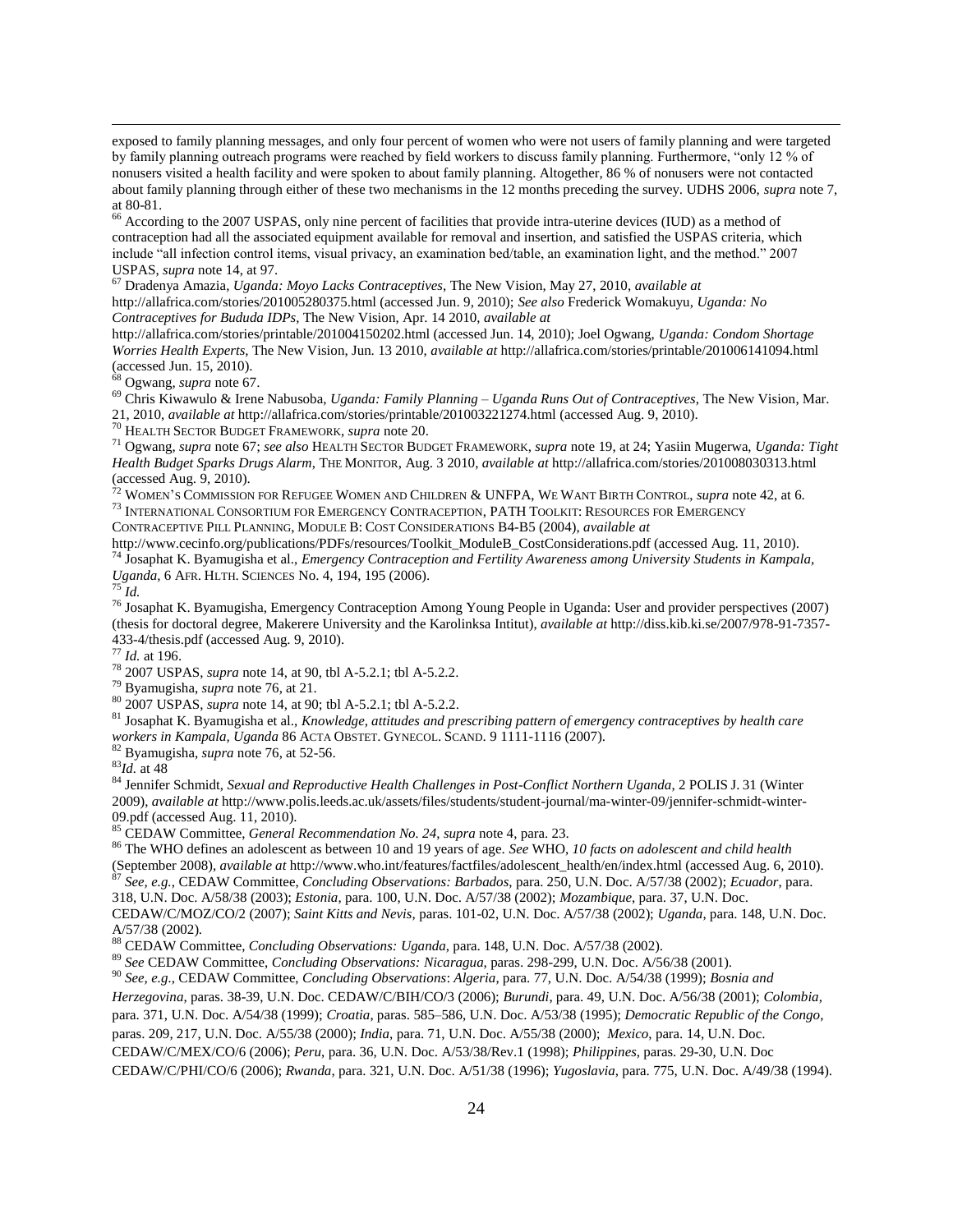<sup>91</sup> *See* CEDAW Committee, *Concluding Observations*: Bosnia and Herzegovina, paras. 37-38, U.N. Doc. CEDAW/C/BIH/CO/3 (2006).

<sup>92</sup> Akinrinola Bankole et al., *Sexual Behavior, Knowledge and Information Sources of Very Young Adolescents in Four Sub-Saharan African Countries*, 11 AFR. J. OF REPROD. HLTH. No. 3, 28, 35 (Dec. 2007).

<sup>93</sup> STELLA NEEMA ET AL., AGI OCCASIONAL REPORT NO. 14, ADOLESCENT SEXUAL AND REPRODUCTIVE HEALTH IN UGANDA: A SYNTHESIS OF RESEARCH EVIDENCE 18 (2004) [hereinafter ADOLESCENT SEXUAL & REPROD. HLTH. IN UGANDA].

<sup>94</sup> HARRIET BURUNGI ET AL., SEXUAL AND REPRODUCTIVE HEALTH NEEDS OF ADOLESCENTS PERINATALLY INFECTED WITH HIV IN

UGANDA 7 (2008), *available at* http://www.popcouncil.org/pdfs/frontiers/FR\_FinalReports/Uganda\_HIV.pdf.

<sup>95</sup> ADOLESCENT SEXUAL & REPROD. HLTH. IN UGANDA, *supra* note 93, at 29.

<sup>96</sup> REPUBLIC OF UGANDA, MINISTRY OF HEALTH, UGANDA HIV/AIDS SERO-BEHAVIORAL SURVEY 2004-2005 101 (2006), *available at* http://pdf.usaid.gov/pdf\_docs/PNADG508.pdf [hereinafter UGANDA HIV/AIDS SERO-BEHAVIORAL SURVEY].

<sup>97</sup> ADOLESCENT SEXUAL & REPROD. HLTH. IN UGANDA, *supra* note 93, at 13, 23.

<sup>98</sup> *Id.* at 14.

 $\overline{\phantom{a}}$ 

<sup>99</sup> *Id.* at 27.

<sup>100</sup> *Id.* at 21.

<sup>101</sup> *Id.* at 9, 23.

<sup>102</sup> Evelyn Matsamura Kiapi, *Too young to know, yet too young to die* INT'L PRESS SERVICE (2010), a*vailable at*  http://ipsnews.net/news.asp?idnews=51978 (accessed Aug. 11, 2010).

<sup>103</sup> Byamugisha, *supra* note 74, at 195.

<sup>104</sup> UDHS 2006, *supra* note 7, at 62.

<sup>105</sup> REPUBLIC OF UGANDA, THE UGANDA NATIONAL DEVELOPMENT PLAN 2010/2011 TO 2014 /2015 31 (2010), *available at*  http://planipolis.iiep.unesco.org/upload/Uganda/Uganda\_NDP\_April\_2010.pdf.

<sup>106</sup> UDHS 2006, *supra* note 7, at 88.

<sup>107</sup> *Id.*

<sup>108</sup> Ann Moore et al., *Coerced First Sex among Adolescent Girls in Sub-Saharan Africa: Prevalence and Context*, 11 AFR. J. REPROD. HLTH. No. 3 62, 63-67 (2007).

<sup>109</sup> DIPAK NAKER, VIOLENCE AGAINST CHILDREN: THE VOICES OF UGANDAN CHILDREN AND ADULTS 26 (Raising Voices & Save the Children Uganda) (2005), *available at* http://www.raisingvoices.org/files/VACuganda.RV.pdf.

<sup>110</sup> David Brown et al., *Exposure to physical and sexual violence and adverse health behaviors in African children: results from the Global School-based Student Health Survey*, 87 BULL WORLD HLTH. ORGAN 447, 450 (2009).

<sup>111</sup> AMNESTY INTERNATIONAL, ‗I CAN'T AFFORD JUSTICE': VIOLENCE AGAINST WOMEN IN UGANDA CONTINUES UNCHECKED AND UNPUNISHED 28 (2010), *available at* http://www.amnesty.org/en/library/info/AFR59/001/2010/en.

<sup>112</sup> RITA LAURA LULUA ET AL., UGANDA PROGRAM FOR HUMAN AND HOLISTIC DEVELOPMENT (UPHOLD), ADDRESSING SCHOOL SAFETY IN UGANDA 7 (2007), *available at* uaps2007.princeton.edu/download.aspx?submissionId=70036.

<sup>113</sup> News Update, Amnesty International, Doubly Traumatised: Lack of access to justice for female victims of sexual and genderbased violence in northern Uganda (Jun. 14, 2010), *available at* 

http://www.amnestyusa.org/document.php?lang=e&id=ENGAFR590052007.

<sup>114</sup> CEDAW Committee, *Concluding Observations: Uganda*, para. 147, U.N. Doc. A/57/38 (2002).

<sup>115</sup> Lynn Atuyambe et al., *Experiences of pregnant adolescents – voices from Wakiso district, Uganda*, 5 AFR. HLTH. SERVICES No. 4 306-307 (2005).

<sup>116</sup> *Id.* at 307.

<sup>117</sup> CEDAW Committee, *Concluding Observations: Uganda*, *para. 147, U.N. Doc. A/57/38 (2002).*

<sup>118</sup> CEDAW Committee, *General Recommendation No. 24*, *supra* note 4, para. 14.

<sup>119</sup> See, e.g. CEDAW Committee, *Concluding Observations*: *Belize*, para. 56, U.N. Doc. A/54/38 (1999); *Chile*, para. 228, U.N. Doc. A/54/38 (1999); *Colombia*, para. 393, U.N. Doc. A/54/38 (1999); *Dominican Republic*, para. 337, U.N. Doc. A/53/38 (1998); *Paraguay*, para. 131, U.N. Doc. A/51/38 (1996).

<sup>120</sup> See, e.g. CEDAW Committee, *Concluding Observations: Andorra*, para. 48, U.N. Doc. A/56/38 (2001); *Argentina*, para. 319, U.N. Doc. A/52/38 Rev.1, Part II (1997); *Belize*, para. 57, U.N. Doc. A/54/38 (1999); *BurkinaFaso*, para. 276, U.N. Doc. A/55/38 (2000); *Cameroon*, para. 60, U.N. Doc. A/55/38 (2000); *Chile*, para. 158, U.N. Doc. A/50/38 (1995); *Chile*, para. 229, U.N. Doc. A/54/38 (1999); *Colombia*, para. 394, U.N. Doc. A/54/38 (1999);*Dominican Republic,* para. 349, U.N. Doc. A/53/38 (1998); *Dominican Republic*, para. 285, U.N. Doc. A/59/38 (SUPP) (2004); *Ireland*, para. 186, U.N. Doc. A/54/38 (1999); *Jordan*, para. 181, U.N. Doc. A/55/38 (2000); *Mauritius*, para. 196, U.N. Doc. A/50/38 (1995); *Mauritius*, para. 31, U.N. Doc. CEDAW/C/MAR/CO/5 (2006); *Mexico*, para. 408, U.N.Doc. A/53/38 (1998); *Namibia*, para. 127, U.N. Doc. A/52/38/Rev.1, Part II (1997); *Nepal*, paras. 139, 148, U.N.Doc. A/54/38 (1999); *Nicaragua*, para. 18, U.N. Doc. CEDAW/C/NIC/CO/6 (2007); *Panama*, para. 201, U.N. Doc.A/53/38/Rev.1 (1998); *Paraguay*, para. 131, U.N. Doc. A/51/38 (1996); *Peru*, paras. 446, 447, U.N. Doc. A/50/38(1995); *Peru*, para. 340, U.N. Doc. A/53/38/Rev.1 (1998); *Philippines*, para. 28, U.N. Doc. CEDAW/C/PHI/CO/6 (2006); *Saint Vincent and the Grenadines*, para. 148, U.N. Doc. A/52/38/Rev.1 (1997); *Suriname*, para.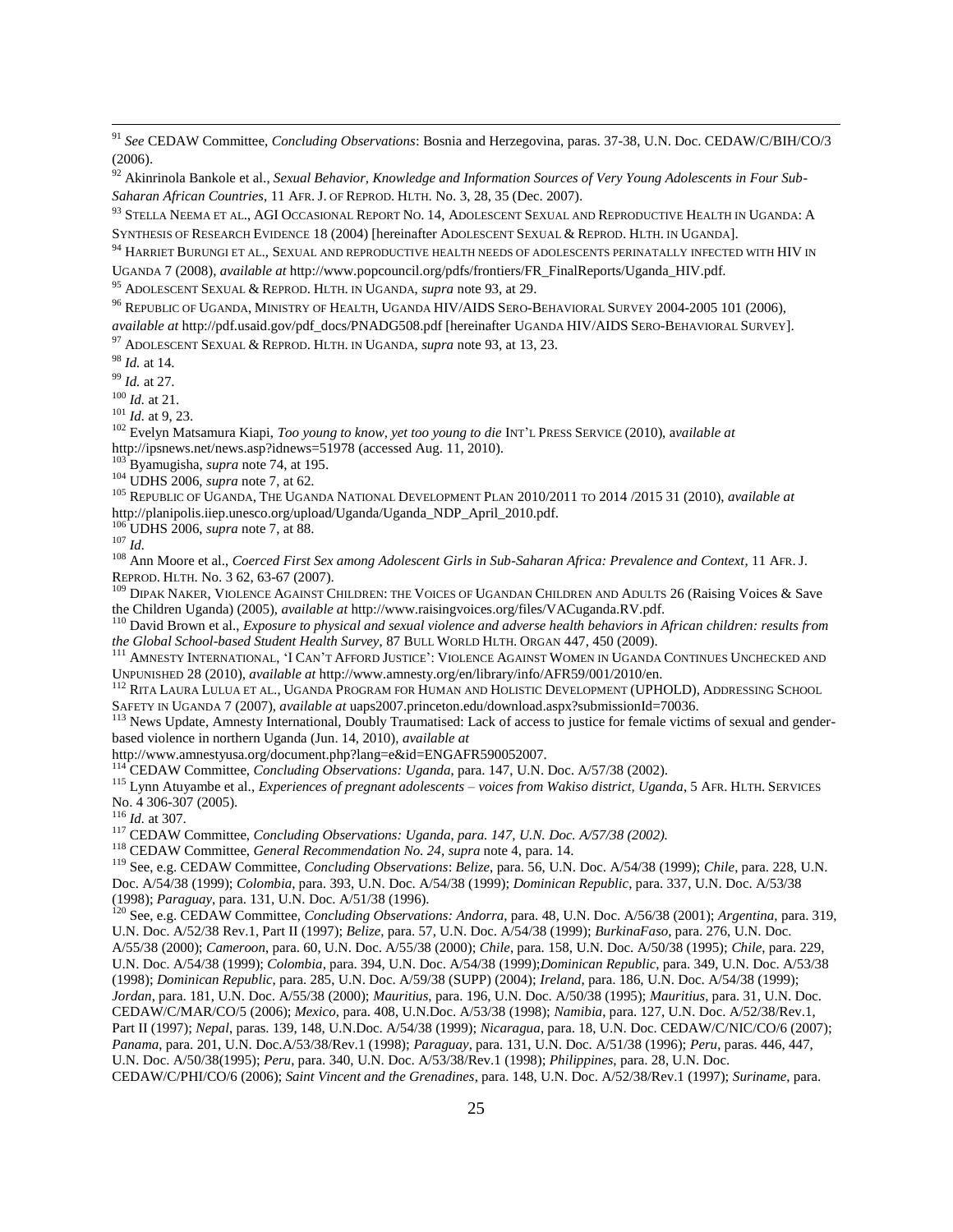30, U.N. Doc.CEDAW/C/SUR/CO/3 (2007); *United Kingdom of GreatBritain and Northern Ireland*, para. 310, U.N. Doc. A/54/38 (1999).

<sup>121</sup> See, e.g., CEDAW Committee, *Concluding Observations: Liechtenstein*, para. 25-26, U.N. Doc. CEDAW/(2007); *Mauritius*, para. 31, U.N. Doc. CEDAW/C/MAR/CO/5 (2006); *Nicaragua*, para. 18, U.N. Doc. CEDAW/C/NIC/CO/6 (2007); *Philippines*, para. 28, U.N. Doc. CEDAW/C/PHI/CO/6(2006).

<sup>122</sup> See, e.g. CEDAW Committee, *Concluding Observations: Mauritius*, para. 31, U.N. Doc. CEDAW/C/MAR/CO/5(2006). <sup>123</sup> CEDAW Committee, *General Recommendation No. 24, supra* note 4.

<sup>124</sup> Friday Okonofua, *Abortion and Maternal Mortality in the Developing World*, 28 J OBSTET GYNAECOL CAN No. 11 974, 975 (2006), *available at* http://www.sogc.org/jogc/abstracts/full/200611\_WomensHealth\_1.pdf.

<sup>125</sup> SUSHEELA SINGH ET AL., UNINTENDED PREGNANCY AND INDUCED ABORTION IN UGANDA: CAUSES AND CONSEQUENCES 4, 6, 10 (AGI) (2006) [hereinafter UNINTENDED PREGNANCY AND INDUCED ABORTION IN UGANDA].

<sup>126</sup> Hon. Dr. Stephen Mallinga (MD) & Anthony Mbonye (MD & PhD), Maternal Morbidity and Mortality in Uganda 5 (December 8-9, 2008) (submission to ALL-PARTY PARL. GROUP ON POP., DEV. & REPROD. HLTH.—U.K.).

<sup>127</sup>*Id.* at 5. The government's Health Management Information System and local government information systems do not track maternal death and complications, and statistics regarding unsafe abortion are particularly difficult to obtain because of the clandestine nature of its incidence.

<sup>128</sup> Republic of Uganda, PENAL CODE ACT (CAP 120), LAWS OF UGANDA REVISED EDITION S. 224 at 136-137 1995.

<sup>129</sup> REPUBLIC OF UGANDA CONST. art. 22(2) (1995); PENAL CODE ACT CH. XIV S. 141-143, *supra* note 128.

<sup>130</sup> *Ug v. Dr, Hassan Nawabul & Anor,* (Crim. Case 562/08), *as cited in* DR. MARIA NASSALI, LEGAL ASSESSMENT: UGANDA, A LEGAL AND POLITICAL ANALYSIS OF ABORTION IN UGANDA, 34 (2010).

<sup>131</sup> Protocol to the African Charter on Human and Peoples' Rights on the Rights of Women in Africa (Maputo Protocol), 32 (Jul. 11, 2003), *available at* www.achpr.org/english/women/protocolwomen.pdf. 132 *Id.*

<sup>133</sup> *Id. See also* Joseph Olanyo, *Uganda: Country Ratifies Protocol on African Women's Rights*, EAST AFRICAN BUSINESS WEEK, Aug. 3, 2010, a*vailable at* http://allafrica.com/stories/201008031178.html (accessed Aug. 9, 2010).

<sup>134</sup> REPUBLIC OF UGANDA, MINISTRY OF HEALTH, THE NATIONAL POLICY GUIDELINES AND SERVICE STANDARDS FOR SEXUAL AND REPRODUCTIVE HEALTH AND RIGHTS 4.13 (2006).

<sup>135</sup> NASSALI, *supra* note 130, at 14, 19.

<sup>136</sup> HEALTH SPENDING IN UGANDA*, supra* note 21, at 10.

<sup>137</sup> UNINTENDED PREGNANCY AND INDUCED ABORTION IN UGANDA, *supra* note 125, at 11.

<sup>138</sup> ABORTION AND POSTABORTION CARE IN UGANDA, *supra* note 62, at 28.

<sup>139</sup>*Id.* at 5.

 $\overline{\phantom{a}}$ 

<sup>140</sup> Els De Temmerman & Irene Nabusoba, *Abortion Kills 1,200 Women Every Year*, New Vision Sept. 14, 2007, *available at* http://www.newvision.co.ug/PA/9/183/586728.

 $141$  Vacuum aspiration is a surgical method using an electric pump or manual aspirator to create a vacuum, and the uterine contents and lining are removed through the cervix using a cannula. It is the safest method for first-trimester abortion, and is also medically indicated for use in spontaneous abortion, menstrual regulation, treatment of incomplete abortion, and endometrial biopsy. Traci Baird & Susan K. Flinn, IPAS, MVA MANUAL VACUUM ASPIRATION: EXPANDING WOMEN'S ACCESS TO SAFE ABORTION SERVICES 3 (2001), *available at* 

www.ipas.org/Publications/Manual\_vacuum\_aspiration\_Exping\_womens\_access\_to\_safe\_abortion\_services.aspx.

<sup>142</sup> Dilation and curettage (D & C) is a surgical method which involves the dilation of the cervix followed by the removal of part or all of the lining or contents of the uterus. It is used primarily for the diagnosis of gynecological conditions, and less frequently to perform first-trimester abortions. It is considered less safe than vacuum aspirations for this purpose. *See* NYU Langone Medical Center, *Fact sheet: Dilation and Curettage*, last updated Jul. 2010 by Silpa Senchani, *available at* 

http://www.med.nyu.edu/patientcare/library/article.html?ChunkIID=14802 (accessed Aug. 6, 2010).

<sup>143</sup> USPAS, *supra* note 14, at 132.

<sup>144</sup> *Id.* at 136, tbl 6.13.

<sup>145</sup> ABORTION AND POSTABORTION CARE IN UGANDA, *supra* note 62, at 17.

<sup>146</sup> *Id.* at 6.

<sup>147</sup> *Id.* at 7.

<sup>148</sup> Temmerman, *supra* note 140.

<sup>149</sup> UNINTENDED PREGNANCY AND INDUCED ABORTION IN UGANDA, *supra* note 125, at 16.

<sup>150</sup> The New Vision, *Uganda: Jinja Hospital Maternity Wing Weighed Down By Few Workers*, Feb. 21, 2010, *available at*  http://allafrica.com/stories/201002220276.html (accessed Jun. 14, 2010).

 $^{151}$ *Id.* 

<sup>152</sup> *Id.*

<sup>153</sup> CEDAW Committee, *General Recommendation No. 24*, *supra* note 4, para. 18.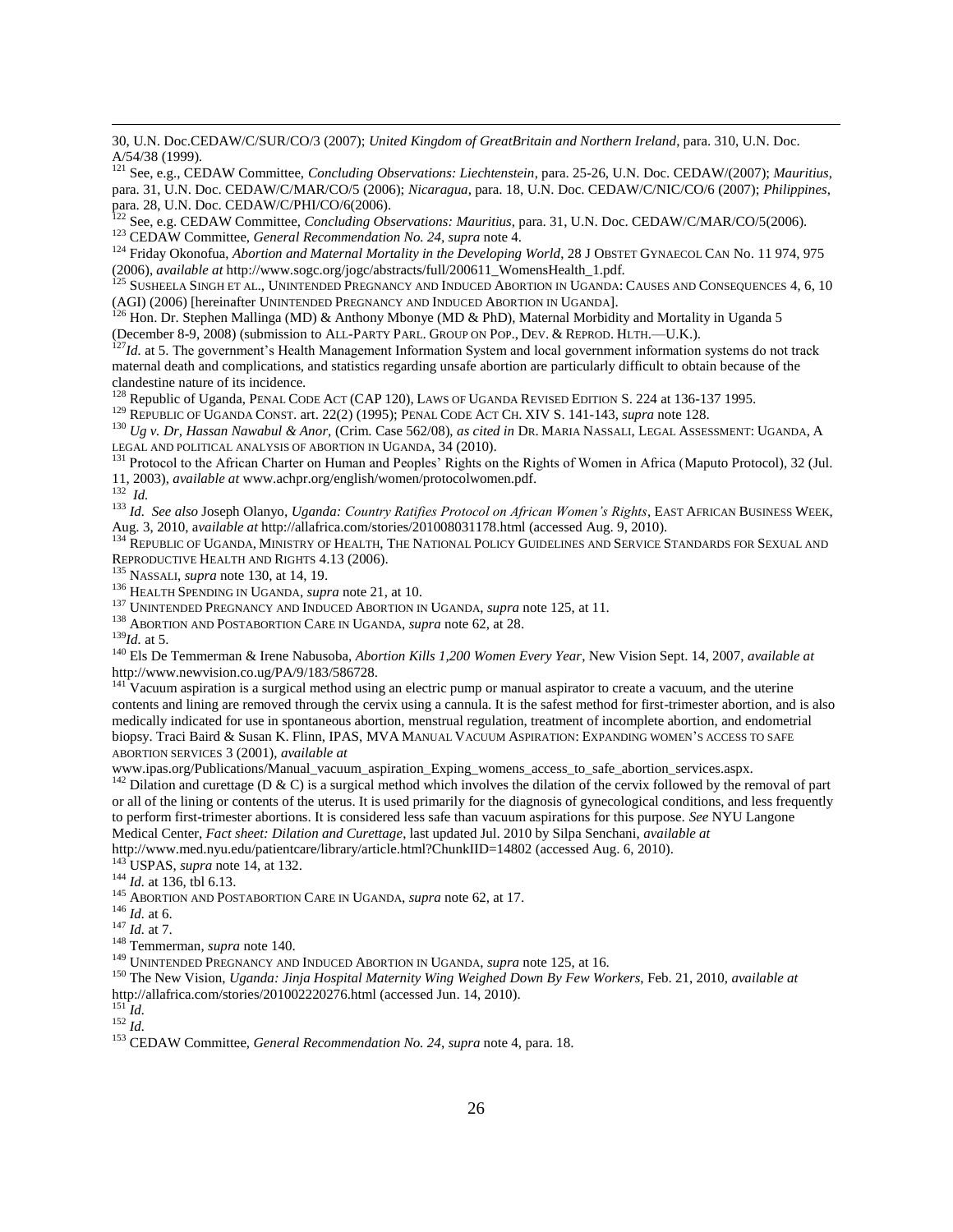<sup>154</sup> AVERT, *HIV and AIDS in Uganda*, *available at* http://www.avert.org/aidsuganda.htm; STELLA MUKASA & ANNE GATHUMBI, HIV/AIDS, HUMAN RIGHTS, AND LEGAL SERVICES IN UGANDA: A COUNTRY ASSESSMENT vii (Open Society Initiative for East Africa) (2008) [hereinafter HIV/AIDS, HUMAN RIGHTS, AND LEGAL SERVICES IN UGANDA].

<sup>155</sup> 2007 USPAS, *supra* note 14, at 173.

<sup>156</sup> 2007 USPAS, *supra* note 14, at 173; HIV/AIDS, HUMAN RIGHTS, AND LEGAL SERVICES IN UGANDA*, supra* 154, at 218.

<sup>157</sup> JOINT U.N. PROGRAMME ON HIV/AIDS (UNAIDS), 2008 REPORT ON THE GLOBAL AIDS EPIDEMIC 41, 218 (2008), *available at*  http://viewer.zmags.com/publication/ad3eab7c#/ad3eab7c/2 [hereinafter 2008 UNAIDS REPORT].

<sup>158</sup> Mr. W. Kisamba Mugerwa, Head of Uganda Delegation, Statement to  $42^{nd}$  Session of the Commission on Population & Development 3 (Apr. 1 2009), *available at* http://www.un.org/esa/population/cpd/cpd2009/Country\_Statements/Uganda.pdf. <sup>159</sup> 2008 UNAIDS REPORT, *supra* note 157*,* at 42.

<sup>160</sup> UNICEF, Uganda, Country Statistics, Aug. 2008, *available at* 

www.unaids.org/en/KnowledgeCentre/HIVData/GlobalReport/2008/2008\_Global\_report.asp.

<sup>161</sup> REPUBLIC OF UGANDA, MINISTRY OF HEALTH, STD/AIDS CONTROL PROGRAMME, THE HIV/AIDS EPIDEMIOLOGICAL SURVEILLANCE REPORT 2005-2007 22, tbl. 3.9 (2009) [hereinafter THE HIV/AIDS EPIDEMIOLOGICAL SURVEILLANCE REPORT 2005-2007].

<sup>162</sup> *Id.* at 25, tbl. 3.11.

<sup>163</sup> European AIDS Treatment Group, Ugandan Parliament Considers Bill That Would Require HIV Status Disclosure, Provide some Protections to HIV-Positive People (2008), *available at* http://www.eatg.org/eatg/Global-HIV-News/World-Policy/Ugandan-parliament-considers-bill-that-would-require-HIV-status-disclosure-provide-some-protections-to-HIV-positivepeople (accessed Aug. 11, 2010).

<sup>164</sup> AVERT, *supra* note 154.

<sup>165</sup> THE HIV/AIDS EPIDEMIOLOGICAL SURVEILLANCE REPORT 2005-2007, *supra* note 161, at 34, 57.

<sup>166</sup> For instance, the proportion of sexually active Ugandans who reported having had two or more sexual partners in the previous 12 months increased from two to four % between 2000-01 and 2004-05 among women and from 25 to 29 % among men. *Id*. at 36.

<sup>167</sup> *Id.*

 $\overline{\phantom{a}}$ 

 $\frac{168}{1}$  *Id.* at 56-57.

<sup>169</sup> HIV/AIDS, HUMAN RIGHTS, AND LEGAL SERVICES IN UGANDA, *supra* note 154, at vii, 24.

<sup>170</sup> HUMAN RIGHTS WATCH, JUST DIE QUIETLY: DOMESTIC VIOLENCE AND WOMEN'S VULNERABILITY TO HIV IN UGANDA 30 (2003), *available at* http://www.hrw.org/reports/2003/uganda0803/.

<sup>171</sup> SWIZEN KYOMUHENDO & JOSEPH KIWANUKA, ACCESS TO CARE, TREATMENT AND SEXUAL AND REPRODUCTIVE HEALTH RIGHTS NEEDS OF HIV POSITIVE WOMEN IN MASINDI AND BUSIA DISTRICTS v. (2007).

<sup>172</sup> Sylvia Rowley, *HIV and women's rights in Uganda: why a new law would hurt women* (Jan. 3, 2009), *available at* http://www.opendemocracy.net/blog/email/sylvia-rowley/2009/03/01/hiv-and-womens-rights-in-uganda-why-a-new-law-wouldhurt-women.

<sup>173</sup> DRAFT BILL NO. 5, HIV AND AIDS PREVENTION AND CONTROL BILL, 2010, Bills Supp. TO THE UGANDA GAZETTE NO. 24 VOL. CIII (2010) [hereinafter HIV & AIDS PREVENTION & CONTROL BILL]*.* 

<sup>174</sup> Shelia Naturinda, *Bill to force spouses to reveal HIV status*, Kampala News (Dec. 12, 2008), *available at*: http://www.monitor.co.ug/artman/publish.

<sup>175</sup> HIV AND AIDS PREVENTION AND CONTROL BILL*, supra* note 175, Cl. 14, *see also* HUMAN RIGHTS WATCH (HRW), COMMENTS TO UGANDA'S PARLIAMENTARY COMMITTEE ON HIV/AIDS AND RELATED MATTERS ABOUT THE HIV/AIDS PREVENTION AND CONTROL BILL, (2010) [hereinafter HRW COMMENTS ON HIV/AIDS BILL].

<sup>176</sup> HIV & AIDS PREVENTION & CONTROL BILL*, supra* note 175, Cl. 13(c).

<sup>177</sup> See e.g. HRW COMMENTS ON HIV/AIDS BILL, *supra* note 177.

<sup>178</sup> OFFICE OF THE U.N. HIGH COMM'R FOR HUMAN RIGHTS (OHCHR) AND UNAIDS, INTERNATIONAL GUIDELINES ON HIV/AIDS AND HUMAN RIGHTS: 2006 CONSOLIDATED VERSION*,* U.N. Doc HR/PUB/06/9, Sales No. E.06.XIV.4 para. 105 (2006), *available at* http://data.unaids.org/Publications/IRC-pub07/jc1252-internguidelines\_en.pdf. <sup>179</sup> *Id.* para. 96.

<sup>180</sup> BEATRICE WERE AND RICHARD HASUNIRA, COALITION FOR HEALTH PROMOTION AND SOCIAL DEVELOPMENT (HEPS UGANDA), ROUTINE HIV TESTING AND COUNSELING AND ACCESS TO SERVICES FOR THE PREVENTION OF MOTHER-TO-CHILD TRANSMISSION 3 (2010).

<sup>181</sup> HRW COMMENTS ON HIV/AIDS BILL*, supra* note 177, para. 1.

<sup>182</sup> HIV & AIDS PREVENTION & CONTROL BILL, *supra* note 175, Cl. 23.

<sup>183</sup> *Id. See also* Anthony Bugembe, *AIDS Activists Reject Bill*, The New Vision, Oct. 28, 2008, a*vailable at:* http://www.aegis.com/news/nv/2008/NV081020.html.

<sup>184</sup> Global Health Reporting.org, *Ugandan Parliament Considers Bill that Would Require HIV Status Disclosure, Provide Some Protections to HIV –Positive People* (2008), www.globalhealthreporting.org/article.asp?DR\_ID=56071.

185 DRAFT HIV & AIDS PREVENTION & CONTROL BILL, *supra* note 175, Cl. 41. ("(1) A person who willfully and intentionally transmits HIV to another person commits an offence , and on conviction shall be liable to a fine of not more than two hundred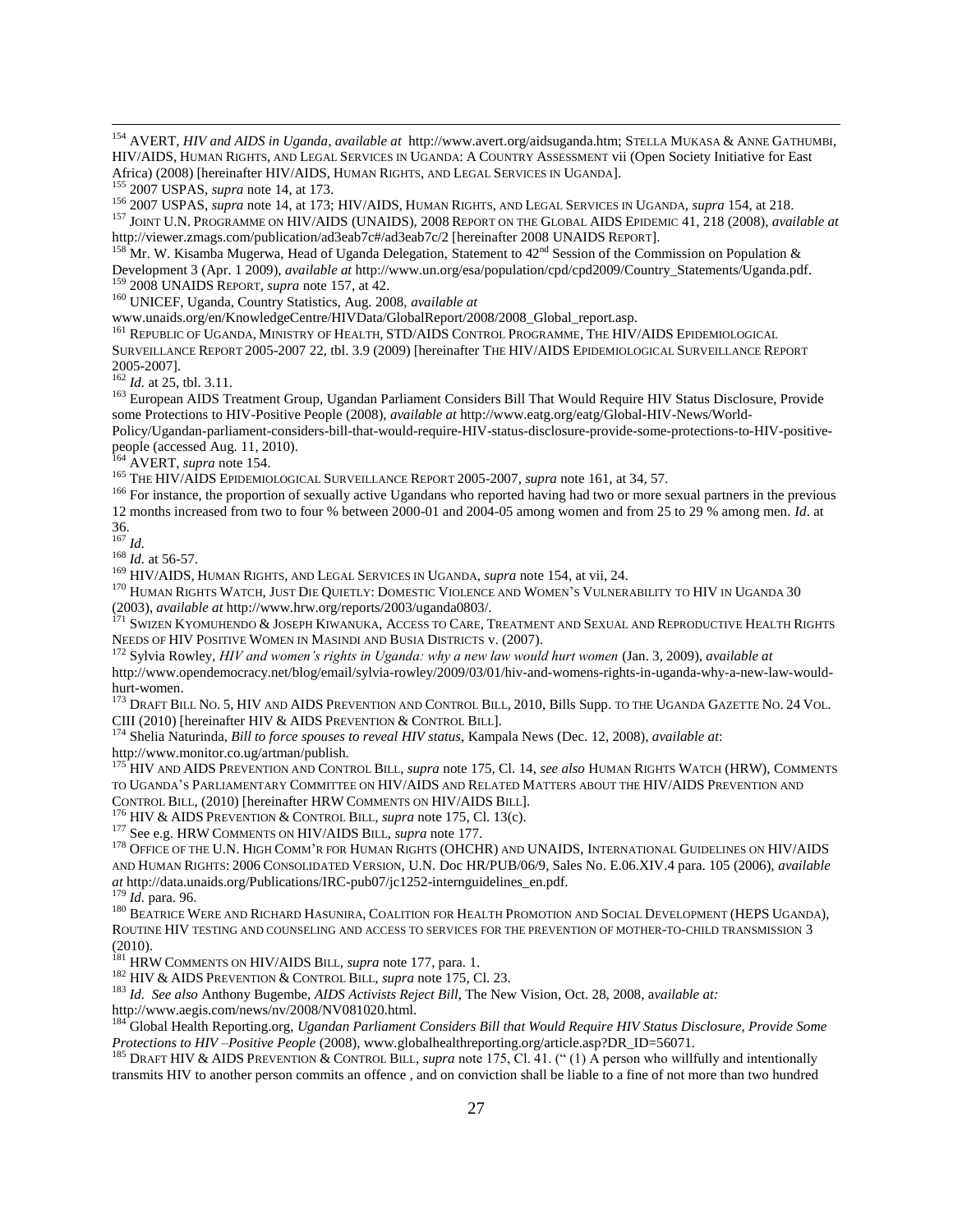and forty currency points or to imprisonment for a term of not more than ten years or both. (2) A person shall not be convicted of an offence under subsection (1) if  $-$  (a) the person was aware of the HIV status of the accused and the risk of infection and he or she voluntarily accepted the risk; (b) the alleged transmission was through sexual intercourse and protective measures were used during penetration."

<sup>186</sup> See CEDAW Committee, *Concluding Observations: Belize*, para.39, U.N. Doc. A/54/38 (1999).  $^{187}$  *Id.* 

<sup>188</sup> See, e.g., CEDAW Committee, *Concluding Observations: Belize*, para. 58, U.N. Doc. A/54/38 (1999); *Burundi*, para. 59, U.N. Doc. A/56/38 (2001); *Estonia*, para. 111,U.N. Doc. 1/57/38 (2002); *Fiji*, para. 62, U.N. Doc. A/57/38(2002); *Ghana*, para. 31, U.N. Doc. CEDAW/C/GHA/CO/5 (2006); *Guinea*, para. 130, U.N. Doc. A/56/38 (2001); *Guyana*, paras. 151, 178, U.N. Doc. A/56/38 (2001); *Malawi*, para. 31, U.N.Doc. CEDAW/C/MWI/CO/5 (2006); *Myanmar*, para. 121, U.N.Doc. A/55/38 (2000); *Namibia*, para. 79, U.N. Doc.A/52/38/Rev.1, Part II (1997); *Romania*, para. 314, U.N. Doc.A/55/38 (2000); *Togo*, para. 28, U.N. Doc.CEDAW/C/TGO/CO/5 (2006); *United Kingdom of Great Britain and Northern Ireland*, para. 309, U.N. Doc. A/54/38(1999); *Viet Nam*, para. 266, U.N. Doc. A/56/38 (2001).

<sup>189</sup> See CEDAW Committee, *Concluding Observations: Antigua and Barbuda*, para. 261, U.N. Doc.A/52/38/Rev.1, Part II  $(1997)$ .

<sup>190</sup> CEDAW Committee, *Concluding Observations: Uganda*, para. 313,03/02/1995, U.N. Doc. A/50/38 (1995);

<sup>191</sup> UGANDA HIV/AIDS SERO-BEHAVIORAL SURVEY, *supra* note 96, at 117, 125.

<sup>192</sup> *Id*. at 125.

 $\overline{\phantom{a}}$ 

<sup>193</sup> Irene Nabusoba, *Uganda: Cervical Cancer – Just Because She Did Not Check in Time*, The New Vision (2010), http://allafrica.com/stories/printable/201003081030.html.

<sup>194</sup> Rengaswamy Sankaranarayan et al., *Cancer survival in Africa, Asia, and Central America: a population-based study*, 11 LANCET ONCOL 165, 168 (Dec. 2010).

<sup>195</sup> H Wabinga et al., *Survival of cervix cancer patients in Kampala, Uganda: 1995-19971, 89 BRITISH J OF CANCER 65, 68 (2003)*. <sup>196</sup> Sankaranarayan, *supra* note 196, at 11.

<sup>197</sup> FX Bosch et al, *Prevalence of human papillomavirus in cervical cancer: a worldwide perspective*, International Biological Study on Cervical Cancer Study Group, 87 J NATL CANCER 796-802 (1995).<br><sup>198</sup> CER ANY

 $\beta$  CEDAW, *supra* note 1, art. 1 (emphasis added).

<sup>199</sup> CEDAW Committee, *General Recommendation No. 19: Violence against women*, (11<sup>th</sup> Sess., 1992), para. 6, U.N. Doc. A/47/38 (1993) [hereinafter *CEDAW Committee, General Recommendation No. 19*].

<sup>200</sup> CEDAW, *supra* note 1, at art. 2(d)-(e) ("States Parties ... undertake ... [t]o refrain from engaging in any act or practice of discrimination against women and to ensure that public authorities and institutions shall act in conformity with this obligation [and to] take all appropriate measures to eliminate discrimination against women by any person, organization or enterprise."). <sup>201</sup> *CEDAW Committee, General Recommendation No. 19*, *supra* note 199, paras. 4, 6.

<sup>202</sup> 2007 USPAS, *supra* note 14, at 213, Appx. A.

<sup>203</sup> UDHS 2006, *supra* note 7, at 133.

<sup>204</sup> *See* 2007 USPAS, *supra* note 14, at 99.

<sup>205</sup> HEALTH SPENDING IN UGANDA*, supra* note 21, at 17.

<sup>206</sup> 2007 USPAS, *supra* note 14, at 118; *see also* 2007 USPAS, at 281 Appx A-6.11.

<sup>207</sup> HEALTH SPENDING IN UGANDA*, supra* note 21, at 17.

<sup>208</sup> 2007 USPAS, *supra* note 14, at 99; *see also* 2007 USPAS at 264 Appx A-5.15.

<sup>209</sup> UDHS 2006, *supra* note 7, at 76.

<sup>210</sup> *Id.* at 74. 43% of all users of modern contraceptive methods, of which implants are the most popular, obtain their supply at private health facilities.

 $^{211}$  International Planned Parenthood Federation (IPPF), Contraception at a Crossroads 75 (2008). (The proportion of family planning provided by private facilities has increased continuously since 1995, thus the user fees charged by these private facilities have imposed a barrier to access on an increasing number of women in need of family planning services.) *See also* The average cost of contraception ranges from 115 Uganda shillings (\$0.05 USD) for a package of male condoms to almost 20,000 shillings (\$9 USD) for female sterilization.The median cost for a packet of pills is 277 shillings (\$0.12 USD) and for a contraceptive injection, 964 shillings (\$0.45 USD). UDHS 2006, *supra* note 7, at 76.

<sup>212</sup> The World Bank, Uganda Data Profile, (2010), *available at* http://ddp-

ext.worldbank.org/ext/ddpreports/ViewSharedReport?REPORT\_ID=9147&REQUEST\_TYPE=VIEWADVANCED&DIMENSI ONS=213 (accessed Jun. 14, 2010).

<sup>213</sup> UNITED NATIONS DEVELOPMENT PROGRAMME, HUMAN AND INCOME POVERTY: DEVELOPING COUNTRIES / POPULATION LIVING BELOW \$2 A DAY (%), HUMAN DEVELOPMENT REPORT (2009), *available at* http://hdrstats.undp.org/en/indicators/103.html.

<sup>214</sup> WOMEN'S COMMISSION FOR REFUGEE WOMEN AND CHILDREN & UNFPA, WE WANT BIRTH CONTROL, *supra* note 42, at 5.

<sup>215</sup> UDHS 2006, *supra* note 7, at 133-134; tbl. 10.12.

<sup>216</sup> WOMEN'S COMMISSION FOR REFUGEE WOMEN AND CHILDREN & UNFPA, WE WANT BIRTH CONTROL, *supra* note 42, at 16.

<sup>217</sup> THE HIV/AIDS EPIDEMIOLOGICAL SURVEILLANCE REPORT*, supra* note 161, at 25.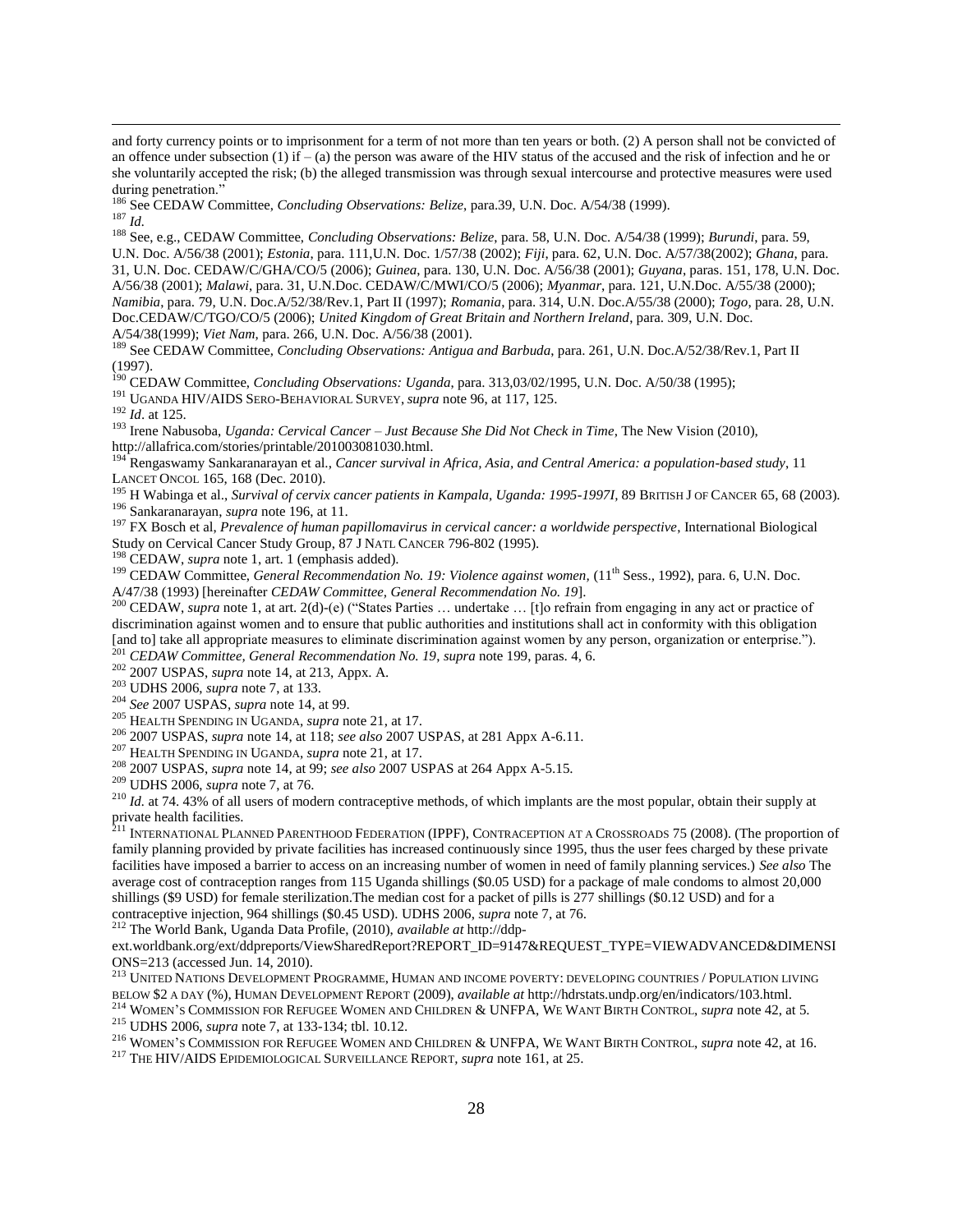$\overline{\phantom{a}}$ 

*Id.,* para. 133.

UDHS 2006, *supra* note 7, at 294.

<sup>225</sup> UGANDA POLICE, CRIME REPORT 2009 para. 8, at 4 (2009) [hereinafter CRIME REPORT 2009].

UDHS 2006, *supra* note 7, at 286, xxvii.

*Id.* at 286.

*Id.* at 250.

*Id.* at 289.

*Id.* at 291.

*Id.* at 292.

<sup>232</sup> AMNESTY INTERNATIONAL, "I CAN'T AFFORD JUSTICE": VIOLENCE AGAINST WOMEN IN UGANDA CONTINUES UNCHECKED AND UNPUNISHED 18 (2010), *available at* http://www.amnesty.org/en/library/asset/AFR59/001/2010/en/f3688aa0-b771-464b-aa88- 850bcbf5a152/afr590012010en.pdf.

<sup>233</sup> Joyce Mulama, *Developing Stronger Protection Against Gender-Based Violence*, Inter Press Service News Agency (Apr. 18, 2009), *available at* http://www.ipsnews.net/news.asp?idnews=46550.

<sup>234</sup> WOMEN'S COMMISSION FOR REFUGEE WOMEN AND CHILDREN & UNFPA, WE WANT BIRTH CONTROL, *supra* note 42, at 8. Mulama, *supra* note 235.

WOMEN'S COMMISSION FOR REFUGEE WOMEN AND CHILDREN & UNFPA, WE WANT BIRTH CONTROL, *supra* note 42, at 5.

 CRIME REPORT 2009, *supra* note 227, para. 27-28, at 22*.* Nationwide, in 2009, only 12of the reported rapes was fully prosecuted and perpetrators convicted, and of the 4,433 defilement cases that were reported only 467 resulted in convictions. AFRICA FOR WOMEN'S RIGHTS, RATIFY AND RESPECT: UGANDA, 4 (2002), *available at* 

http://www.africa4womensrights.org/public/Dossier\_of\_Claims/Uganda-UK.pdf (Accessed Jun. 14, 2010); *see also* AMNESTY INTERNATIONAL, *supra* note 111.

 FIDA-Uganda*,* Complaint against the Red Pepper Newspaper, Media Council, Uganda (November 13, 2009) (on file at the Center for Reproductive Rights).

 CEDAW Committee, *General Recommendation No. 21: Equality in marriage and family relations* (13th Sess., 1994), *in* Compilation of General Comments and General Recommendations Adopted by Human Rights Treaty Bodies, U.N. Doc. HRI/GEN/1/Rev.1 at 90 (1994) [hereinafter CEDAW Committee, *General Recommendation No. 21*].

*Id.* paras. 14-16.

CEDAW Committee, *General Recommendation No. 19, supra* note 201, para. 11.

Social Institutions and Gender Index, Gender Equality and Social Institutions in Uganda, *available at* 

http://genderindex.org/country/uganda (accessed Jun. 10, 2010).

UDHS 2006, *supra* note 7, at 246.

 VANESSA VON STRUENSEE, THE DOMESTIC RELATIONS BILL IN UGANDA: POTENTIAL FOR ADDRESSING POLYGAMY, BRIDE PRICE, COHABITATION, MARITAL RAPE, WIDOW INHERITANCE, AND FEMALE GENITAL MUTILATION 2-3 (2008).

*Id.* at 1.

CEDAW Committee, *General Recommendation No. 21, supra* note 240, para. 36*.* 

*Id.*

UDHS 2006, *supra* note 7, at 88.

Murk, *supra* note 55, at 82.

ADOLESCENT SEXUAL & REPROD. HLTH. IN UGANDA, *supra* note 93, at 15.

*Id.* at 14.

 Jeannie Annan et al., *The state of female youth in northern Uganda: findings from the survey of war-affected youth (SWAY) Phase II*, (April 2008), *available at* http://www.crin.org/docs/Survey%20of%20War%20Affected%20Youth%20II.pdf (accessed Aug. 10, 2010).

*Id.* at 39.

*Id.* at vii, 43.

 Jennifer Schmidt, *Sexual and Reproductive Health Challenges in Post-Conflict Northern Uganda*, 2 POLIS JOURNAL 26 (Winter 2009), *available at* http://www.polis.leeds.ac.uk/assets/files/students/student-journal/ma-winter-09/jennifer-schmidtwinter-09.pdf (accessed August 11, 2010).

Annan, *supra* note 253, at vi.

*Id.* at 61.

CEDAW Committee, *General Recommendation No. 19, supra* note 199, para. 20*.* 

 African Press, *Uganda: Sex workers want to be included in the national HIV dialogue*, (2010), *available at*  http://africanpress.wordpress.com/2010/07/13/uganda-sex-workers-want-to-be-included-in-the-national-hiv-dialogue/.

HEALTH SPENDING IN UGANDA*, supra* note 21, at 10.

MADSEN, *supra* note 50, at14.

*Id.*

CEDAW Committee, *Concluding Observations: Uganda*, para.135, U.N. Doc. A/57/38 (2002).